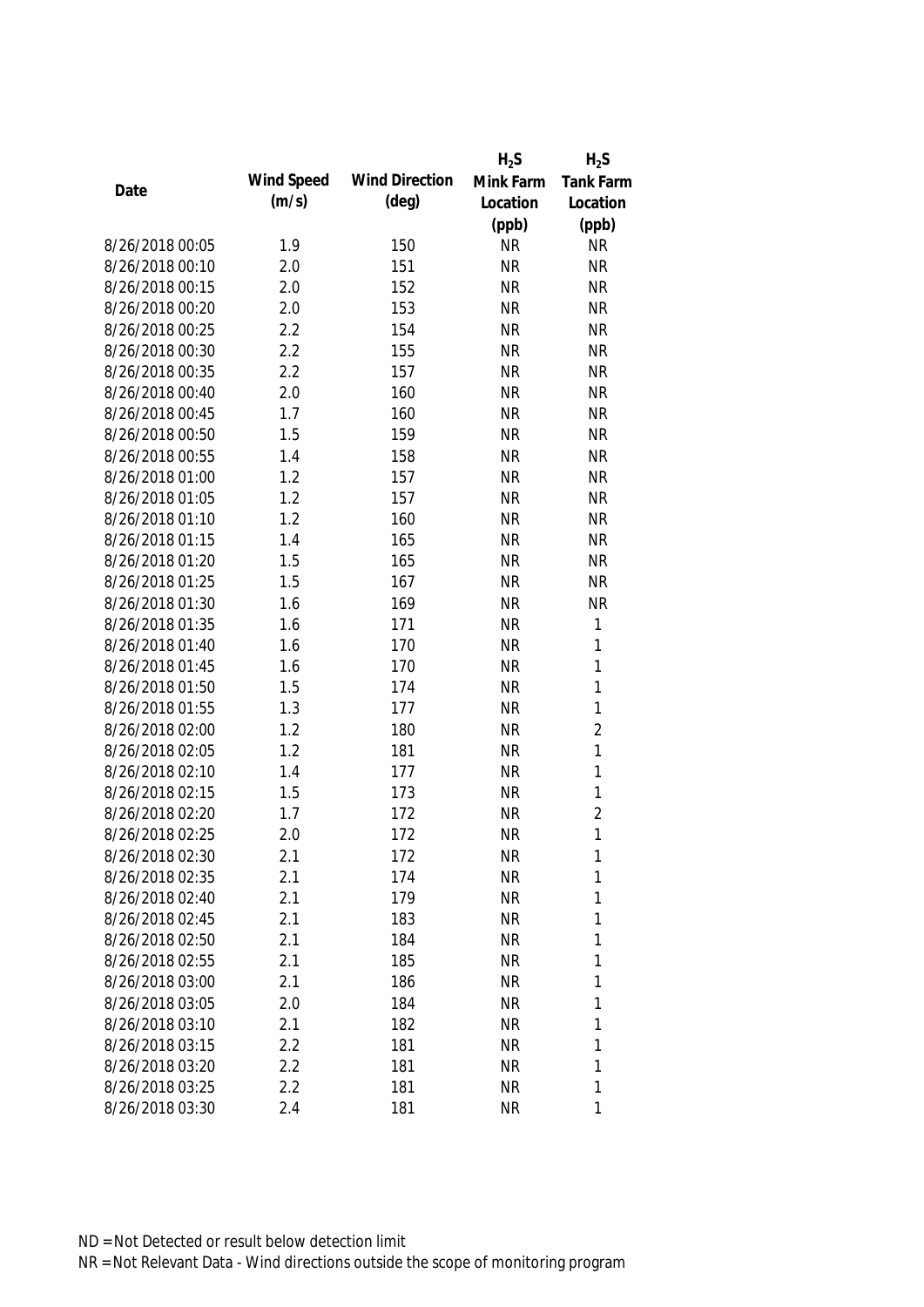|                 |            |                       | $H_2S$    | $H_2S$           |
|-----------------|------------|-----------------------|-----------|------------------|
| Date            | Wind Speed | <b>Wind Direction</b> | Mink Farm | <b>Tank Farm</b> |
|                 | (m/s)      | $(\text{deg})$        | Location  | Location         |
|                 |            |                       | (ppb)     | (ppb)            |
| 8/26/2018 03:35 | 2.5        | 183                   | <b>NR</b> | 1                |
| 8/26/2018 03:40 | 2.6        | 185                   | <b>NR</b> | 1                |
| 8/26/2018 03:45 | 2.6        | 186                   | <b>NR</b> | 1                |
| 8/26/2018 03:50 | 2.7        | 186                   | <b>NR</b> | 1                |
| 8/26/2018 03:55 | 2.8        | 187                   | <b>NR</b> | 1                |
| 8/26/2018 04:00 | 2.9        | 186                   | <b>NR</b> | $\mathbf{1}$     |
| 8/26/2018 04:05 | 3.0        | 186                   | <b>NR</b> | $\mathbf{1}$     |
| 8/26/2018 04:10 | 2.9        | 185                   | <b>NR</b> | $\mathbf{1}$     |
| 8/26/2018 04:15 | 2.9        | 185                   | <b>NR</b> | $\mathbf{1}$     |
| 8/26/2018 04:20 | 2.7        | 184                   | <b>NR</b> | 1                |
| 8/26/2018 04:25 | 2.5        | 187                   | <b>NR</b> | 1                |
| 8/26/2018 04:30 | 2.3        | 189                   | <b>NR</b> | $\mathbf{1}$     |
| 8/26/2018 04:35 | 2.1        | 190                   | <b>NR</b> | 1                |
| 8/26/2018 04:40 | 2.0        | 193                   | <b>NR</b> | $\mathbf{1}$     |
| 8/26/2018 04:45 | 1.8        | 197                   | <b>NR</b> | $\mathbf{1}$     |
| 8/26/2018 04:50 | 1.8        | 201                   | <b>NR</b> | $\mathbf{1}$     |
| 8/26/2018 04:55 | 1.8        | 202                   | <b>NR</b> | 1                |
| 8/26/2018 05:00 | 1.9        | 204                   | <b>NR</b> | $\mathbf{1}$     |
| 8/26/2018 05:05 | 1.9        | 206                   | <b>NR</b> | $\overline{2}$   |
| 8/26/2018 05:10 | 2.0        | 207                   | <b>NR</b> | $\overline{2}$   |
| 8/26/2018 05:15 | 2.2        | 207                   | <b>NR</b> | $\overline{2}$   |
| 8/26/2018 05:20 | 2.3        | 204                   | <b>NR</b> | $\overline{2}$   |
| 8/26/2018 05:25 | 2.4        | 201                   | <b>NR</b> | $\overline{2}$   |
| 8/26/2018 05:30 | 2.5        | 198                   | <b>NR</b> | $\overline{2}$   |
| 8/26/2018 05:35 | 2.6        | 196                   | <b>NR</b> | $\overline{2}$   |
| 8/26/2018 05:40 | 2.7        | 192                   | <b>NR</b> | $\mathbf{1}$     |
| 8/26/2018 05:45 | 2.6        | 191                   | <b>NR</b> | 1                |
| 8/26/2018 05:50 | 2.6        | 191                   | <b>NR</b> | 1                |
| 8/26/2018 05:55 | 2.7        | 193                   | <b>NR</b> | 1                |
| 8/26/2018 06:00 | 2.7        | 195                   | <b>NR</b> | 1                |
| 8/26/2018 06:05 | 2.6        | 194                   | <b>NR</b> | 1                |
| 8/26/2018 06:10 | 2.5        | 191                   | <b>NR</b> | 1                |
| 8/26/2018 06:15 | 2.6        | 190                   | <b>NR</b> | 1                |
| 8/26/2018 06:20 | 2.4        | 189                   | <b>NR</b> | 1                |
| 8/26/2018 06:25 | 2.4        | 187                   | <b>NR</b> | $\mathbf{1}$     |
| 8/26/2018 06:30 | 2.3        | 186                   | <b>NR</b> | $\mathbf{1}$     |
| 8/26/2018 06:35 | 2.3        | 188                   | <b>NR</b> | $\mathbf{1}$     |
| 8/26/2018 06:40 | 2.3        | 191                   | <b>NR</b> | $\mathbf{1}$     |
| 8/26/2018 06:45 | 2.2        | 191                   | <b>NR</b> | $\mathbf{1}$     |
| 8/26/2018 06:50 | 2.0        | 191                   | <b>NR</b> | $\overline{2}$   |
| 8/26/2018 06:55 | 1.9        | 190                   | <b>NR</b> | $\overline{2}$   |
| 8/26/2018 07:00 | 1.9        | 188                   | <b>NR</b> | $\overline{2}$   |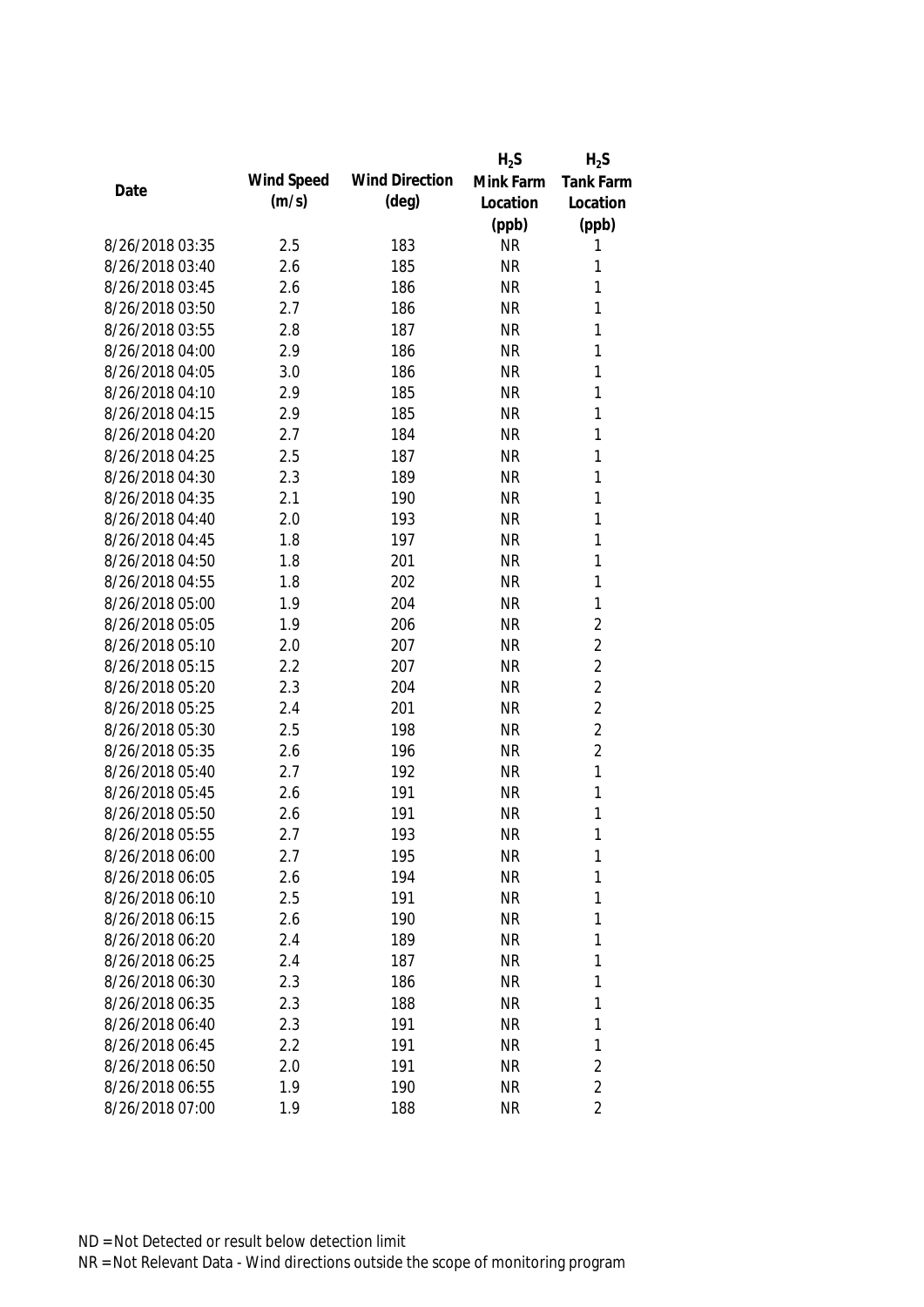|                 |            |                       | $H_2S$    | $H_2S$           |
|-----------------|------------|-----------------------|-----------|------------------|
| Date            | Wind Speed | <b>Wind Direction</b> | Mink Farm | <b>Tank Farm</b> |
|                 | (m/s)      | $(\text{deg})$        | Location  | Location         |
|                 |            |                       | (ppb)     | (ppb)            |
| 8/26/2018 07:05 | 1.9        | 186                   | <b>NR</b> | 2                |
| 8/26/2018 07:10 | 1.9        | 186                   | <b>NR</b> | $\overline{2}$   |
| 8/26/2018 07:15 | 1.8        | 189                   | <b>NR</b> | $\overline{2}$   |
| 8/26/2018 07:20 | 2.0        | 193                   | <b>NR</b> | $\overline{2}$   |
| 8/26/2018 07:25 | 2.1        | 196                   | <b>NR</b> | $\overline{2}$   |
| 8/26/2018 07:30 | 2.0        | 199                   | <b>NR</b> | $\overline{2}$   |
| 8/26/2018 07:35 | 2.1        | 204                   | <b>NR</b> | $\mathbf{1}$     |
| 8/26/2018 07:40 | 2.2        | 208                   | <b>NR</b> | 1                |
| 8/26/2018 07:45 | 2.2        | 209                   | <b>NR</b> | 1                |
| 8/26/2018 07:50 | 2.3        | 208                   | <b>NR</b> | 1                |
| 8/26/2018 07:55 | 2.3        | 210                   | <b>NR</b> | 1                |
| 8/26/2018 08:00 | 2.4        | 211                   | <b>NR</b> | 1                |
| 8/26/2018 08:05 | 2.4        | 213                   | <b>NR</b> | 1                |
| 8/26/2018 08:10 | 2.5        | 214                   | <b>NR</b> | $\overline{2}$   |
| 8/26/2018 08:15 | 2.5        | 215                   | <b>NR</b> | $\overline{2}$   |
| 8/26/2018 08:20 | 2.5        | 218                   | <b>NR</b> | $\overline{2}$   |
| 8/26/2018 08:25 | 2.5        | 222                   | <b>NR</b> | $\overline{2}$   |
| 8/26/2018 08:30 | 2.6        | 221                   | <b>NR</b> | $\overline{2}$   |
| 8/26/2018 08:35 | 2.5        | 221                   | <b>NR</b> | $\overline{2}$   |
| 8/26/2018 08:40 | 2.4        | 221                   | <b>NR</b> | $\overline{2}$   |
| 8/26/2018 08:45 | 2.4        | 223                   | <b>NR</b> | 3                |
| 8/26/2018 08:50 | 2.4        | 226                   | <b>NR</b> | $\mathfrak{Z}$   |
| 8/26/2018 08:55 | 2.5        | 229                   | <b>NR</b> | $\overline{2}$   |
| 8/26/2018 09:00 | 2.6        | 233                   | 1         | $\overline{2}$   |
| 8/26/2018 09:05 | 2.7        | 235                   | 1         | $\overline{2}$   |
| 8/26/2018 09:10 | 2.7        | 237                   | 1         | $\overline{2}$   |
| 8/26/2018 09:15 | 2.6        | 238                   | 1         | $\overline{2}$   |
| 8/26/2018 09:20 | 2.7        | 236                   | <b>ND</b> | $\overline{2}$   |
| 8/26/2018 09:25 | 2.6        | 232                   | <b>ND</b> | $\overline{2}$   |
| 8/26/2018 09:30 | 2.6        | 229                   | <b>NR</b> | 2                |
| 8/26/2018 09:35 | 2.6        | 228                   | <b>NR</b> | $\overline{c}$   |
| 8/26/2018 09:40 | 2.6        | 226                   | <b>NR</b> | $\overline{2}$   |
| 8/26/2018 09:45 | 2.7        | 223                   | <b>NR</b> | $\overline{2}$   |
| 8/26/2018 09:50 | 2.7        | 226                   | <b>NR</b> | 1                |
| 8/26/2018 09:55 | 2.8        | 226                   | <b>NR</b> | 1                |
| 8/26/2018 10:00 | 2.8        | 227                   | <b>NR</b> | 1                |
| 8/26/2018 10:05 | 2.9        | 227                   | <b>NR</b> | 1                |
| 8/26/2018 10:10 | 3.0        | 226                   | <b>NR</b> | 1                |
| 8/26/2018 10:15 | 3.1        | 225                   | <b>NR</b> | 1                |
| 8/26/2018 10:20 | 3.2        | 221                   | <b>NR</b> | 1                |
| 8/26/2018 10:25 | 3.1        | 221                   | <b>NR</b> | 1                |
| 8/26/2018 10:30 | 3.0        | 225                   | <b>NR</b> | 1                |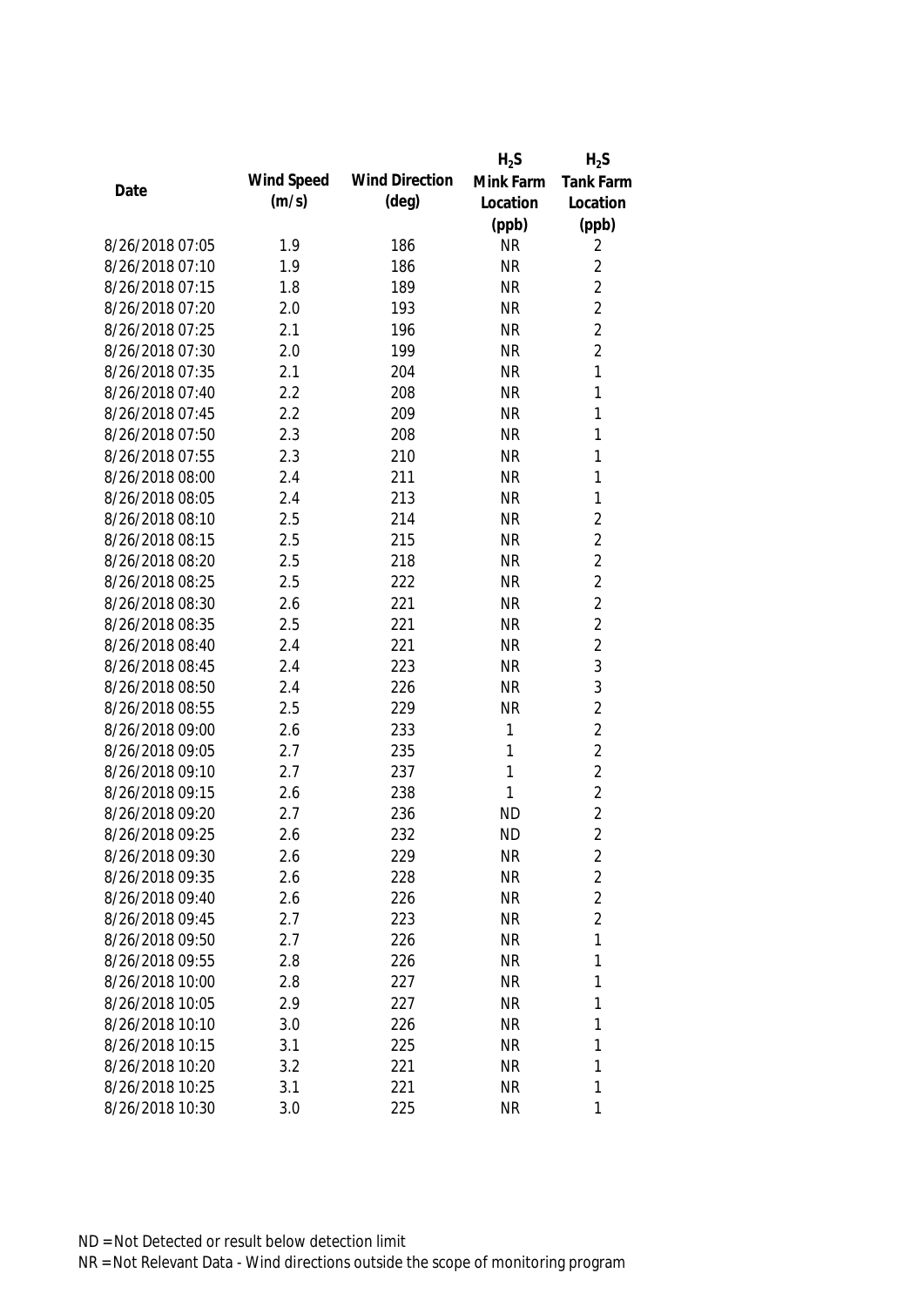|                 |            |                       | $H_2S$    | $H_2S$           |
|-----------------|------------|-----------------------|-----------|------------------|
| Date            | Wind Speed | <b>Wind Direction</b> | Mink Farm | <b>Tank Farm</b> |
|                 | (m/s)      | $(\text{deg})$        | Location  | Location         |
|                 |            |                       | (ppb)     | (ppb)            |
| 8/26/2018 10:35 | 2.9        | 227                   | <b>NR</b> | 1                |
| 8/26/2018 10:40 | 2.7        | 226                   | <b>NR</b> | 1                |
| 8/26/2018 10:45 | 2.6        | 226                   | <b>NR</b> | 1                |
| 8/26/2018 10:50 | 2.6        | 223                   | <b>NR</b> | 1                |
| 8/26/2018 10:55 | 2.7        | 218                   | <b>NR</b> | 1                |
| 8/26/2018 11:00 | 2.8        | 211                   | <b>NR</b> | $\mathbf{1}$     |
| 8/26/2018 11:05 | 2.9        | 206                   | <b>NR</b> | $\mathbf{1}$     |
| 8/26/2018 11:10 | 3.1        | 205                   | <b>NR</b> | 1                |
| 8/26/2018 11:15 | 3.2        | 206                   | <b>NR</b> | 1                |
| 8/26/2018 11:20 | 3.1        | 206                   | <b>NR</b> | 1                |
| 8/26/2018 11:25 | 3.1        | 209                   | <b>NR</b> | 1                |
| 8/26/2018 11:30 | 3.3        | 209                   | <b>NR</b> | 1                |
| 8/26/2018 11:35 | 3.4        | 208                   | <b>NR</b> | 1                |
| 8/26/2018 11:40 | 3.3        | 208                   | <b>NR</b> | 1                |
| 8/26/2018 11:45 | 3.3        | 206                   | <b>NR</b> | $\mathbf{1}$     |
| 8/26/2018 11:50 | 3.3        | 203                   | <b>NR</b> | $\mathbf{1}$     |
| 8/26/2018 11:55 | 3.5        | 202                   | <b>NR</b> | 1                |
| 8/26/2018 12:00 | 3.5        | 208                   | <b>NR</b> | 1                |
| 8/26/2018 12:05 | 3.4        | 215                   | <b>NR</b> | 1                |
| 8/26/2018 12:10 | 3.5        | 214                   | <b>NR</b> | 1                |
| 8/26/2018 12:15 | 3.5        | 213                   | <b>NR</b> | 1                |
| 8/26/2018 12:20 | 3.6        | 217                   | <b>NR</b> | 1                |
| 8/26/2018 12:25 | 3.6        | 214                   | <b>NR</b> | 1                |
| 8/26/2018 12:30 | 3.6        | 205                   | <b>NR</b> | $\mathbf{1}$     |
| 8/26/2018 12:35 | 3.7        | 199                   | <b>NR</b> | 1                |
| 8/26/2018 12:40 | 3.6        | 201                   | <b>NR</b> | 1                |
| 8/26/2018 12:45 | 3.6        | 200                   | <b>NR</b> | 1                |
| 8/26/2018 12:50 | 3.6        | 199                   | <b>NR</b> | 1                |
| 8/26/2018 12:55 | 3.5        | 203                   | <b>NR</b> | 1                |
| 8/26/2018 13:00 | 3.6        | 204                   | <b>NR</b> | 1                |
| 8/26/2018 13:05 | 3.5        | 207                   | <b>NR</b> | 1                |
| 8/26/2018 13:10 | 3.6        | 205                   | <b>NR</b> | 1                |
| 8/26/2018 13:15 | 3.6        | 207                   | <b>NR</b> | 1                |
| 8/26/2018 13:20 | 3.7        | 207                   | <b>NR</b> | 1                |
| 8/26/2018 13:25 | 3.8        | 207                   | <b>NR</b> | 1                |
| 8/26/2018 13:30 | 3.7        | 207                   | <b>NR</b> | 1                |
| 8/26/2018 13:35 | 3.6        | 206                   | <b>NR</b> | 1                |
| 8/26/2018 13:40 | 3.7        | 207                   | <b>NR</b> | 1                |
| 8/26/2018 13:45 | 3.6        | 210                   | <b>NR</b> | 1                |
| 8/26/2018 13:50 | 3.4        | 215                   | <b>NR</b> | 1                |
| 8/26/2018 13:55 | 3.3        | 218                   | <b>NR</b> | 1                |
| 8/26/2018 14:00 | 3.4        | 221                   | <b>NR</b> | 1                |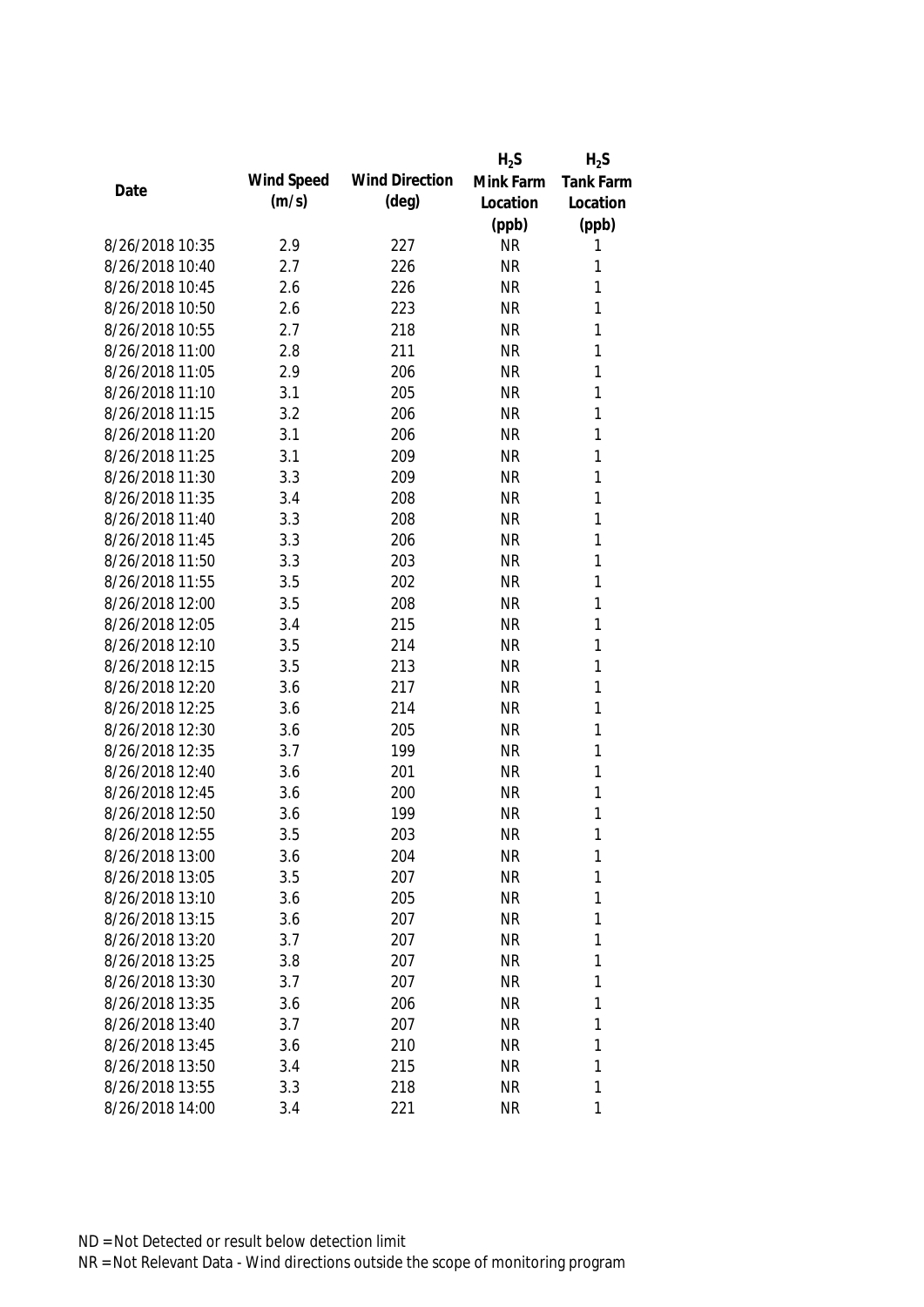|                 |            |                       | $H_2S$    | $H_2S$           |
|-----------------|------------|-----------------------|-----------|------------------|
| Date            | Wind Speed | <b>Wind Direction</b> | Mink Farm | <b>Tank Farm</b> |
|                 | (m/s)      | $(\text{deg})$        | Location  | Location         |
|                 |            |                       | (ppb)     | (ppb)            |
| 8/26/2018 14:05 | 3.5        | 217                   | <b>NR</b> | 1                |
| 8/26/2018 14:10 | 3.4        | 212                   | <b>NR</b> | 1                |
| 8/26/2018 14:15 | 3.5        | 209                   | <b>NR</b> | 1                |
| 8/26/2018 14:20 | 3.6        | 207                   | <b>NR</b> | 1                |
| 8/26/2018 14:25 | 3.5        | 201                   | <b>NR</b> | 1                |
| 8/26/2018 14:30 | 3.5        | 202                   | <b>NR</b> | $\mathbf{1}$     |
| 8/26/2018 14:35 | 3.4        | 206                   | <b>NR</b> | $\mathbf{1}$     |
| 8/26/2018 14:40 | 3.2        | 210                   | <b>NR</b> | $\mathbf{1}$     |
| 8/26/2018 14:45 | 3.3        | 210                   | <b>NR</b> | $\mathbf{1}$     |
| 8/26/2018 14:50 | 3.4        | 208                   | <b>NR</b> | 1                |
| 8/26/2018 14:55 | 3.4        | 212                   | <b>NR</b> | 1                |
| 8/26/2018 15:00 | 3.4        | 211                   | <b>NR</b> | $\mathbf{1}$     |
| 8/26/2018 15:05 | 3.5        | 209                   | <b>NR</b> | 1                |
| 8/26/2018 15:10 | 3.8        | 205                   | <b>NR</b> | $\mathbf{1}$     |
| 8/26/2018 15:15 | 3.7        | 203                   | <b>NR</b> | $\mathbf{1}$     |
| 8/26/2018 15:20 | 3.8        | 204                   | <b>NR</b> | $\mathbf{1}$     |
| 8/26/2018 15:25 | 3.9        | 199                   | <b>NR</b> | 1                |
| 8/26/2018 15:30 | 3.9        | 196                   | <b>NR</b> | 1                |
| 8/26/2018 15:35 | 3.9        | 197                   | <b>NR</b> | 1                |
| 8/26/2018 15:40 | 3.9        | 200                   | <b>NR</b> | 1                |
| 8/26/2018 15:45 | 4.0        | 198                   | <b>NR</b> | 1                |
| 8/26/2018 15:50 | 4.1        | 199                   | <b>NR</b> | 1                |
| 8/26/2018 15:55 | 4.1        | 199                   | <b>NR</b> | $\mathbf{1}$     |
| 8/26/2018 16:00 | 4.0        | 199                   | <b>NR</b> | $\mathbf{1}$     |
| 8/26/2018 16:05 | 4.0        | 201                   | <b>NR</b> | 1                |
| 8/26/2018 16:10 | 4.2        | 201                   | <b>NR</b> | 1                |
| 8/26/2018 16:15 | 4.2        | 204                   | <b>NR</b> | 1                |
| 8/26/2018 16:20 | 4.2        | 203                   | <b>NR</b> | 1                |
| 8/26/2018 16:25 | 4.3        | 205                   | <b>NR</b> | 1                |
| 8/26/2018 16:30 | 4.6        | 206                   | <b>NR</b> | 1                |
| 8/26/2018 16:35 | 4.6        | 204                   | <b>NR</b> | 1                |
| 8/26/2018 16:40 | 4.7        | 203                   | <b>NR</b> | 1                |
| 8/26/2018 16:45 | 4.7        | 202                   | <b>NR</b> | 1                |
| 8/26/2018 16:50 | 4.7        | 201                   | <b>NR</b> | 1                |
| 8/26/2018 16:55 | 4.6        | 201                   | <b>NR</b> | 1                |
| 8/26/2018 17:00 | 4.6        | 201                   | <b>NR</b> | 1                |
| 8/26/2018 17:05 | 4.5        | 199                   | <b>NR</b> | 1                |
| 8/26/2018 17:10 | 4.6        | 199                   | <b>NR</b> | 1                |
| 8/26/2018 17:15 | 4.8        | 201                   | <b>NR</b> | 1                |
| 8/26/2018 17:20 | 4.8        | 199                   | <b>NR</b> | 1                |
| 8/26/2018 17:25 | 4.8        | 199                   | <b>NR</b> | 1                |
| 8/26/2018 17:30 | 4.9        | 197                   | <b>NR</b> | 1                |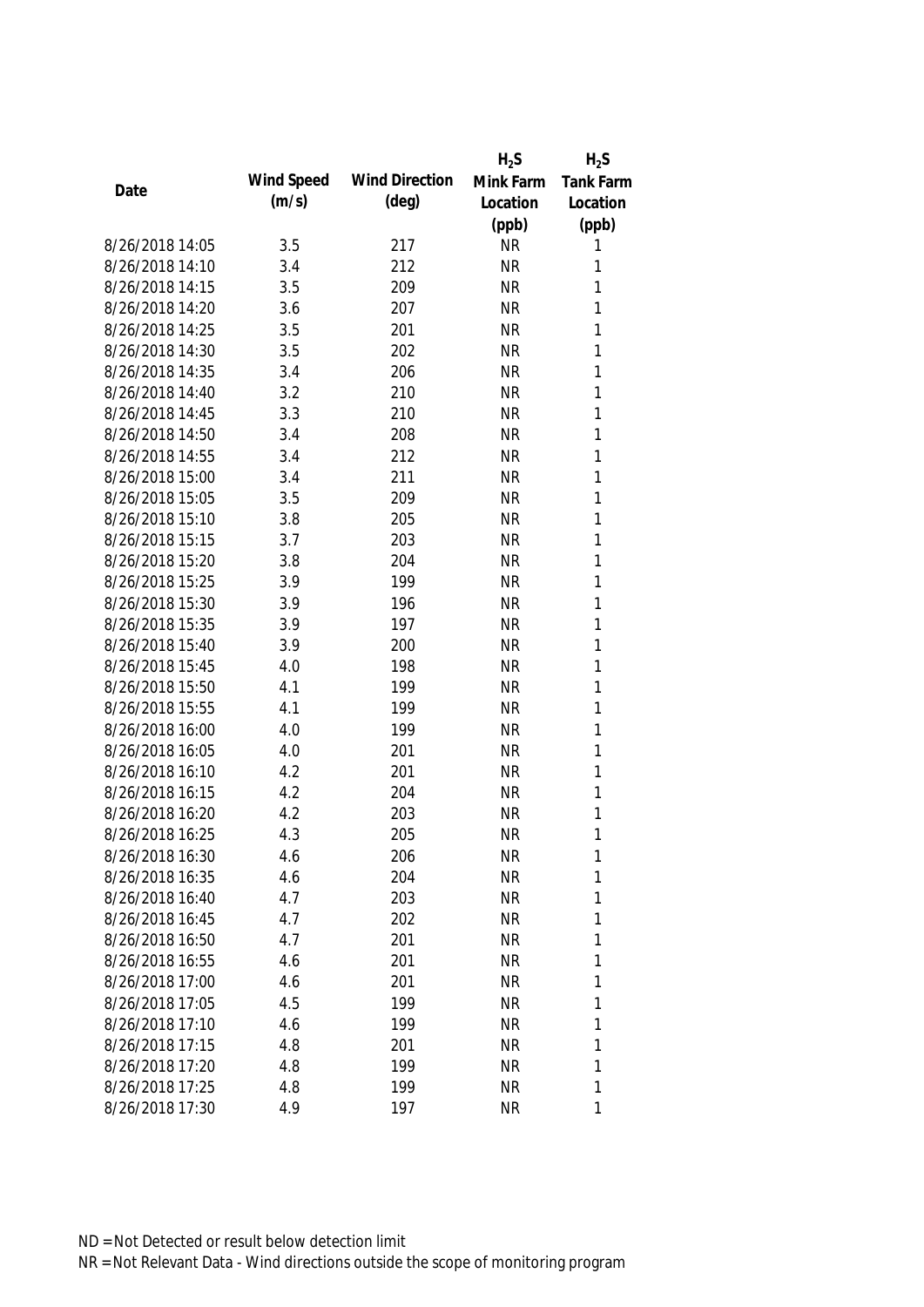|                 |            |                       | $H_2S$    | $H_2S$           |
|-----------------|------------|-----------------------|-----------|------------------|
| Date            | Wind Speed | <b>Wind Direction</b> | Mink Farm | <b>Tank Farm</b> |
|                 | (m/s)      | $(\text{deg})$        | Location  | Location         |
|                 |            |                       | (ppb)     | (ppb)            |
| 8/26/2018 17:35 | 4.9        | 199                   | <b>NR</b> | 1                |
| 8/26/2018 17:40 | 4.6        | 199                   | <b>NR</b> | 1                |
| 8/26/2018 17:45 | 4.7        | 199                   | <b>NR</b> | 1                |
| 8/26/2018 17:50 | 4.8        | 200                   | <b>NR</b> | 1                |
| 8/26/2018 17:55 | 4.8        | 202                   | <b>NR</b> | 1                |
| 8/26/2018 18:00 | 4.9        | 203                   | <b>NR</b> | $\mathbf{1}$     |
| 8/26/2018 18:05 | 5.1        | 205                   | <b>NR</b> | $\mathbf{1}$     |
| 8/26/2018 18:10 | 5.3        | 208                   | <b>NR</b> | $\mathbf{1}$     |
| 8/26/2018 18:15 | 5.3        | 207                   | <b>NR</b> | $\mathbf{1}$     |
| 8/26/2018 18:20 | 5.2        | 208                   | <b>NR</b> | 1                |
| 8/26/2018 18:25 | 5.0        | 207                   | <b>NR</b> | 1                |
| 8/26/2018 18:30 | 4.8        | 206                   | <b>NR</b> | $\mathbf{1}$     |
| 8/26/2018 18:35 | 4.6        | 204                   | <b>NR</b> | 1                |
| 8/26/2018 18:40 | 4.3        | 200                   | <b>NR</b> | $\mathbf{1}$     |
| 8/26/2018 18:45 | 4.2        | 199                   | <b>NR</b> | $\mathbf{1}$     |
| 8/26/2018 18:50 | 4.2        | 196                   | <b>NR</b> | $\mathbf{1}$     |
| 8/26/2018 18:55 | 4.1        | 195                   | <b>NR</b> | 1                |
| 8/26/2018 19:00 | 4.1        | 196                   | <b>NR</b> | 1                |
| 8/26/2018 19:05 | 4.1        | 195                   | <b>NR</b> | $\mathbf{1}$     |
| 8/26/2018 19:10 | 4.1        | 194                   | <b>NR</b> | 1                |
| 8/26/2018 19:15 | 4.1        | 194                   | <b>NR</b> | 1                |
| 8/26/2018 19:20 | 3.9        | 195                   | <b>NR</b> | $\mathbf{1}$     |
| 8/26/2018 19:25 | 3.9        | 194                   | <b>NR</b> | $\mathbf{1}$     |
| 8/26/2018 19:30 | 3.9        | 193                   | <b>NR</b> | $\mathbf{1}$     |
| 8/26/2018 19:35 | 3.9        | 194                   | <b>NR</b> | 1                |
| 8/26/2018 19:40 | 3.9        | 195                   | <b>NR</b> | 1                |
| 8/26/2018 19:45 | 3.9        | 196                   | <b>NR</b> | 1                |
| 8/26/2018 19:50 | 4.0        | 195                   | <b>NR</b> | 1                |
| 8/26/2018 19:55 | 4.1        | 195                   | <b>NR</b> | 1                |
| 8/26/2018 20:00 | 4.1        | 195                   | <b>NR</b> | 1                |
| 8/26/2018 20:05 | 4.0        | 194                   | <b>NR</b> | 1                |
| 8/26/2018 20:10 | 4.0        | 192                   | <b>NR</b> | 1                |
| 8/26/2018 20:15 | 4.0        | 190                   | <b>NR</b> | 1                |
| 8/26/2018 20:20 | 3.9        | 189                   | <b>NR</b> | 1                |
| 8/26/2018 20:25 | 3.9        | 187                   | <b>NR</b> | 1                |
| 8/26/2018 20:30 | 3.9        | 187                   | <b>NR</b> | 1                |
| 8/26/2018 20:35 | 4.1        | 187                   | <b>NR</b> | 1                |
| 8/26/2018 20:40 | 4.1        | 187                   | <b>NR</b> | 1                |
| 8/26/2018 20:45 | 4.3        | 187                   | <b>NR</b> | 1                |
| 8/26/2018 20:50 | 4.5        | 188                   | <b>NR</b> | 1                |
| 8/26/2018 20:55 | 4.4        | 187                   | <b>NR</b> | 1                |
| 8/26/2018 21:00 | 4.4        | 187                   | <b>NR</b> | 1                |
|                 |            |                       |           |                  |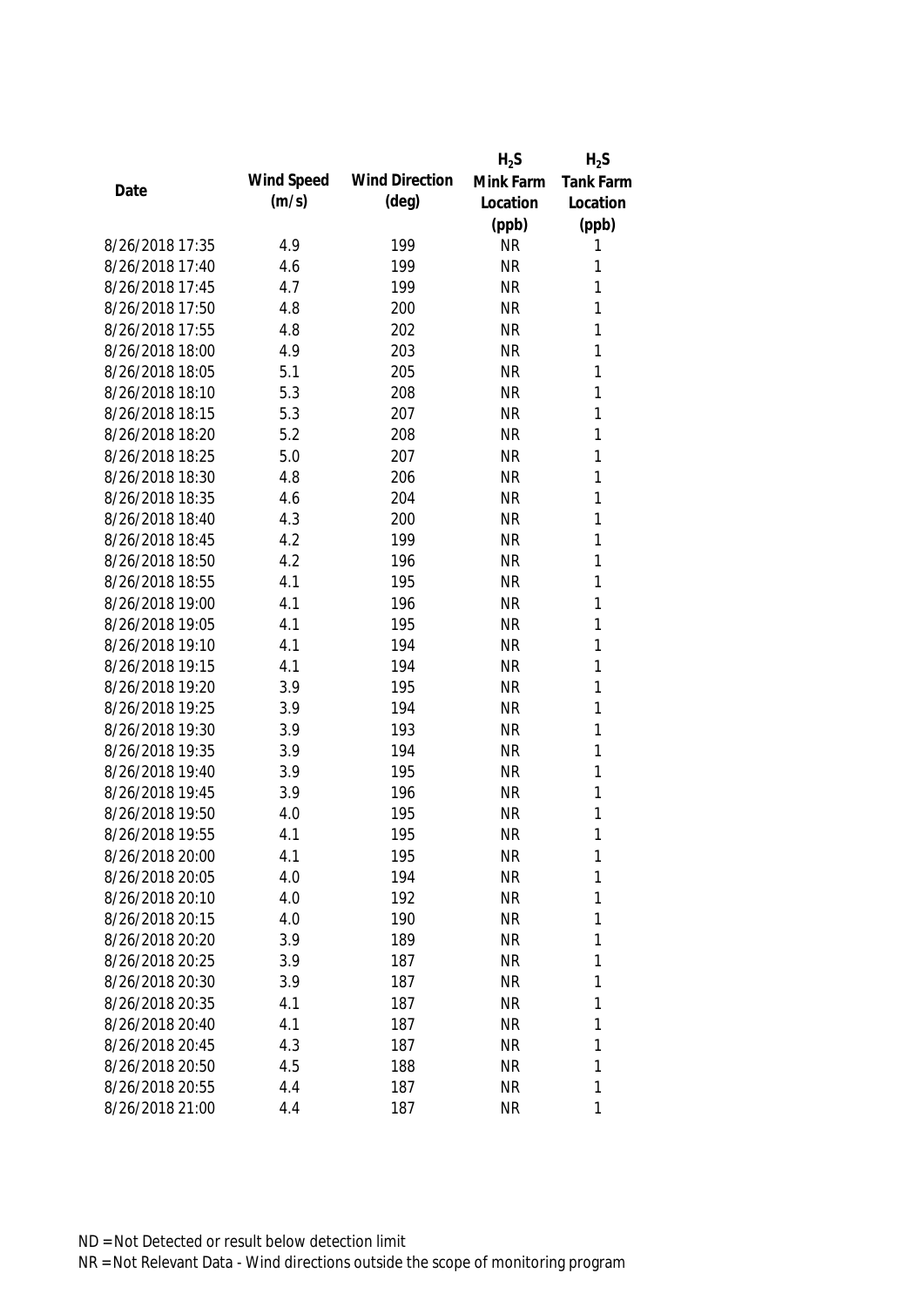|                 |            |                       | $H_2S$    | $H_2S$           |
|-----------------|------------|-----------------------|-----------|------------------|
| Date            | Wind Speed | <b>Wind Direction</b> | Mink Farm | <b>Tank Farm</b> |
|                 | (m/s)      | $(\text{deg})$        | Location  | Location         |
|                 |            |                       | (ppb)     | (ppb)            |
| 8/26/2018 21:05 | 4.3        | 187                   | <b>NR</b> | 2                |
| 8/26/2018 21:10 | 4.3        | 188                   | <b>NR</b> | $\overline{2}$   |
| 8/26/2018 21:15 | 4.4        | 188                   | <b>NR</b> | $\overline{2}$   |
| 8/26/2018 21:20 | 4.4        | 188                   | <b>NR</b> | $\overline{2}$   |
| 8/26/2018 21:25 | 4.4        | 189                   | <b>NR</b> | $\overline{2}$   |
| 8/26/2018 21:30 | 4.6        | 189                   | <b>NR</b> | $\overline{2}$   |
| 8/26/2018 21:35 | 4.6        | 189                   | <b>NR</b> | $\overline{2}$   |
| 8/26/2018 21:40 | 4.6        | 189                   | <b>NR</b> | $\overline{2}$   |
| 8/26/2018 21:45 | 4.5        | 189                   | <b>NR</b> | $\mathbf{1}$     |
| 8/26/2018 21:50 | 4.6        | 190                   | <b>NR</b> | 1                |
| 8/26/2018 21:55 | 4.6        | 191                   | <b>NR</b> | 1                |
| 8/26/2018 22:00 | 4.6        | 192                   | <b>NR</b> | 1                |
| 8/26/2018 22:05 | 4.7        | 192                   | <b>NR</b> | 1                |
| 8/26/2018 22:10 | 4.8        | 194                   | <b>NR</b> | 1                |
| 8/26/2018 22:15 | 5.0        | 195                   | <b>NR</b> | 1                |
| 8/26/2018 22:20 | 4.9        | 196                   | <b>NR</b> | 1                |
| 8/26/2018 22:25 | 5.0        | 197                   | <b>NR</b> | 1                |
| 8/26/2018 22:30 | 5.2        | 199                   | <b>NR</b> | 1                |
| 8/26/2018 22:35 | 5.2        | 200                   | <b>NR</b> | 1                |
| 8/26/2018 22:40 | 5.2        | 201                   | <b>NR</b> | 1                |
| 8/26/2018 22:45 | 5.2        | 201                   | <b>NR</b> | 1                |
| 8/26/2018 22:50 | 5.4        | 201                   | <b>NR</b> | 1                |
| 8/26/2018 22:55 | 5.3        | 200                   | <b>NR</b> | $\mathbf{1}$     |
| 8/26/2018 23:00 | 5.3        | 200                   | <b>NR</b> | 1                |
| 8/26/2018 23:05 | 5.4        | 201                   | <b>NR</b> | 1                |
| 8/26/2018 23:10 | 5.3        | 201                   | <b>NR</b> | 1                |
| 8/26/2018 23:15 | 5.2        | 201                   | <b>NR</b> | 1                |
| 8/26/2018 23:20 | 5.1        | 200                   | <b>NR</b> | 1                |
| 8/26/2018 23:25 | 5.1        | 201                   | <b>NR</b> | 1                |
| 8/26/2018 23:30 | 5.0        | 200                   | <b>NR</b> | 1                |
| 8/26/2018 23:35 | 4.9        | 199                   | <b>NR</b> | 1                |
| 8/26/2018 23:40 | 5.1        | 199                   | <b>NR</b> | 1                |
| 8/26/2018 23:45 | 5.2        | 200                   | <b>NR</b> | 1                |
| 8/26/2018 23:50 | 5.4        | 202                   | <b>NR</b> | 1                |
| 8/26/2018 23:55 | 5.3        | 203                   | <b>NR</b> | 1                |
| 8/26/2018 24:00 | 5.3        | 204                   | <b>NR</b> | 1                |
| 8/27/2018 00:05 | 5.3        | 205                   | <b>NR</b> | 1                |
| 8/27/2018 00:10 | 5.1        | 205                   | <b>NR</b> | 1                |
| 8/27/2018 00:15 | 5.1        |                       | <b>NR</b> |                  |
|                 |            | 207                   |           | 1<br>1           |
| 8/27/2018 00:20 | 5.0        | 208                   | <b>NR</b> |                  |
| 8/27/2018 00:25 | 5.1        | 207                   | <b>NR</b> | 1                |
| 8/27/2018 00:30 | 5.3        | 206                   | <b>NR</b> | 1                |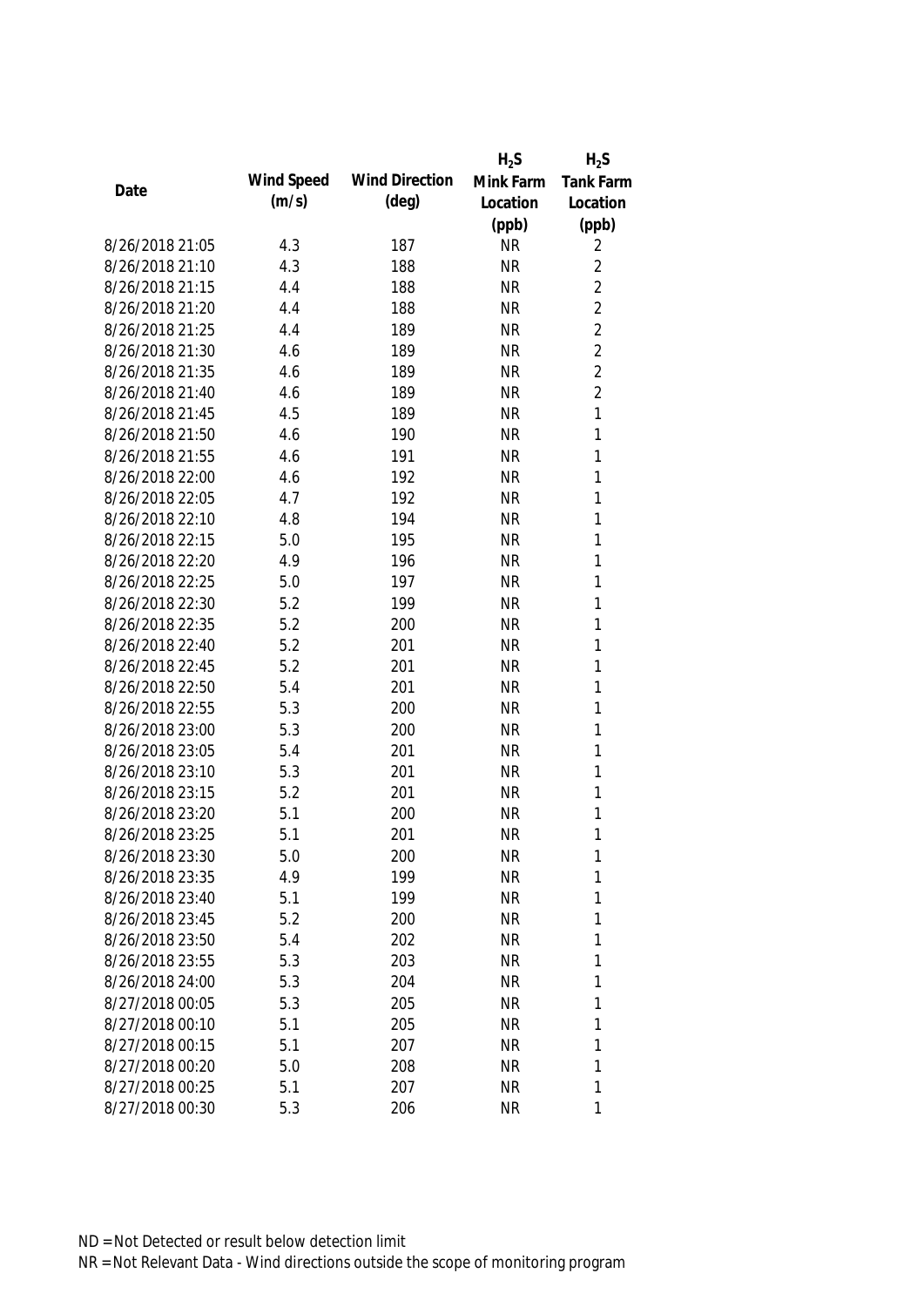|                 |            |                       | $H_2S$    | $H_2S$           |
|-----------------|------------|-----------------------|-----------|------------------|
|                 | Wind Speed | <b>Wind Direction</b> | Mink Farm | <b>Tank Farm</b> |
| Date            | (m/s)      | (deg)                 | Location  | Location         |
|                 |            |                       | (ppb)     | (ppb)            |
| 8/27/2018 00:35 | 5.3        | 206                   | <b>NR</b> | 1                |
| 8/27/2018 00:40 | 5.6        | 206                   | <b>NR</b> | 1                |
| 8/27/2018 00:45 | 5.6        | 205                   | <b>NR</b> | 1                |
| 8/27/2018 00:50 | 5.7        | 203                   | <b>NR</b> | 1                |
| 8/27/2018 00:55 | 5.6        | 203                   | <b>NR</b> | 1                |
| 8/27/2018 01:00 | 5.5        | 203                   | <b>NR</b> | 1                |
| 8/27/2018 01:05 | 5.5        | 205                   | <b>NR</b> | 1                |
| 8/27/2018 01:10 | 5.3        | 205                   | <b>NR</b> | $\mathbf{1}$     |
| 8/27/2018 01:15 | 5.3        | 206                   | <b>NR</b> | $\mathbf{1}$     |
| 8/27/2018 01:20 | 5.3        | 207                   | <b>NR</b> | 1                |
| 8/27/2018 01:25 | 5.2        | 206                   | <b>NR</b> | 1                |
| 8/27/2018 01:30 | 5.2        | 206                   | <b>NR</b> | 1                |
| 8/27/2018 01:35 | 5.2        | 205                   | <b>NR</b> | 1                |
| 8/27/2018 01:40 | 5.2        | 205                   | <b>NR</b> | $\mathbf{1}$     |
| 8/27/2018 01:45 | 5.0        | 203                   | <b>NR</b> | $\mathbf{1}$     |
| 8/27/2018 01:50 | 5.0        | 203                   | <b>NR</b> | 1                |
| 8/27/2018 01:55 | 5.0        | 205                   | <b>NR</b> | 1                |
| 8/27/2018 02:00 | 5.0        | 206                   | <b>NR</b> | $\mathbf{1}$     |
| 8/27/2018 02:05 | 4.9        | 205                   | <b>NR</b> | 1                |
| 8/27/2018 02:10 | 4.7        | 205                   | <b>NR</b> | 1                |
| 8/27/2018 02:15 | 4.8        | 206                   | <b>NR</b> | 1                |
| 8/27/2018 02:20 | 5.0        | 207                   | <b>NR</b> | $\mathbf{1}$     |
| 8/27/2018 02:25 | 5.0        | 208                   | <b>NR</b> | $\mathbf{1}$     |
| 8/27/2018 02:30 | 5.0        | 209                   | <b>NR</b> | 1                |
| 8/27/2018 02:35 | 5.2        | 210                   | <b>NR</b> | 1                |
| 8/27/2018 02:40 | 5.1        | 210                   | <b>NR</b> | 1                |
| 8/27/2018 02:45 | 5.2        | 212                   | <b>NR</b> | 1                |
| 8/27/2018 02:50 | 5.0        | 211                   | <b>NR</b> | 1                |
| 8/27/2018 02:55 | 5.1        | 209                   | <b>NR</b> | 1                |
| 8/27/2018 03:00 | 5.2        | 209                   | <b>NR</b> | 1                |
| 8/27/2018 03:05 | 5.1        | 209                   | <b>NR</b> | 1                |
| 8/27/2018 03:10 | 5.2        | 209                   | <b>NR</b> | 1                |
| 8/27/2018 03:15 | 5.2        | 208                   | <b>NR</b> | 1                |
| 8/27/2018 03:20 | 5.4        | 208                   | <b>NR</b> | 1                |
| 8/27/2018 03:25 | 5.2        | 209                   | <b>NR</b> | 1                |
| 8/27/2018 03:30 | 5.3        | 210                   | <b>NR</b> | 1                |
| 8/27/2018 03:35 | 5.3        | 210                   | <b>NR</b> | 1                |
| 8/27/2018 03:40 | 5.3        | 210                   | <b>NR</b> | 1                |
| 8/27/2018 03:45 | 5.2        | 210                   | <b>NR</b> | 1                |
| 8/27/2018 03:50 | 5.2        | 211                   | <b>NR</b> | 1                |
| 8/27/2018 03:55 | 5.1        | 211                   | <b>NR</b> | 1                |
| 8/27/2018 04:00 | 5.1        | 212                   | <b>NR</b> | 1                |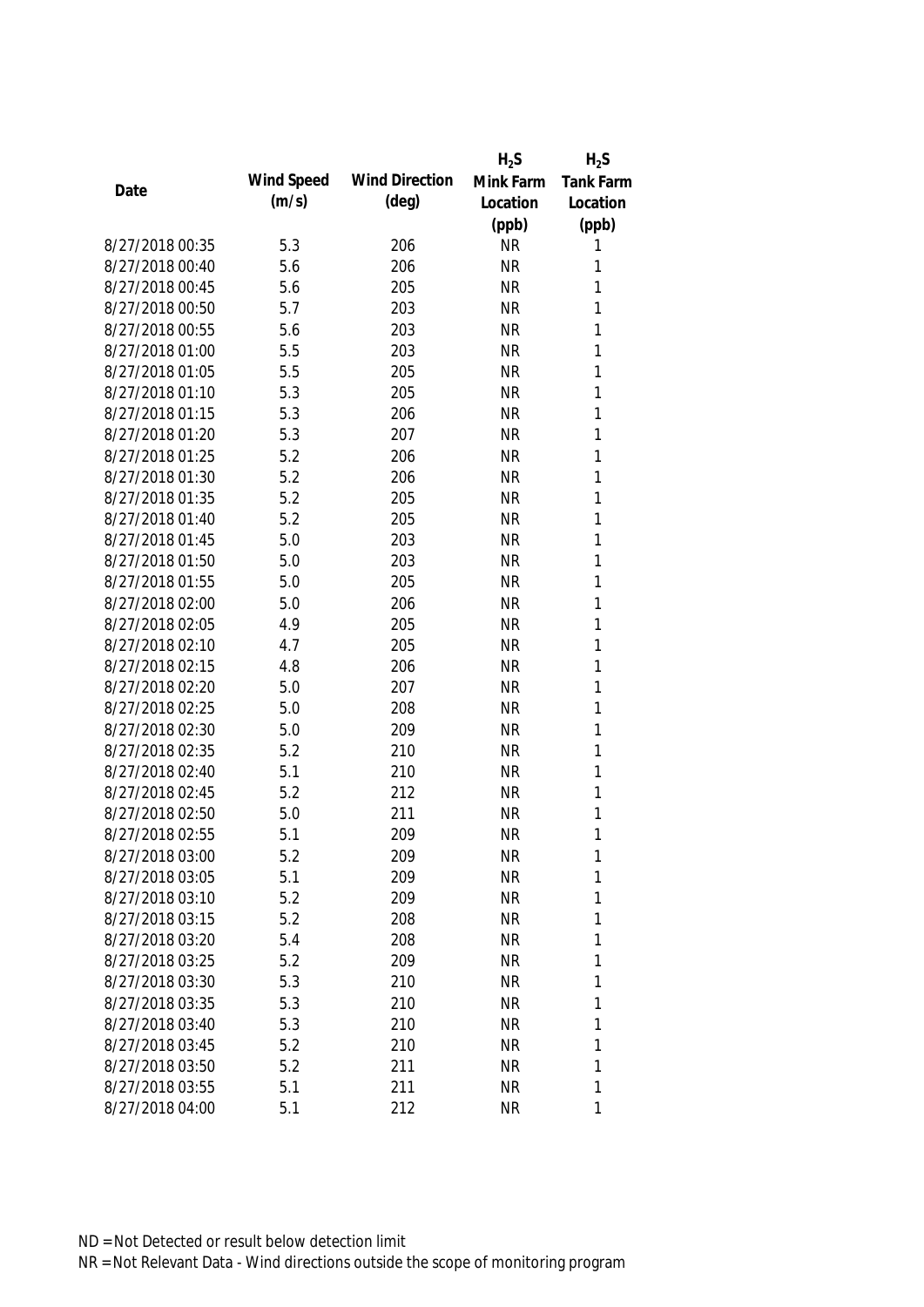|                 |            |                       | $H_2S$    | $H_2S$           |
|-----------------|------------|-----------------------|-----------|------------------|
| Date            | Wind Speed | <b>Wind Direction</b> | Mink Farm | <b>Tank Farm</b> |
|                 | (m/s)      | $(\text{deg})$        | Location  | Location         |
|                 |            |                       | (ppb)     | (ppb)            |
| 8/27/2018 04:05 | 5.1        | 212                   | <b>NR</b> | 1                |
| 8/27/2018 04:10 | 5.0        | 212                   | <b>NR</b> | 1                |
| 8/27/2018 04:15 | 4.9        | 211                   | <b>NR</b> | 1                |
| 8/27/2018 04:20 | 4.8        | 210                   | <b>NR</b> | 1                |
| 8/27/2018 04:25 | 4.7        | 209                   | <b>NR</b> | 1                |
| 8/27/2018 04:30 | 4.6        | 207                   | <b>NR</b> | $\mathbf{1}$     |
| 8/27/2018 04:35 | 4.4        | 205                   | <b>NR</b> | $\mathbf{1}$     |
| 8/27/2018 04:40 | 4.4        | 203                   | <b>NR</b> | $\mathbf{1}$     |
| 8/27/2018 04:45 | 4.5        | 202                   | <b>NR</b> | $\mathbf{1}$     |
| 8/27/2018 04:50 | 4.5        | 200                   | <b>NR</b> | 1                |
| 8/27/2018 04:55 | 4.4        | 199                   | <b>NR</b> | 1                |
| 8/27/2018 05:00 | 4.4        | 199                   | <b>NR</b> | $\mathbf{1}$     |
| 8/27/2018 05:05 | 4.5        | 198                   | <b>NR</b> | 1                |
| 8/27/2018 05:10 | 4.5        | 198                   | <b>NR</b> | $\mathbf{1}$     |
| 8/27/2018 05:15 | 4.4        | 198                   | <b>NR</b> | $\mathbf{1}$     |
| 8/27/2018 05:20 | 4.4        | 198                   | <b>NR</b> | $\mathbf{1}$     |
| 8/27/2018 05:25 | 4.3        | 198                   | <b>NR</b> | 1                |
| 8/27/2018 05:30 | 4.3        | 198                   | <b>NR</b> | $\mathbf{1}$     |
| 8/27/2018 05:35 | 4.2        | 199                   | <b>NR</b> | $\overline{2}$   |
| 8/27/2018 05:40 | 4.1        | 199                   | <b>NR</b> | 1                |
| 8/27/2018 05:45 | 4.1        | 199                   | <b>NR</b> | 1                |
| 8/27/2018 05:50 | 4.1        | 199                   | <b>NR</b> | $\mathbf{1}$     |
| 8/27/2018 05:55 | 4.1        | 199                   | <b>NR</b> | $\mathbf{1}$     |
| 8/27/2018 06:00 | 4.1        | 197                   | <b>NR</b> | $\mathbf{1}$     |
| 8/27/2018 06:05 | 4.1        | 197                   | <b>NR</b> | 1                |
| 8/27/2018 06:10 | 4.1        | 196                   | <b>NR</b> | 1                |
| 8/27/2018 06:15 | 4.0        | 195                   | <b>NR</b> | 1                |
| 8/27/2018 06:20 | 4.0        | 195                   | <b>NR</b> | 1                |
| 8/27/2018 06:25 | 4.0        | 196                   | <b>NR</b> | 1                |
| 8/27/2018 06:30 | 4.0        | 195                   | <b>NR</b> | 1                |
| 8/27/2018 06:35 | 4.1        | 195                   | <b>NR</b> | $\mathbf{1}$     |
| 8/27/2018 06:40 | 4.0        | 195                   | <b>NR</b> | $\mathbf{1}$     |
| 8/27/2018 06:45 | 4.1        | 196                   | <b>NR</b> | 2                |
| 8/27/2018 06:50 | 4.1        | 198                   | <b>NR</b> | $\overline{2}$   |
| 8/27/2018 06:55 | 4.1        | 198                   | <b>NR</b> | $\overline{2}$   |
| 8/27/2018 07:00 | 4.1        | 200                   | <b>NR</b> | $\overline{2}$   |
| 8/27/2018 07:05 | 4.0        | 202                   | <b>NR</b> | $\overline{2}$   |
| 8/27/2018 07:10 | 4.2        | 204                   | <b>NR</b> | $\overline{2}$   |
| 8/27/2018 07:15 | 4.1        | 204                   | <b>NR</b> | $\overline{2}$   |
| 8/27/2018 07:20 | 4.1        | 204                   | <b>NR</b> | $\overline{2}$   |
| 8/27/2018 07:25 | 4.2        | 203                   | <b>NR</b> | $\overline{2}$   |
| 8/27/2018 07:30 | 4.3        | 201                   | <b>NR</b> | $\overline{2}$   |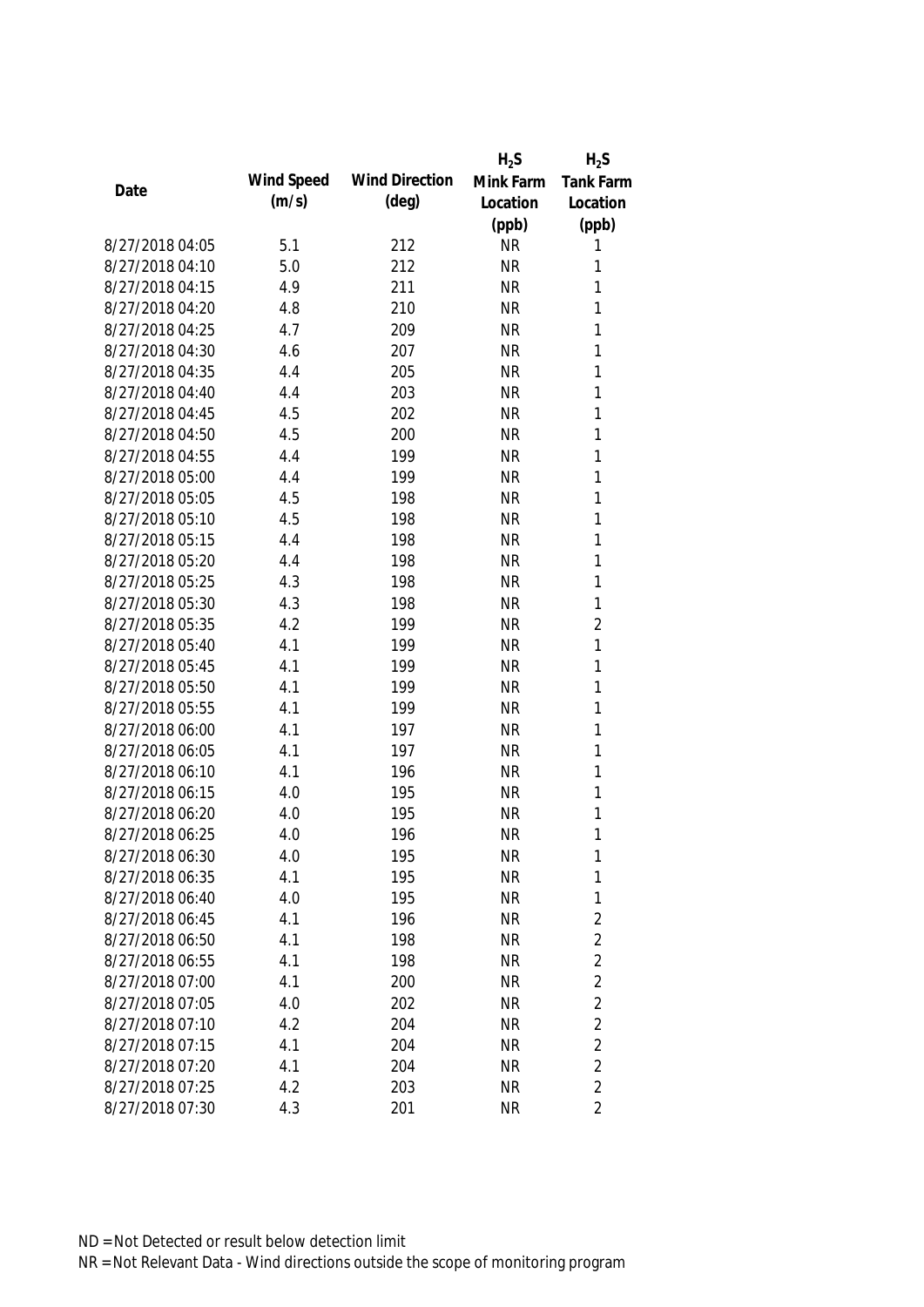|                 |            |                       | $H_2S$    | $H_2S$           |
|-----------------|------------|-----------------------|-----------|------------------|
| Date            | Wind Speed | <b>Wind Direction</b> | Mink Farm | <b>Tank Farm</b> |
|                 | (m/s)      | $(\text{deg})$        | Location  | Location         |
|                 |            |                       | (ppb)     | (ppb)            |
| 8/27/2018 07:35 | 4.3        | 200                   | <b>NR</b> | 2                |
| 8/27/2018 07:40 | 4.3        | 200                   | <b>NR</b> | $\overline{2}$   |
| 8/27/2018 07:45 | 4.3        | 199                   | <b>NR</b> | $\overline{2}$   |
| 8/27/2018 07:50 | 4.3        | 199                   | <b>NR</b> | $\overline{2}$   |
| 8/27/2018 07:55 | 4.3        | 199                   | <b>NR</b> | $\overline{2}$   |
| 8/27/2018 08:00 | 4.3        | 200                   | <b>NR</b> | 1                |
| 8/27/2018 08:05 | 4.5        | 201                   | <b>NR</b> | $\mathbf{1}$     |
| 8/27/2018 08:10 | 4.6        | 201                   | <b>NR</b> | $\mathbf{1}$     |
| 8/27/2018 08:15 | 4.6        | 203                   | <b>NR</b> | $\mathbf{1}$     |
| 8/27/2018 08:20 | 4.6        | 203                   | <b>NR</b> | 1                |
| 8/27/2018 08:25 | 4.8        | 206                   | <b>NR</b> | $\overline{2}$   |
| 8/27/2018 08:30 | 4.9        | 206                   | <b>NR</b> | 1                |
| 8/27/2018 08:35 | 5.1        | 207                   | <b>NR</b> | 1                |
| 8/27/2018 08:40 | 5.3        | 208                   | <b>NR</b> | $\overline{2}$   |
| 8/27/2018 08:45 | 5.5        | 208                   | <b>NR</b> | $\overline{2}$   |
| 8/27/2018 08:50 | 5.9        | 209                   | <b>NR</b> | $\overline{2}$   |
| 8/27/2018 08:55 | 5.9        | 210                   | <b>NR</b> | $\overline{2}$   |
| 8/27/2018 09:00 | 6.0        | 212                   | <b>NR</b> | 1                |
| 8/27/2018 09:05 | 6.0        | 211                   | <b>NR</b> | $\mathbf{1}$     |
| 8/27/2018 09:10 | 6.2        | 213                   | <b>NR</b> | 1                |
| 8/27/2018 09:15 | 6.2        | 213                   | <b>NR</b> | 1                |
| 8/27/2018 09:20 | 6.0        | 215                   | <b>NR</b> | 1                |
| 8/27/2018 09:25 | 6.1        | 215                   | <b>NR</b> | $\mathbf{1}$     |
| 8/27/2018 09:30 | 6.0        | 215                   | <b>NR</b> | 1                |
| 8/27/2018 09:35 | 6.1        | 217                   | <b>NR</b> | $\mathbf{1}$     |
| 8/27/2018 09:40 | 5.8        | 216                   | <b>NR</b> | 1                |
| 8/27/2018 09:45 | 5.8        | 216                   | <b>NR</b> | 1                |
| 8/27/2018 09:50 | 5.8        | 215                   | <b>NR</b> | 1                |
| 8/27/2018 09:55 | 5.7        | 213                   | <b>NR</b> | 1                |
| 8/27/2018 10:00 | 5.6        | 212                   | <b>NR</b> | 1                |
| 8/27/2018 10:05 | 5.5        | 212                   | <b>NR</b> | 1                |
| 8/27/2018 10:10 | 5.6        | 212                   | <b>NR</b> | 1                |
| 8/27/2018 10:15 | 5.5        | 212                   | <b>NR</b> | 1                |
| 8/27/2018 10:20 | 5.6        | 212                   | <b>NR</b> | 1                |
| 8/27/2018 10:25 | 5.9        | 214                   | <b>NR</b> | 1                |
| 8/27/2018 10:30 | 6.2        | 216                   | <b>NR</b> | 1                |
| 8/27/2018 10:35 | 6.1        | 217                   | <b>NR</b> | 1                |
| 8/27/2018 10:40 | 6.1        | 217                   | <b>NR</b> | 1                |
| 8/27/2018 10:45 | 6.1        | 217                   | <b>NR</b> | 1                |
| 8/27/2018 10:50 | 5.9        | 216                   | <b>NR</b> | 1                |
| 8/27/2018 10:55 | 5.7        | 216                   | <b>NR</b> | 1                |
| 8/27/2018 11:00 | 5.5        | 215                   | <b>NR</b> | 1                |
|                 |            |                       |           |                  |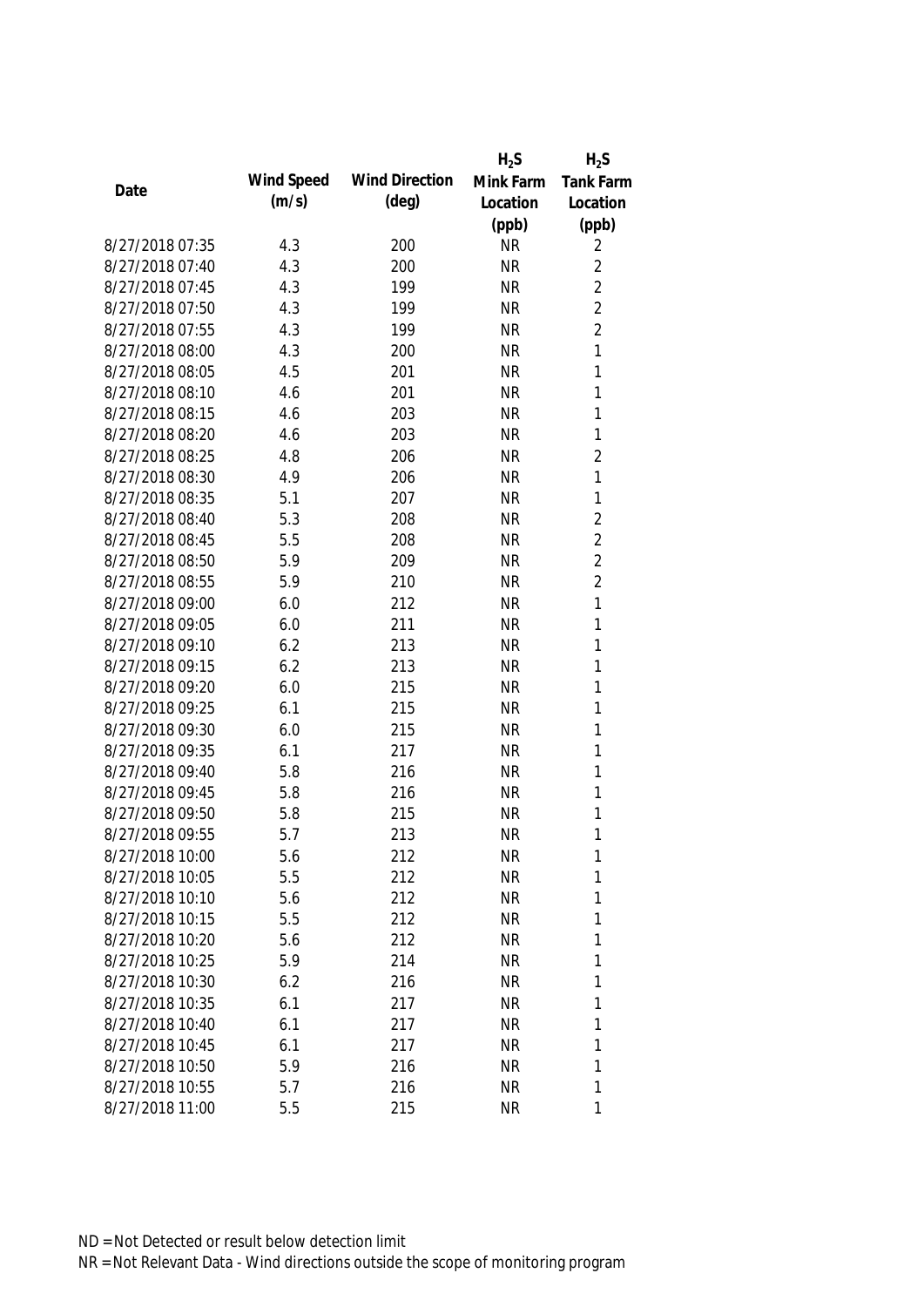|                 |            |                       | $H_2S$    | $H_2S$           |
|-----------------|------------|-----------------------|-----------|------------------|
|                 | Wind Speed | <b>Wind Direction</b> | Mink Farm | <b>Tank Farm</b> |
| Date            | (m/s)      | (deg)                 | Location  | Location         |
|                 |            |                       | (ppb)     | (ppb)            |
| 8/27/2018 11:05 | 5.6        | 213                   | <b>NR</b> | 1                |
| 8/27/2018 11:10 | 5.6        | 213                   | <b>NR</b> | 1                |
| 8/27/2018 11:15 | 5.6        | 214                   | <b>NR</b> | 1                |
| 8/27/2018 11:20 | 5.7        | 214                   | <b>NR</b> | 1                |
| 8/27/2018 11:25 | 5.7        | 215                   | <b>NR</b> | 1                |
| 8/27/2018 11:30 | 5.7        | 214                   | <b>NR</b> | 1                |
| 8/27/2018 11:35 | 5.4        | 214                   | <b>NR</b> | 1                |
| 8/27/2018 11:40 | 5.3        | 213                   | <b>NR</b> | 1                |
| 8/27/2018 11:45 | 5.3        | 212                   | <b>NR</b> | $\mathbf{1}$     |
| 8/27/2018 11:50 | 5.0        | 211                   | <b>NR</b> | 1                |
| 8/27/2018 11:55 | 4.9        | 211                   | <b>NR</b> | 1                |
| 8/27/2018 12:00 | 4.9        | 211                   | <b>NR</b> | 1                |
| 8/27/2018 12:05 | 5.0        | 212                   | <b>NR</b> | 1                |
| 8/27/2018 12:10 | 5.3        | 214                   | <b>NR</b> | $\mathbf{1}$     |
| 8/27/2018 12:15 | 5.5        | 213                   | <b>NR</b> | $\mathbf{1}$     |
| 8/27/2018 12:20 | 5.7        | 215                   | <b>NR</b> | 1                |
| 8/27/2018 12:25 | 5.8        | 215                   | <b>NR</b> | 1                |
| 8/27/2018 12:30 | 5.7        | 214                   | <b>NR</b> | $\mathbf{1}$     |
| 8/27/2018 12:35 | 5.5        | 213                   | <b>NR</b> | 1                |
| 8/27/2018 12:40 | 5.2        | 211                   | <b>NR</b> | 1                |
| 8/27/2018 12:45 | 5.0        | 213                   | <b>NR</b> | 1                |
| 8/27/2018 12:50 | 5.0        | 212                   | <b>NR</b> | $\mathbf{1}$     |
| 8/27/2018 12:55 | 5.1        | 212                   | <b>NR</b> | $\mathbf{1}$     |
| 8/27/2018 13:00 | 5.3        | 212                   | <b>NR</b> | 1                |
| 8/27/2018 13:05 | 5.7        | 213                   | <b>NR</b> | 1                |
| 8/27/2018 13:10 | 5.9        | 213                   | <b>NR</b> | 1                |
| 8/27/2018 13:15 | 6.2        | 212                   | <b>NR</b> | 1                |
| 8/27/2018 13:20 | 6.4        | 211                   | <b>NR</b> | 1                |
| 8/27/2018 13:25 | 6.4        | 210                   | <b>NR</b> | 1                |
| 8/27/2018 13:30 | 6.5        | 210                   | <b>NR</b> | 1                |
| 8/27/2018 13:35 | 6.5        | 208                   | <b>NR</b> | 1                |
| 8/27/2018 13:40 | 6.6        | 209                   | <b>NR</b> | 1                |
| 8/27/2018 13:45 | 6.7        | 210                   | <b>NR</b> | 1                |
| 8/27/2018 13:50 | 6.7        | 212                   | <b>NR</b> | 1                |
| 8/27/2018 13:55 | 6.7        | 212                   | <b>NR</b> | 1                |
| 8/27/2018 14:00 | 6.4        | 210                   | <b>NR</b> | 1                |
| 8/27/2018 14:05 | 6.2        | 211                   | <b>NR</b> | 1                |
| 8/27/2018 14:10 | 6.4        | 212                   | <b>NR</b> | 1                |
| 8/27/2018 14:15 | 6.4        | 207                   | <b>NR</b> | 1                |
| 8/27/2018 14:20 | 6.5        | 205                   | <b>NR</b> | 1                |
| 8/27/2018 14:25 | 6.7        | 205                   | <b>NR</b> | 1                |
| 8/27/2018 14:30 | 7.0        | 207                   | <b>NR</b> | 1                |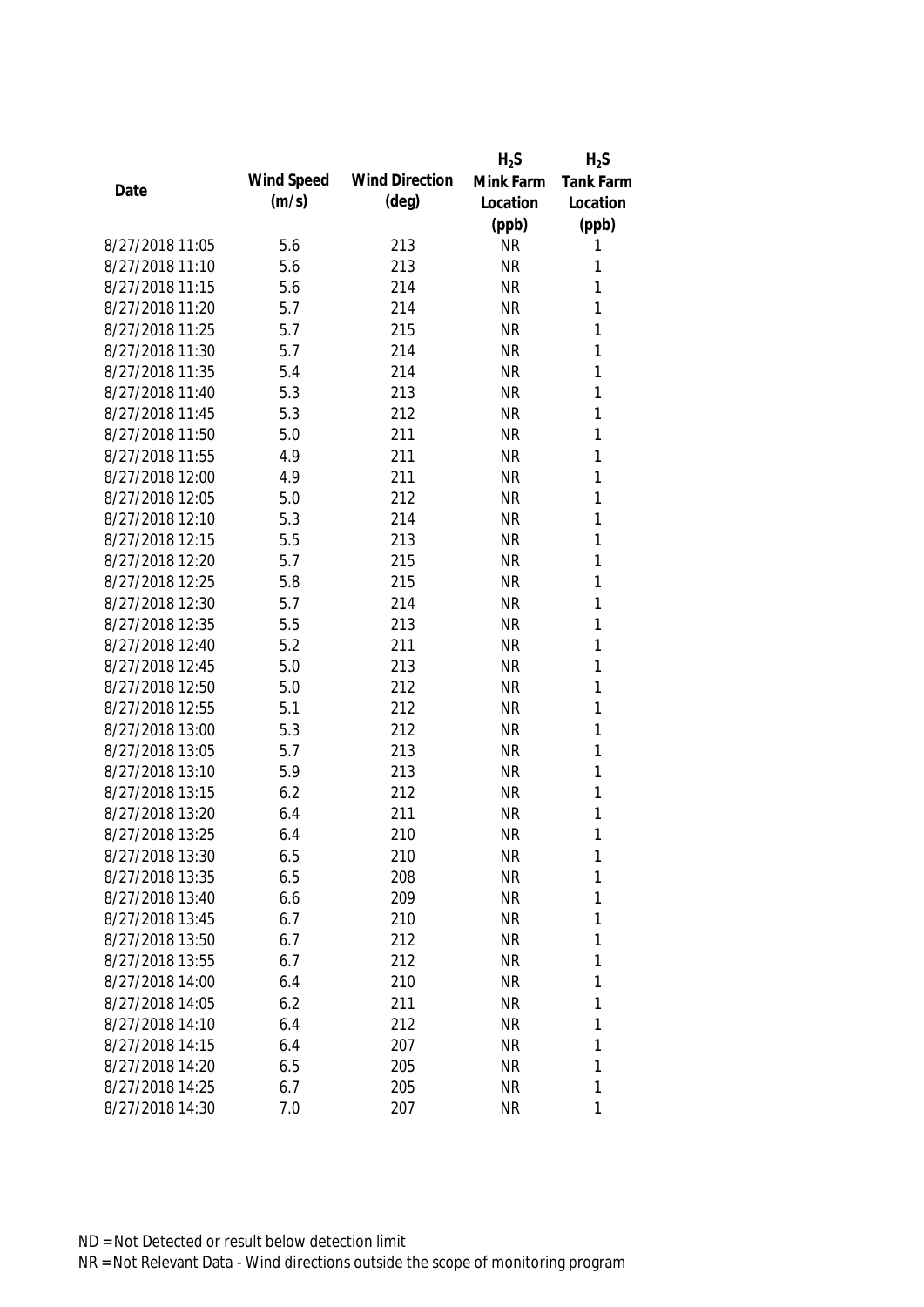|                 |            |                       | $H_2S$    | $H_2S$           |
|-----------------|------------|-----------------------|-----------|------------------|
| Date            | Wind Speed | <b>Wind Direction</b> | Mink Farm | <b>Tank Farm</b> |
|                 | (m/s)      | $(\text{deg})$        | Location  | Location         |
|                 |            |                       | (ppb)     | (ppb)            |
| 8/27/2018 14:35 | 7.2        | 209                   | <b>NR</b> | 1                |
| 8/27/2018 14:40 | 7.1        | 206                   | <b>NR</b> | 1                |
| 8/27/2018 14:45 | 7.0        | 210                   | <b>NR</b> | 1                |
| 8/27/2018 14:50 | 7.0        | 210                   | <b>NR</b> | 1                |
| 8/27/2018 14:55 | 7.1        | 210                   | <b>NR</b> | 1                |
| 8/27/2018 15:00 | 7.3        | 209                   | <b>NR</b> | $\mathbf{1}$     |
| 8/27/2018 15:05 | 7.3        | 209                   | <b>NR</b> | $\mathbf{1}$     |
| 8/27/2018 15:10 | 7.2        | 210                   | <b>NR</b> | 1                |
| 8/27/2018 15:15 | 7.1        | 210                   | <b>NR</b> | 1                |
| 8/27/2018 15:20 | 7.0        | 209                   | <b>NR</b> | 1                |
| 8/27/2018 15:25 | 6.7        | 210                   | <b>NR</b> | 1                |
| 8/27/2018 15:30 | 6.7        | 208                   | <b>NR</b> | 1                |
| 8/27/2018 15:35 | 6.7        | 206                   | <b>NR</b> | 1                |
| 8/27/2018 15:40 | 6.8        | 203                   | <b>NR</b> | $\mathbf{1}$     |
| 8/27/2018 15:45 | 6.8        | 204                   | <b>NR</b> | $\mathbf{1}$     |
| 8/27/2018 15:50 | 6.9        | 207                   | <b>NR</b> | $\mathbf{1}$     |
| 8/27/2018 15:55 | 7.3        | 208                   | <b>NR</b> | 1                |
| 8/27/2018 16:00 | 7.3        | 212                   | <b>NR</b> | 1                |
| 8/27/2018 16:05 | 7.5        | 216                   | <b>NR</b> | 1                |
| 8/27/2018 16:10 | 7.4        | 217                   | <b>NR</b> | 1                |
| 8/27/2018 16:15 | 7.4        | 212                   | <b>NR</b> | 1                |
| 8/27/2018 16:20 | 7.3        | 208                   | <b>NR</b> | 1                |
| 8/27/2018 16:25 | 7.1        | 204                   | <b>NR</b> | 1                |
| 8/27/2018 16:30 | 6.9        | 200                   | <b>NR</b> | 1                |
| 8/27/2018 16:35 | 6.6        | 196                   | <b>NR</b> | 1                |
| 8/27/2018 16:40 | 6.6        | 195                   | <b>NR</b> | 1                |
| 8/27/2018 16:45 | 6.9        | 195                   | <b>NR</b> | 1                |
| 8/27/2018 16:50 | 6.8        | 196                   | <b>NR</b> | 1                |
| 8/27/2018 16:55 | 6.9        | 196                   | <b>NR</b> | 1                |
| 8/27/2018 17:00 | 7.0        | 198                   | <b>NR</b> | 1                |
| 8/27/2018 17:05 | 7.1        | 197                   | <b>NR</b> | 1                |
| 8/27/2018 17:10 | 7.1        | 196                   | <b>NR</b> | 1                |
| 8/27/2018 17:15 | 7.0        | 196                   | <b>NR</b> | 1                |
| 8/27/2018 17:20 | 7.1        | 196                   | <b>NR</b> | 1                |
| 8/27/2018 17:25 | 6.9        | 197                   | <b>NR</b> | 1                |
| 8/27/2018 17:30 | 6.9        | 197                   | <b>NR</b> | 1                |
| 8/27/2018 17:35 | 7.0        | 198                   | <b>NR</b> | 1                |
| 8/27/2018 17:40 | 7.1        | 197                   | <b>NR</b> | 1                |
| 8/27/2018 17:45 | 7.1        | 198                   | <b>NR</b> | 1                |
| 8/27/2018 17:50 | 7.1        | 198                   | <b>NR</b> | 1                |
| 8/27/2018 17:55 | 7.2        | 198                   | <b>NR</b> | 1                |
| 8/27/2018 18:00 | 7.2        | 196                   | <b>NR</b> | 1                |
|                 |            |                       |           |                  |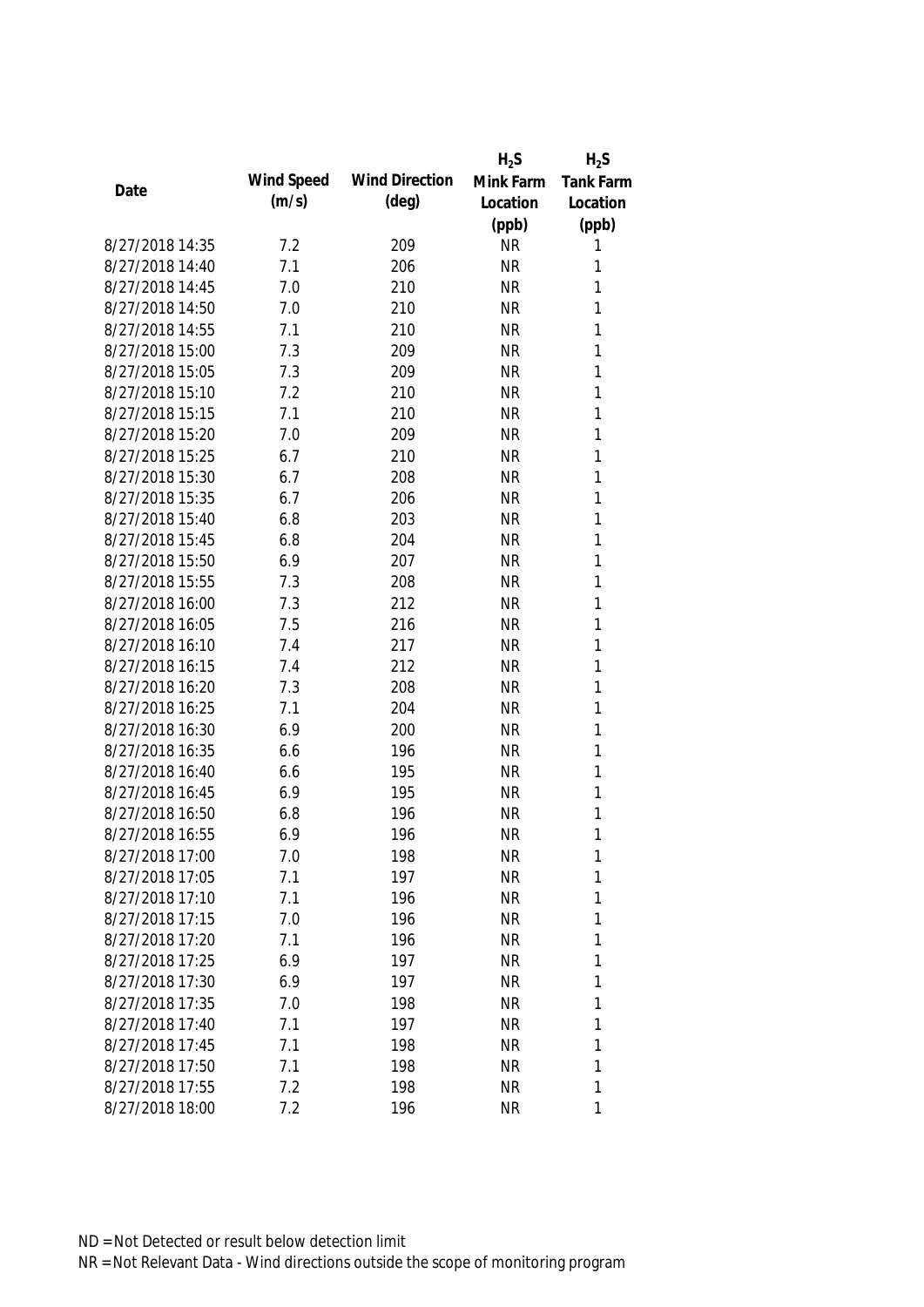|                 |            |                       | $H_2S$    | $H_2S$           |
|-----------------|------------|-----------------------|-----------|------------------|
| Date            | Wind Speed | <b>Wind Direction</b> | Mink Farm | <b>Tank Farm</b> |
|                 | (m/s)      | $(\text{deg})$        | Location  | Location         |
|                 |            |                       | (ppb)     | (ppb)            |
| 8/27/2018 18:05 | 6.8        | 195                   | <b>NR</b> | 1                |
| 8/27/2018 18:10 | 6.6        | 195                   | <b>NR</b> | 1                |
| 8/27/2018 18:15 | 6.5        | 193                   | <b>NR</b> | 1                |
| 8/27/2018 18:20 | 6.4        | 192                   | <b>NR</b> | 1                |
| 8/27/2018 18:25 | 6.6        | 191                   | <b>NR</b> | 1                |
| 8/27/2018 18:30 | 6.7        | 191                   | <b>NR</b> | $\mathbf{1}$     |
| 8/27/2018 18:35 | 6.9        | 192                   | <b>NR</b> | $\mathbf{1}$     |
| 8/27/2018 18:40 | 7.2        | 193                   | <b>NR</b> | $\mathbf{1}$     |
| 8/27/2018 18:45 | 7.0        | 194                   | <b>NR</b> | 1                |
| 8/27/2018 18:50 | 6.9        | 193                   | <b>NR</b> | 1                |
| 8/27/2018 18:55 | 6.8        | 194                   | <b>NR</b> | $\mathbf{1}$     |
| 8/27/2018 19:00 | 6.8        | 195                   | <b>NR</b> | 1                |
| 8/27/2018 19:05 | 6.8        | 195                   | <b>NR</b> | 1                |
| 8/27/2018 19:10 | 6.7        | 194                   | <b>NR</b> | $\mathbf{1}$     |
| 8/27/2018 19:15 | 6.7        | 194                   | <b>NR</b> | <b>ND</b>        |
| 8/27/2018 19:20 | 6.8        | 195                   | <b>NR</b> | $\mathbf{1}$     |
| 8/27/2018 19:25 | 6.9        | 195                   | <b>NR</b> | 1                |
| 8/27/2018 19:30 | 6.7        | 195                   | <b>NR</b> | 1                |
| 8/27/2018 19:35 | 6.6        | 195                   | <b>NR</b> | $\mathbf{1}$     |
| 8/27/2018 19:40 | 6.4        | 195                   | <b>NR</b> | 1                |
| 8/27/2018 19:45 | 6.2        | 195                   | <b>NR</b> | 1                |
| 8/27/2018 19:50 | 6.0        | 195                   | <b>NR</b> | $\mathbf{1}$     |
| 8/27/2018 19:55 | 5.9        | 195                   | <b>NR</b> | $\mathbf{1}$     |
| 8/27/2018 20:00 | 5.9        | 194                   | <b>NR</b> | $\mathbf{1}$     |
| 8/27/2018 20:05 | 5.9        | 194                   | <b>NR</b> | 1                |
| 8/27/2018 20:10 | 5.8        | 193                   | <b>NR</b> | 1                |
| 8/27/2018 20:15 | 5.8        | 192                   | <b>NR</b> | 1                |
| 8/27/2018 20:20 | 5.8        | 191                   | <b>NR</b> | 1                |
| 8/27/2018 20:25 | 5.8        | 190                   | <b>NR</b> | 1                |
| 8/27/2018 20:30 | 5.7        | 191                   | <b>NR</b> | 1                |
| 8/27/2018 20:35 | 5.6        | 190                   | <b>NR</b> | 1                |
| 8/27/2018 20:40 | 5.8        | 191                   | <b>NR</b> | 1                |
| 8/27/2018 20:45 | 5.8        | 192                   | <b>NR</b> | 1                |
| 8/27/2018 20:50 | 5.7        | 192                   | <b>NR</b> | 1                |
| 8/27/2018 20:55 | 5.5        | 191                   | <b>NR</b> | 1                |
| 8/27/2018 21:00 | 5.7        | 191                   | <b>NR</b> | 1                |
| 8/27/2018 21:05 | 5.9        | 192                   | <b>NR</b> | 1                |
| 8/27/2018 21:10 | 5.9        | 192                   | <b>NR</b> | 1                |
| 8/27/2018 21:15 | 6.1        | 191                   | <b>NR</b> | 1                |
| 8/27/2018 21:20 | 6.4        | 193                   | <b>NR</b> | 1                |
| 8/27/2018 21:25 | 6.7        | 194                   | <b>NR</b> | 1                |
| 8/27/2018 21:30 | 6.7        | 195                   | <b>NR</b> | 1                |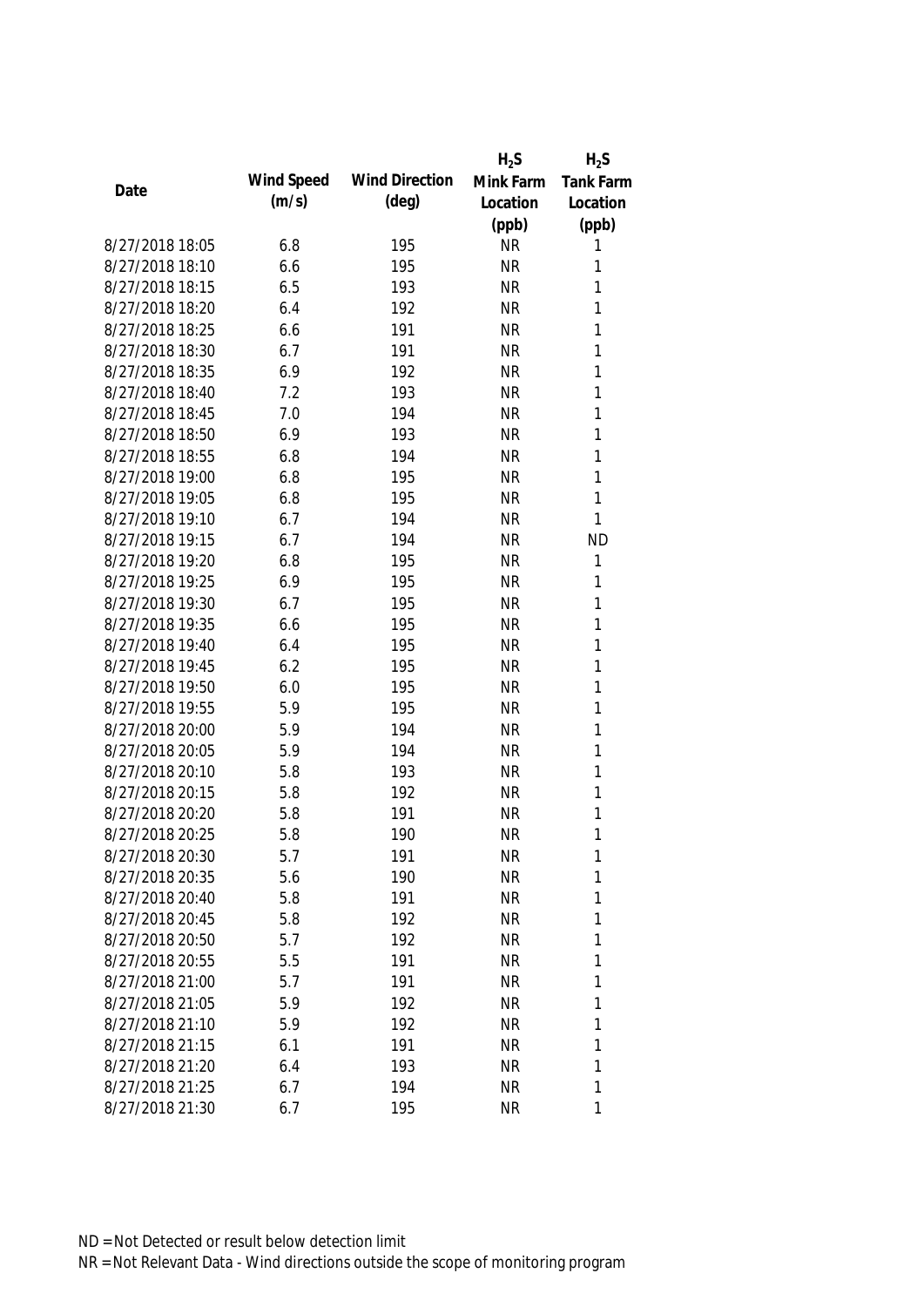|                 |            |                       | $H_2S$    | $H_2S$           |
|-----------------|------------|-----------------------|-----------|------------------|
| Date            | Wind Speed | <b>Wind Direction</b> | Mink Farm | <b>Tank Farm</b> |
|                 | (m/s)      | (deg)                 | Location  | Location         |
|                 |            |                       | (ppb)     | (ppb)            |
| 8/27/2018 21:35 | 6.7        | 194                   | <b>NR</b> | 1                |
| 8/27/2018 21:40 | 6.9        | 194                   | <b>NR</b> | 1                |
| 8/27/2018 21:45 | 7.0        | 195                   | <b>NR</b> | 1                |
| 8/27/2018 21:50 | 6.8        | 194                   | <b>NR</b> | 1                |
| 8/27/2018 21:55 | 6.8        | 195                   | <b>NR</b> | 1                |
| 8/27/2018 22:00 | 6.9        | 195                   | <b>NR</b> | $\overline{2}$   |
| 8/27/2018 22:05 | 6.9        | 195                   | <b>NR</b> | $\overline{2}$   |
| 8/27/2018 22:10 | 6.6        | 195                   | <b>NR</b> | $\mathbf{1}$     |
| 8/27/2018 22:15 | 6.4        | 195                   | <b>NR</b> | $\mathbf{1}$     |
| 8/27/2018 22:20 | 6.5        | 196                   | <b>NR</b> | 1                |
| 8/27/2018 22:25 | 6.4        | 195                   | <b>NR</b> | 1                |
| 8/27/2018 22:30 | 6.3        | 195                   | <b>NR</b> | 1                |
| 8/27/2018 22:35 | 6.3        | 196                   | <b>NR</b> | 1                |
| 8/27/2018 22:40 | 6.3        | 197                   | <b>NR</b> | $\mathbf{1}$     |
| 8/27/2018 22:45 | 6.3        | 198                   | <b>NR</b> | $\mathbf{1}$     |
| 8/27/2018 22:50 | 6.4        | 197                   | <b>NR</b> | $\mathbf{1}$     |
| 8/27/2018 22:55 | 6.4        | 198                   | <b>NR</b> | 1                |
| 8/27/2018 23:00 | 6.5        | 199                   | <b>NR</b> | $\mathbf{1}$     |
| 8/27/2018 23:05 | 6.4        | 198                   | <b>NR</b> | 1                |
| 8/27/2018 23:10 | 6.6        | 199                   | <b>NR</b> | 1                |
| 8/27/2018 23:15 | 6.5        | 199                   | <b>NR</b> | 1                |
| 8/27/2018 23:20 | 6.5        | 200                   | <b>NR</b> | $\mathbf{1}$     |
| 8/27/2018 23:25 | 6.4        | 201                   | <b>NR</b> | $\mathbf{1}$     |
| 8/27/2018 23:30 | 6.2        | 201                   | <b>NR</b> | 1                |
| 8/27/2018 23:35 | 6.1        | 202                   | <b>NR</b> | 1                |
| 8/27/2018 23:40 | 5.9        | 201                   | <b>NR</b> | $\mathbf{1}$     |
| 8/27/2018 23:45 | 6.1        | 201                   | <b>NR</b> | $\mathbf{1}$     |
| 8/27/2018 23:50 | 6.1        | 202                   | <b>NR</b> | $\overline{2}$   |
| 8/27/2018 23:55 | 6.1        | 202                   | <b>NR</b> | 1                |
| 8/27/2018 24:00 | 6.1        | 202                   | <b>NR</b> | 1                |
| 8/28/2018 00:05 | 6.3        | 201                   | <b>NR</b> | 1                |
| 8/28/2018 00:10 | 6.4        | 201                   | <b>NR</b> | 1                |
| 8/28/2018 00:15 | 6.2        | 199                   | <b>NR</b> | 1                |
| 8/28/2018 00:20 | 6.0        | 198                   | <b>NR</b> | 1                |
| 8/28/2018 00:25 | 6.1        | 197                   | <b>NR</b> | 1                |
| 8/28/2018 00:30 | 6.2        | 197                   | <b>NR</b> | 1                |
| 8/28/2018 00:35 | 6.2        | 198                   | <b>NR</b> | 1                |
| 8/28/2018 00:40 | 6.3        | 198                   | <b>NR</b> | 1                |
| 8/28/2018 00:45 | 6.4        | 200                   | <b>NR</b> | 1                |
| 8/28/2018 00:50 | 6.5        | 199                   | <b>NR</b> | 1                |
| 8/28/2018 00:55 | 6.6        | 201                   | <b>NR</b> | 1                |
| 8/28/2018 01:00 | 6.7        | 201                   | <b>NR</b> | 1                |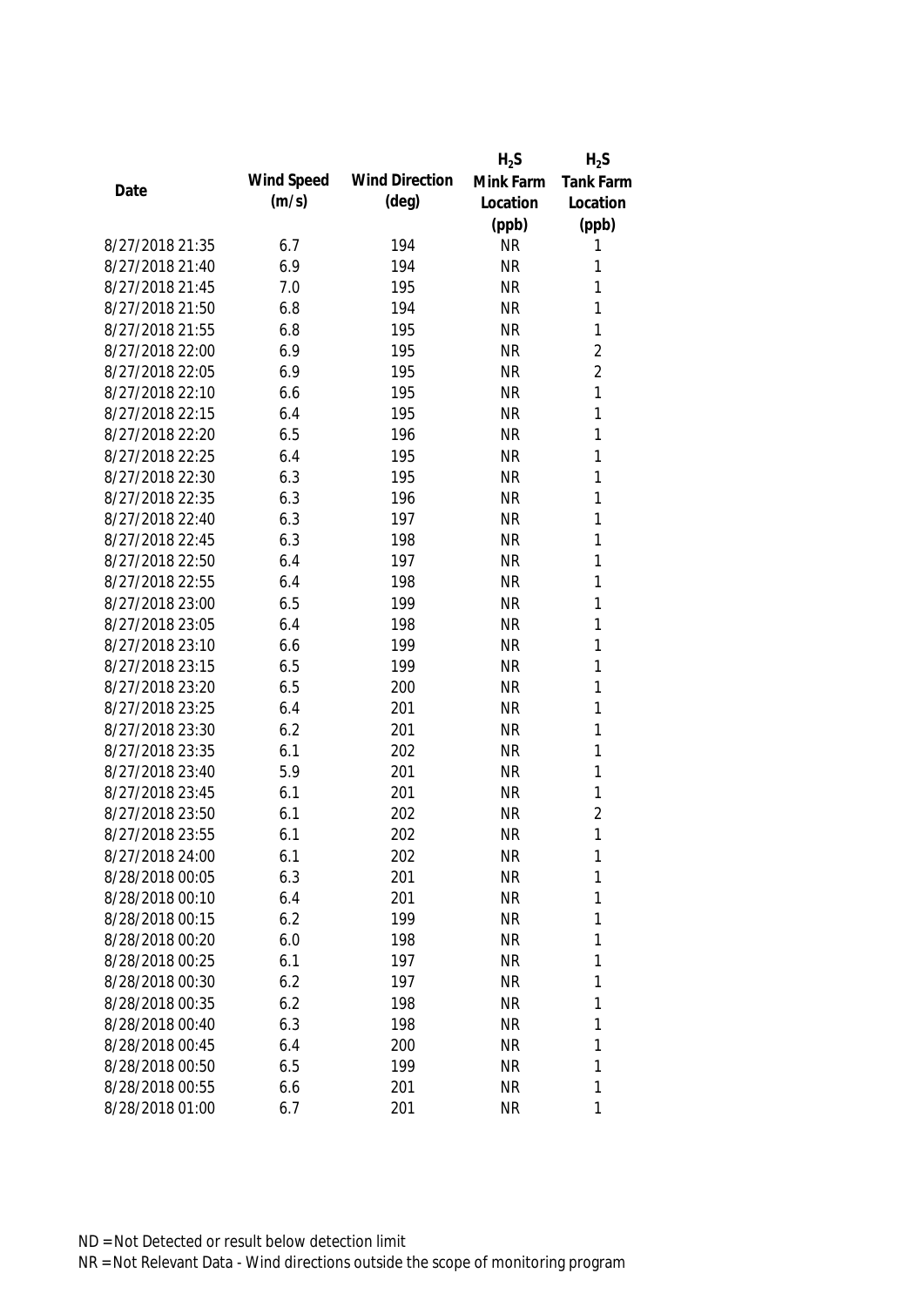|                 |            |                       | $H_2S$    | $H_2S$           |
|-----------------|------------|-----------------------|-----------|------------------|
|                 | Wind Speed | <b>Wind Direction</b> | Mink Farm | <b>Tank Farm</b> |
| Date            | (m/s)      | (deg)                 | Location  | Location         |
|                 |            |                       | (ppb)     | (ppb)            |
| 8/28/2018 01:05 | 6.6        | 201                   | <b>NR</b> | 1                |
| 8/28/2018 01:10 | 6.4        | 202                   | <b>NR</b> | 1                |
| 8/28/2018 01:15 | 6.3        | 202                   | <b>NR</b> | 1                |
| 8/28/2018 01:20 | 6.4        | 203                   | <b>NR</b> | 1                |
| 8/28/2018 01:25 | 6.3        | 203                   | <b>NR</b> | 1                |
| 8/28/2018 01:30 | 6.3        | 203                   | <b>NR</b> | 1                |
| 8/28/2018 01:35 | 6.5        | 206                   | <b>NR</b> | 1                |
| 8/28/2018 01:40 | 6.7        | 206                   | <b>NR</b> | $\mathbf{1}$     |
| 8/28/2018 01:45 | 6.6        | 207                   | <b>NR</b> | $\mathbf{1}$     |
| 8/28/2018 01:50 | 6.6        | 208                   | <b>NR</b> | 1                |
| 8/28/2018 01:55 | 6.6        | 208                   | <b>NR</b> | 1                |
| 8/28/2018 02:00 | 6.5        | 208                   | <b>NR</b> | 1                |
| 8/28/2018 02:05 | 6.4        | 207                   | <b>NR</b> | 1                |
| 8/28/2018 02:10 | 6.2        | 206                   | <b>NR</b> | $\mathbf{1}$     |
| 8/28/2018 02:15 | 6.2        | 206                   | <b>NR</b> | $\mathbf{1}$     |
| 8/28/2018 02:20 | 5.9        | 206                   | <b>NR</b> | 1                |
| 8/28/2018 02:25 | 5.9        | 208                   | <b>NR</b> | 1                |
| 8/28/2018 02:30 | 6.1        | 209                   | <b>NR</b> | $\mathbf{1}$     |
| 8/28/2018 02:35 | 6.0        | 210                   | <b>NR</b> | 1                |
| 8/28/2018 02:40 | 6.1        | 210                   | <b>NR</b> | 1                |
| 8/28/2018 02:45 | 6.2        | 211                   | <b>NR</b> | 1                |
| 8/28/2018 02:50 | 6.4        | 212                   | <b>NR</b> | $\mathbf{1}$     |
| 8/28/2018 02:55 | 6.5        | 212                   | <b>NR</b> | $\mathbf{1}$     |
| 8/28/2018 03:00 | 6.4        | 211                   | <b>NR</b> | 1                |
| 8/28/2018 03:05 | 6.4        | 210                   | <b>NR</b> | 1                |
| 8/28/2018 03:10 | 6.2        | 209                   | <b>NR</b> | 1                |
| 8/28/2018 03:15 | 6.3        | 207                   | <b>NR</b> | 1                |
| 8/28/2018 03:20 | 6.1        | 206                   | <b>NR</b> | 1                |
| 8/28/2018 03:25 | 5.9        | 205                   | <b>NR</b> | 1                |
| 8/28/2018 03:30 | 6.0        | 206                   | <b>NR</b> | 1                |
| 8/28/2018 03:35 | 5.9        | 206                   | <b>NR</b> | 1                |
| 8/28/2018 03:40 | 6.1        | 207                   | <b>NR</b> | 1                |
| 8/28/2018 03:45 | 6.0        | 209                   | <b>NR</b> | 1                |
| 8/28/2018 03:50 | 6.1        | 208                   | <b>NR</b> | $\overline{2}$   |
| 8/28/2018 03:55 | 6.2        | 209                   | <b>NR</b> | 1                |
| 8/28/2018 04:00 | 5.9        | 209                   | <b>NR</b> | 1                |
| 8/28/2018 04:05 | 5.7        | 209                   | <b>NR</b> | 1                |
| 8/28/2018 04:10 | 5.6        | 208                   | <b>NR</b> | 1                |
| 8/28/2018 04:15 | 5.6        | 208                   | <b>NR</b> | 1                |
| 8/28/2018 04:20 | 5.4        | 209                   | <b>NR</b> | 1                |
| 8/28/2018 04:25 | 5.3        | 208                   | <b>NR</b> | 1                |
| 8/28/2018 04:30 | 5.1        | 208                   | <b>NR</b> | 1                |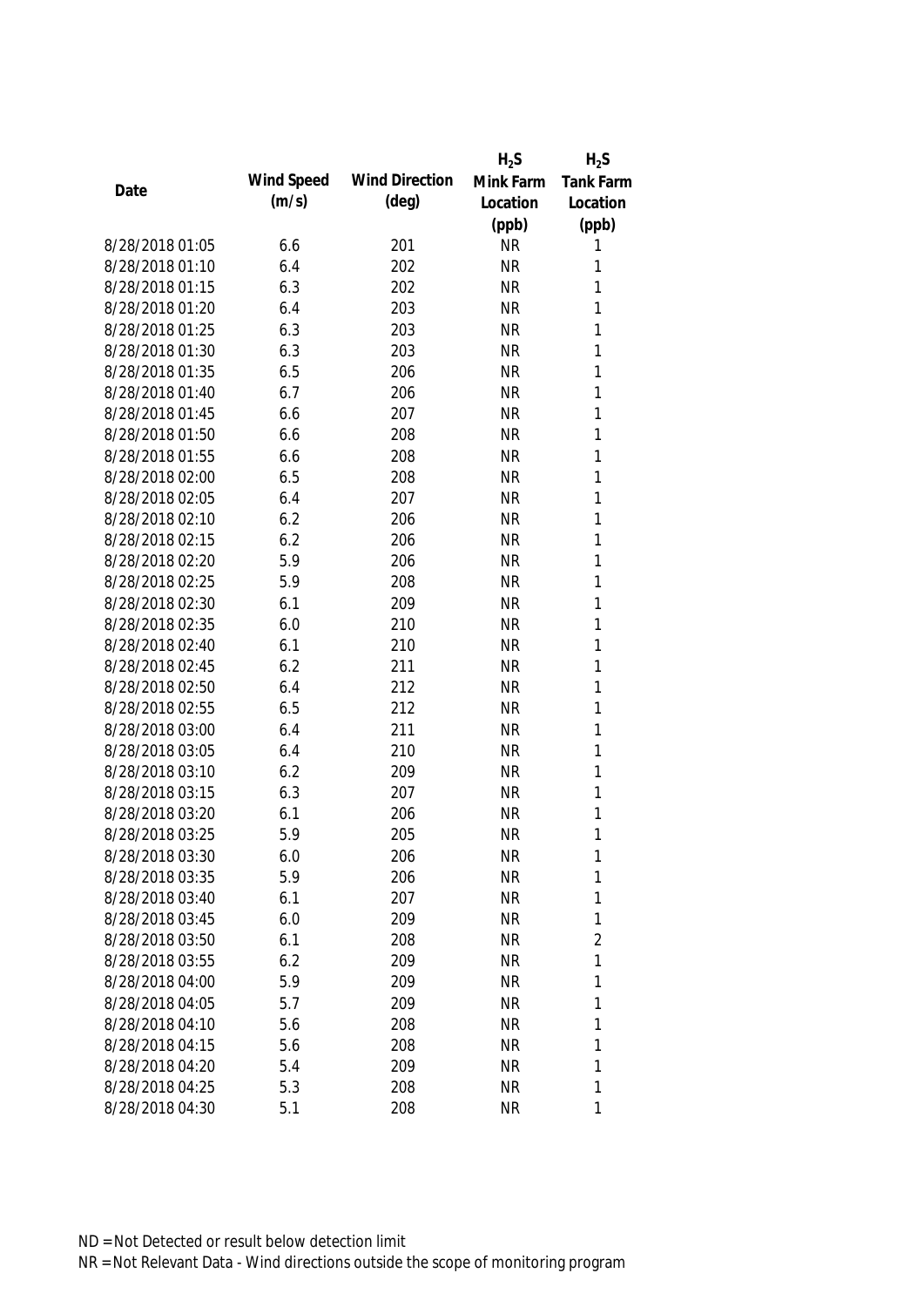|                 |            |                       | $H_2S$    | $H_2S$           |
|-----------------|------------|-----------------------|-----------|------------------|
| Date            | Wind Speed | <b>Wind Direction</b> | Mink Farm | <b>Tank Farm</b> |
|                 | (m/s)      | $(\text{deg})$        | Location  | Location         |
|                 |            |                       | (ppb)     | (ppb)            |
| 8/28/2018 04:35 | 5.2        | 207                   | <b>NR</b> | 2                |
| 8/28/2018 04:40 | 5.3        | 208                   | <b>NR</b> | $\overline{2}$   |
| 8/28/2018 04:45 | 5.2        | 207                   | <b>NR</b> | $\overline{2}$   |
| 8/28/2018 04:50 | 5.2        | 208                   | <b>NR</b> | $\overline{2}$   |
| 8/28/2018 04:55 | 5.1        | 207                   | <b>NR</b> | $\overline{2}$   |
| 8/28/2018 05:00 | 5.3        | 207                   | <b>NR</b> | $\overline{2}$   |
| 8/28/2018 05:05 | 5.2        | 207                   | <b>NR</b> | $\mathbf{1}$     |
| 8/28/2018 05:10 | 5.3        | 207                   | <b>NR</b> | 1                |
| 8/28/2018 05:15 | 5.2        | 207                   | <b>NR</b> | $\mathbf{1}$     |
| 8/28/2018 05:20 | 5.2        | 206                   | <b>NR</b> | 1                |
| 8/28/2018 05:25 | 5.3        | 206                   | <b>NR</b> | 1                |
| 8/28/2018 05:30 | 5.3        | 206                   | <b>NR</b> | 1                |
| 8/28/2018 05:35 | 5.2        | 205                   | <b>NR</b> | 1                |
| 8/28/2018 05:40 | 5.1        | 204                   | <b>NR</b> | 1                |
| 8/28/2018 05:45 | 5.1        | 204                   | <b>NR</b> | 1                |
| 8/28/2018 05:50 | 5.1        | 204                   | <b>NR</b> | 1                |
| 8/28/2018 05:55 | 5.1        | 205                   | <b>NR</b> | 1                |
| 8/28/2018 06:00 | 5.1        | 204                   | <b>NR</b> | 1                |
| 8/28/2018 06:05 | 5.0        | 204                   | <b>NR</b> | 1                |
| 8/28/2018 06:10 | 5.0        | 205                   | <b>NR</b> | 1                |
| 8/28/2018 06:15 | 5.0        | 206                   | <b>NR</b> | 1                |
| 8/28/2018 06:20 | 4.9        | 207                   | <b>NR</b> | 1                |
| 8/28/2018 06:25 | 4.9        | 207                   | <b>NR</b> | 1                |
| 8/28/2018 06:30 | 4.8        | 208                   | <b>NR</b> | 1                |
| 8/28/2018 06:35 | 4.8        | 207                   | <b>NR</b> | 1                |
| 8/28/2018 06:40 | 4.7        | 207                   | <b>NR</b> | 1                |
| 8/28/2018 06:45 | 4.6        | 207                   | <b>NR</b> | 1                |
| 8/28/2018 06:50 | 4.6        | 206                   | <b>NR</b> | 1                |
| 8/28/2018 06:55 | 4.5        | 206                   | <b>NR</b> | 1                |
| 8/28/2018 07:00 | 4.6        | 208                   | <b>NR</b> | 1                |
| 8/28/2018 07:05 | 4.7        | 209                   | <b>NR</b> | 1                |
| 8/28/2018 07:10 | 5.1        | 212                   | <b>NR</b> | 1                |
| 8/28/2018 07:15 | 5.3        | 212                   | <b>NR</b> | 1                |
| 8/28/2018 07:20 | 5.4        | 213                   | <b>NR</b> | 1                |
| 8/28/2018 07:25 | 5.6        | 213                   | <b>NR</b> | 1                |
| 8/28/2018 07:30 | 5.6        | 213                   | <b>NR</b> | 1                |
| 8/28/2018 07:35 | 5.5        | 213                   | <b>NR</b> | 1                |
| 8/28/2018 07:40 | 5.3        | 212                   | <b>NR</b> | 1                |
| 8/28/2018 07:45 | 5.2        | 212                   | <b>NR</b> | 1                |
| 8/28/2018 07:50 | 5.1        | 211                   | <b>NR</b> | 1                |
| 8/28/2018 07:55 | 4.9        | 210                   | <b>NR</b> | 1                |
| 8/28/2018 08:00 | 4.7        | 207                   | <b>NR</b> | 1                |
|                 |            |                       |           |                  |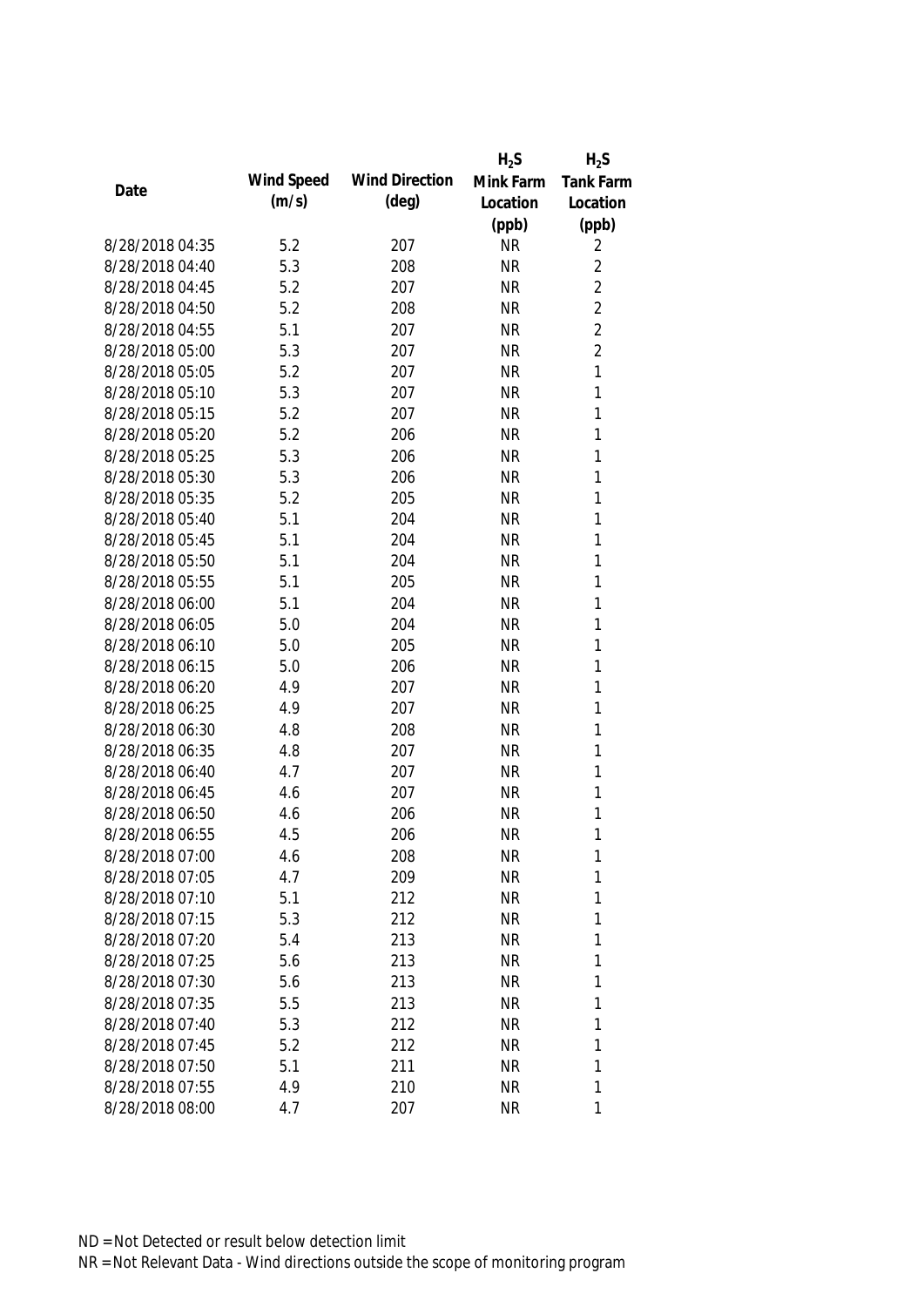|                 |            |                       | $H_2S$    | $H_2S$           |
|-----------------|------------|-----------------------|-----------|------------------|
| Date            | Wind Speed | <b>Wind Direction</b> | Mink Farm | <b>Tank Farm</b> |
|                 | (m/s)      | $(\text{deg})$        | Location  | Location         |
|                 |            |                       | (ppb)     | (ppb)            |
| 8/28/2018 08:05 | 4.6        | 207                   | <b>NR</b> | 1                |
| 8/28/2018 08:10 | 4.3        | 205                   | <b>NR</b> | 1                |
| 8/28/2018 08:15 | 4.3        | 204                   | <b>NR</b> | 1                |
| 8/28/2018 08:20 | 4.2        | 204                   | <b>NR</b> | 1                |
| 8/28/2018 08:25 | 4.1        | 202                   | <b>NR</b> | 1                |
| 8/28/2018 08:30 | 4.1        | 203                   | <b>NR</b> | 1                |
| 8/28/2018 08:35 | 4.2        | 203                   | <b>NR</b> | 1                |
| 8/28/2018 08:40 | 4.1        | 203                   | <b>NR</b> | 1                |
| 8/28/2018 08:45 | 3.9        | 204                   | <b>NR</b> | 1                |
| 8/28/2018 08:50 | 3.9        | 204                   | <b>NR</b> | 1                |
| 8/28/2018 08:55 | 3.7        | 203                   | <b>NR</b> | 1                |
| 8/28/2018 09:00 | 3.5        | 203                   | <b>NR</b> | 1                |
| 8/28/2018 09:05 | 3.2        | 200                   | <b>NR</b> | 1                |
| 8/28/2018 09:10 | 3.3        | 198                   | <b>NR</b> | 1                |
| 8/28/2018 09:15 | 3.4        | 193                   | <b>NR</b> | 1                |
| 8/28/2018 09:20 | 3.4        | 191                   | <b>NR</b> | 1                |
| 8/28/2018 09:25 | 3.4        | 191                   | <b>NR</b> | 1                |
| 8/28/2018 09:30 | 3.4        | 189                   | <b>NR</b> | 1                |
| 8/28/2018 09:35 | 3.4        | 189                   | <b>NR</b> | 1                |
| 8/28/2018 09:40 | 3.4        | 189                   | <b>NR</b> | 1                |
| 8/28/2018 09:45 | 3.3        | 190                   | <b>NR</b> | 1                |
| 8/28/2018 09:50 | 3.1        | 190                   | <b>NR</b> | 1                |
| 8/28/2018 09:55 | 3.0        | 189                   | <b>NR</b> | 1                |
| 8/28/2018 10:00 | 3.1        | 188                   | <b>NR</b> | 1                |
| 8/28/2018 10:05 | 3.1        | 188                   | <b>NR</b> | <b>ND</b>        |
| 8/28/2018 10:10 | 3.0        | 187                   | <b>NR</b> | <b>ND</b>        |
| 8/28/2018 10:15 | 3.2        | 189                   | <b>NR</b> | <b>ND</b>        |
| 8/28/2018 10:20 | 3.3        | 190                   | <b>NR</b> | 1                |
| 8/28/2018 10:25 | 3.5        | 193                   | <b>NR</b> | 1                |
| 8/28/2018 10:30 | 3.6        | 199                   | <b>NR</b> | 1                |
| 8/28/2018 10:35 | 3.7        | 203                   | <b>NR</b> | 1                |
| 8/28/2018 10:40 | 3.9        | 207                   | <b>NR</b> | 1                |
| 8/28/2018 10:45 | 4.0        | 207                   | <b>NR</b> | 1                |
| 8/28/2018 10:50 | 4.1        | 208                   | <b>NR</b> | 1                |
| 8/28/2018 10:55 | 4.1        | 205                   | <b>NR</b> | 1                |
| 8/28/2018 11:00 | 4.1        | 201                   | <b>NR</b> | 1                |
| 8/28/2018 11:05 | 4.2        | 197                   | <b>NR</b> | 1                |
| 8/28/2018 11:10 | 4.3        | 194                   | <b>NR</b> | 1                |
| 8/28/2018 11:15 | 4.3        | 193                   | <b>NR</b> | 1                |
| 8/28/2018 11:20 | 4.2        | 196                   | <b>NR</b> | 1                |
| 8/28/2018 11:25 | 4.3        | 196                   | <b>NR</b> | 1                |
| 8/28/2018 11:30 | 4.4        | 197                   | <b>NR</b> | 1                |
|                 |            |                       |           |                  |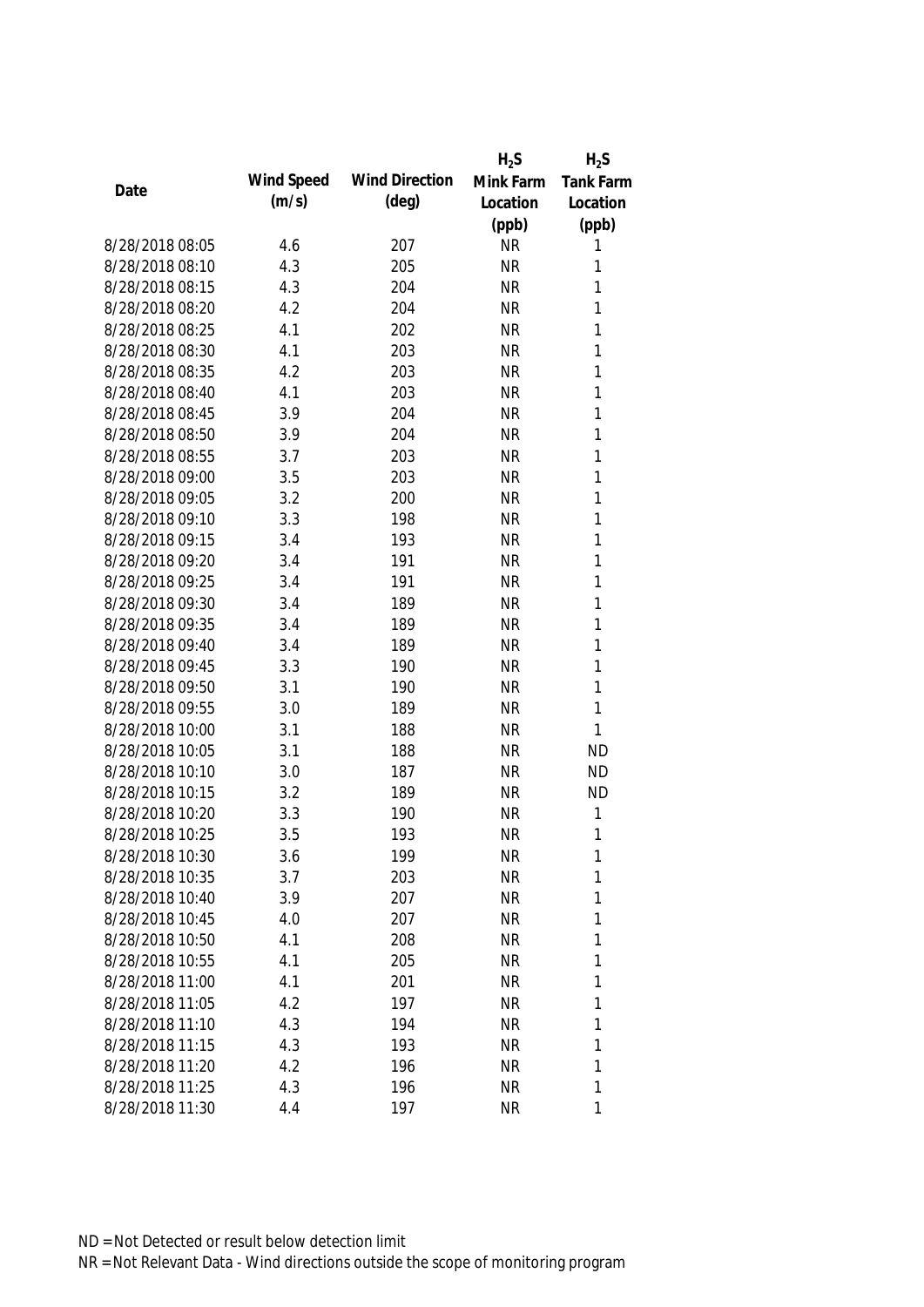|                 |            |                       | $H_2S$    | $H_2S$           |
|-----------------|------------|-----------------------|-----------|------------------|
| Date            | Wind Speed | <b>Wind Direction</b> | Mink Farm | <b>Tank Farm</b> |
|                 | (m/s)      | (deg)                 | Location  | Location         |
|                 |            |                       | (ppb)     | (ppb)            |
| 8/28/2018 11:35 | 4.4        | 199                   | <b>NR</b> | 1                |
| 8/28/2018 11:40 | 4.4        | 203                   | <b>NR</b> | 1                |
| 8/28/2018 11:45 | 4.4        | 206                   | <b>NR</b> | 1                |
| 8/28/2018 11:50 | 4.5        | 202                   | <b>NR</b> | 1                |
| 8/28/2018 11:55 | 4.4        | 201                   | <b>NR</b> | 1                |
| 8/28/2018 12:00 | 4.4        | 199                   | <b>NR</b> | 1                |
| 8/28/2018 12:05 | 4.2        | 196                   | <b>NR</b> | $\mathbf{1}$     |
| 8/28/2018 12:10 | 4.1        | 189                   | <b>NR</b> | $\mathbf{1}$     |
| 8/28/2018 12:15 | 4.2        | 188                   | <b>NR</b> | $\mathbf{1}$     |
| 8/28/2018 12:20 | 4.0        | 190                   | <b>NR</b> | 1                |
| 8/28/2018 12:25 | 4.1        | 194                   | <b>NR</b> | 1                |
| 8/28/2018 12:30 | 4.2        | 196                   | <b>NR</b> | 1                |
| 8/28/2018 12:35 | 4.5        | 201                   | <b>NR</b> | 1                |
| 8/28/2018 12:40 | 4.6        | 208                   | <b>NR</b> | $\mathbf{1}$     |
| 8/28/2018 12:45 | 4.6        | 210                   | <b>NR</b> | $\mathbf{1}$     |
| 8/28/2018 12:50 | 5.0        | 212                   | <b>NR</b> | $\mathbf{1}$     |
| 8/28/2018 12:55 | 5.4        | 211                   | <b>NR</b> | $\mathbf{1}$     |
| 8/28/2018 13:00 | 5.3        | 213                   | <b>NR</b> | $\mathbf{1}$     |
| 8/28/2018 13:05 | 5.2        | 213                   | <b>NR</b> | <b>ND</b>        |
| 8/28/2018 13:10 | 5.3        | 211                   | <b>NR</b> | 1                |
| 8/28/2018 13:15 | 5.5        | 212                   | <b>NR</b> | 1                |
| 8/28/2018 13:20 | 5.4        | 212                   | <b>NR</b> | $\mathbf{1}$     |
| 8/28/2018 13:25 | 5.2        | 212                   | <b>NR</b> | $\mathbf{1}$     |
| 8/28/2018 13:30 | 5.4        | 210                   | <b>NR</b> | 1                |
| 8/28/2018 13:35 | 5.5        | 211                   | <b>NR</b> | 1                |
| 8/28/2018 13:40 | 5.7        | 213                   | <b>NR</b> | 1                |
| 8/28/2018 13:45 | 5.6        | 212                   | <b>NR</b> | 1                |
| 8/28/2018 13:50 | 5.7        | 213                   | <b>NR</b> | 1                |
| 8/28/2018 13:55 | 6.0        | 212                   | <b>NR</b> | 1                |
| 8/28/2018 14:00 | 6.1        | 211                   | <b>NR</b> | 1                |
| 8/28/2018 14:05 | 6.1        | 210                   | <b>NR</b> | 1                |
| 8/28/2018 14:10 | 5.9        | 207                   | <b>NR</b> | 1                |
| 8/28/2018 14:15 | 5.8        | 208                   | <b>NR</b> | 1                |
| 8/28/2018 14:20 | 5.9        | 207                   | <b>NR</b> | 1                |
| 8/28/2018 14:25 | 5.7        | 208                   | <b>NR</b> | 1                |
| 8/28/2018 14:30 | 5.7        | 209                   | <b>NR</b> | 1                |
| 8/28/2018 14:35 | 5.8        | 208                   | <b>NR</b> | 1                |
| 8/28/2018 14:40 | 6.1        | 212                   | <b>NR</b> | 1                |
| 8/28/2018 14:45 | 6.6        | 213                   | <b>NR</b> | 1                |
| 8/28/2018 14:50 | 6.5        | 212                   | <b>NR</b> | 1                |
| 8/28/2018 14:55 | 6.3        | 211                   | <b>NR</b> | 1                |
| 8/28/2018 15:00 | 6.2        | 212                   | <b>NR</b> | 1                |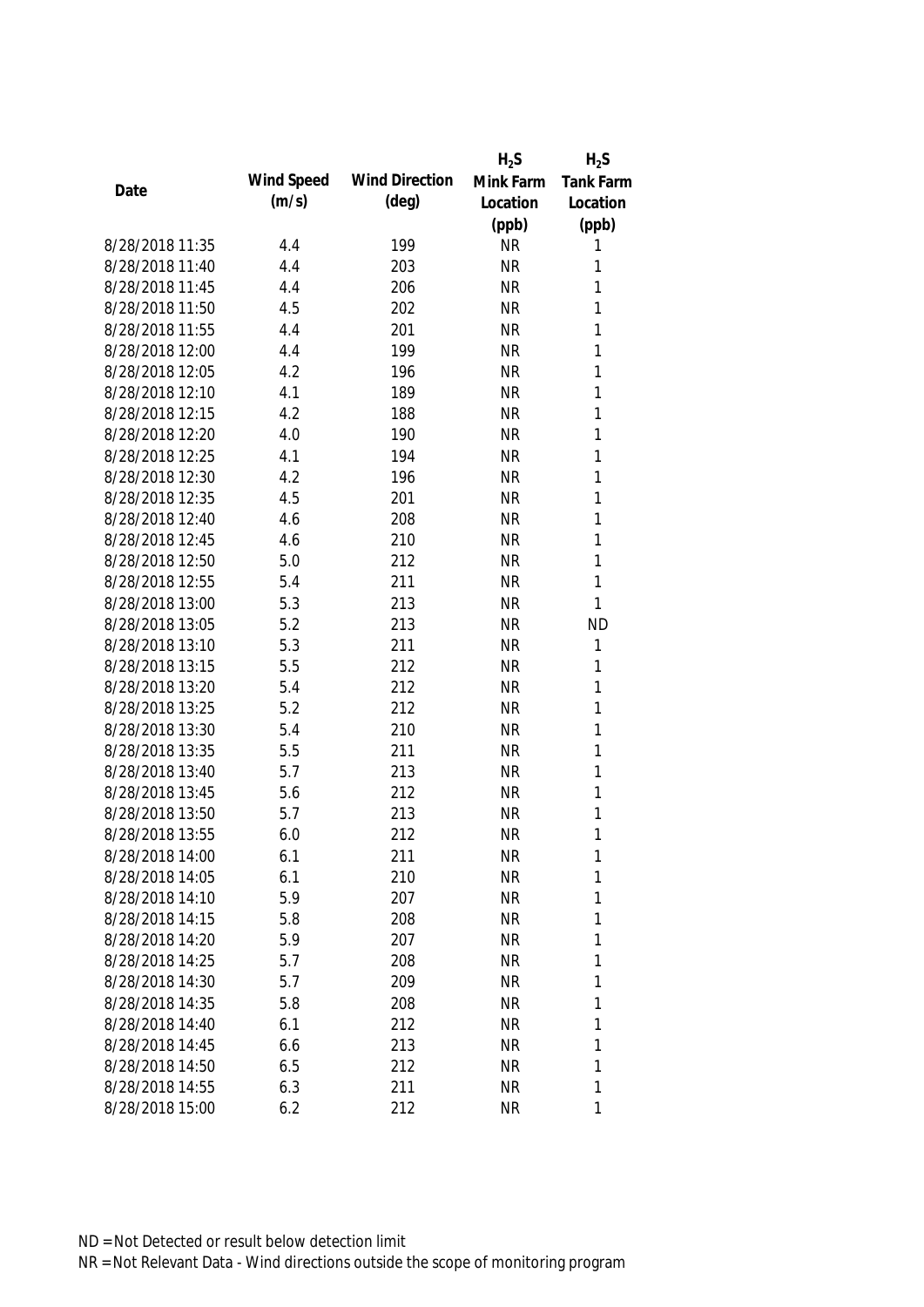|                 |            |                       | $H_2S$    | $H_2S$           |
|-----------------|------------|-----------------------|-----------|------------------|
|                 | Wind Speed | <b>Wind Direction</b> | Mink Farm | <b>Tank Farm</b> |
| Date            | (m/s)      | (deg)                 | Location  | Location         |
|                 |            |                       | (ppb)     | (ppb)            |
| 8/28/2018 15:05 | 6.2        | 212                   | <b>NR</b> | 1                |
| 8/28/2018 15:10 | 6.2        | 211                   | <b>NR</b> | 1                |
| 8/28/2018 15:15 | 5.7        | 208                   | <b>NR</b> | 1                |
| 8/28/2018 15:20 | 5.8        | 208                   | <b>NR</b> | 1                |
| 8/28/2018 15:25 | 6.2        | 209                   | <b>NR</b> | 1                |
| 8/28/2018 15:30 | 6.1        | 207                   | <b>NR</b> | 1                |
| 8/28/2018 15:35 | 6.1        | 210                   | <b>NR</b> | $\mathbf{1}$     |
| 8/28/2018 15:40 | 6.0        | 210                   | <b>NR</b> | $\mathbf{1}$     |
| 8/28/2018 15:45 | 6.3        | 213                   | <b>NR</b> | $\mathbf{1}$     |
| 8/28/2018 15:50 | 6.4        | 214                   | <b>NR</b> | 1                |
| 8/28/2018 15:55 | 6.4        | 216                   | <b>NR</b> | 1                |
| 8/28/2018 16:00 | 6.7        | 217                   | <b>NR</b> | 1                |
| 8/28/2018 16:05 | 6.6        | 218                   | <b>NR</b> | 1                |
| 8/28/2018 16:10 | 6.7        | 219                   | <b>NR</b> | $\mathbf{1}$     |
| 8/28/2018 16:15 | 6.6        | 217                   | <b>NR</b> | $\mathbf{1}$     |
| 8/28/2018 16:20 | 6.3        | 216                   | <b>NR</b> | $\mathbf{1}$     |
| 8/28/2018 16:25 | 6.2        | 216                   | <b>NR</b> | 1                |
| 8/28/2018 16:30 | 6.0        | 216                   | <b>NR</b> | $\mathbf{1}$     |
| 8/28/2018 16:35 | 6.3        | 216                   | <b>NR</b> | 1                |
| 8/28/2018 16:40 | 6.3        | 216                   | <b>NR</b> | 1                |
| 8/28/2018 16:45 | 6.3        | 217                   | <b>NR</b> | 1                |
| 8/28/2018 16:50 | 6.5        | 218                   | <b>NR</b> | $\mathbf{1}$     |
| 8/28/2018 16:55 | 6.5        | 218                   | <b>NR</b> | $\mathbf{1}$     |
| 8/28/2018 17:00 | 6.3        | 217                   | <b>NR</b> | 1                |
| 8/28/2018 17:05 | 6.1        | 216                   | <b>NR</b> | 1                |
| 8/28/2018 17:10 | 5.9        | 215                   | <b>NR</b> | 1                |
| 8/28/2018 17:15 | 5.9        | 218                   | <b>NR</b> | 1                |
| 8/28/2018 17:20 | 6.3        | 227                   | <b>NR</b> | 1                |
| 8/28/2018 17:25 | 6.0        | 237                   | 1         | 1                |
| 8/28/2018 17:30 | 5.5        | 247                   | 1         | 1                |
| 8/28/2018 17:35 | 5.0        | 253                   | 1         | 1                |
| 8/28/2018 17:40 | 4.4        | 257                   | 1         | 1                |
| 8/28/2018 17:45 | 3.9        | 257                   | 1         | 1                |
| 8/28/2018 17:50 | 3.0        | 251                   | 1         | 1                |
| 8/28/2018 17:55 | 2.7        | 238                   | 1         | 1                |
| 8/28/2018 18:00 | 2.6        | 226                   | <b>NR</b> | 1                |
| 8/28/2018 18:05 | 2.7        | 221                   | <b>NR</b> | 1                |
| 8/28/2018 18:10 | 2.8        | 221                   | <b>NR</b> | 1                |
| 8/28/2018 18:15 | 2.7        | 224                   | <b>NR</b> | 1                |
| 8/28/2018 18:20 | 2.7        | 227                   | <b>NR</b> | 1                |
| 8/28/2018 18:25 | 2.8        | 227                   | <b>NR</b> | 1                |
| 8/28/2018 18:30 | 2.7        | 227                   | <b>NR</b> | 1                |
|                 |            |                       |           |                  |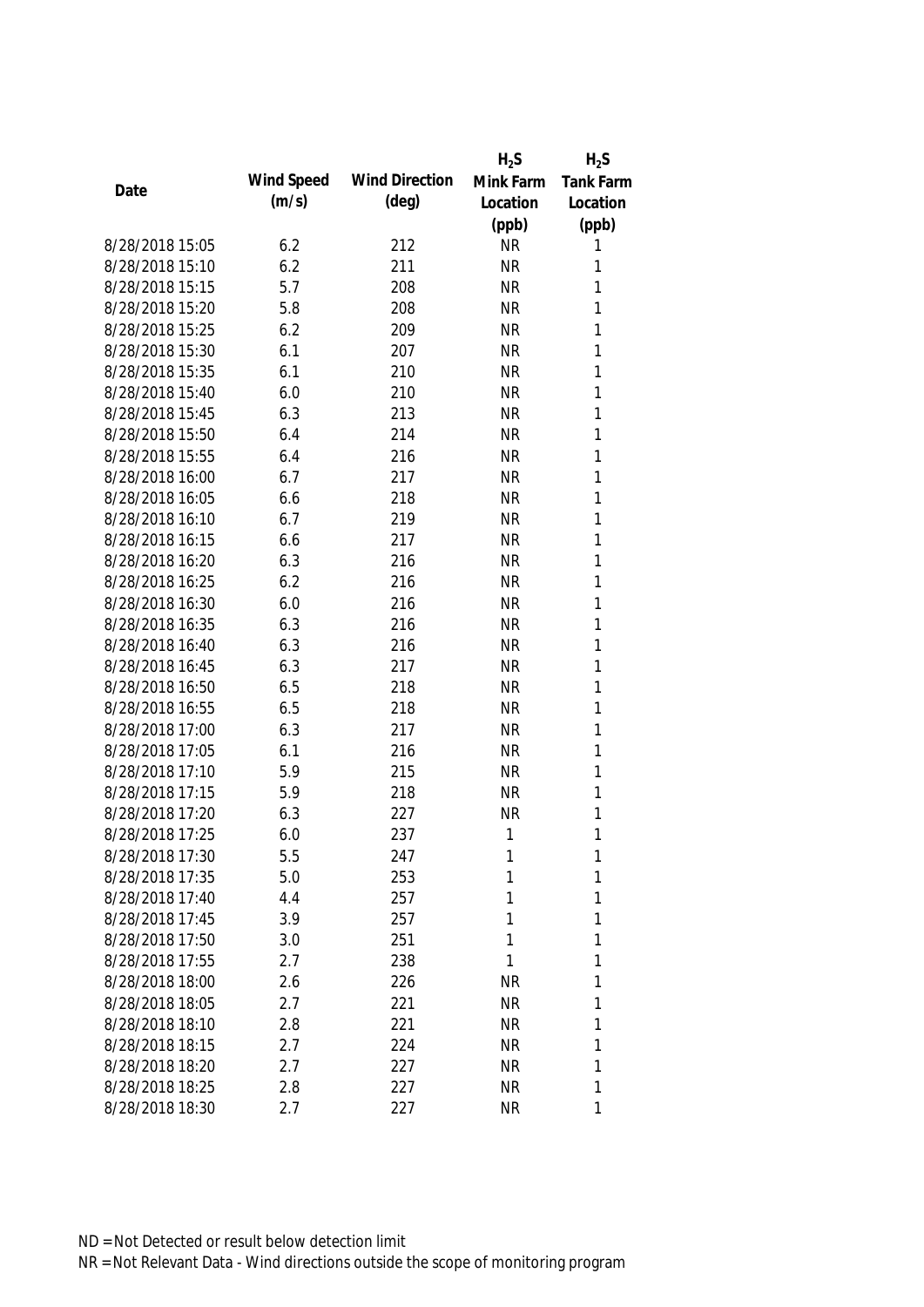|                 |            |                       | $H_2S$    | $H_2S$           |
|-----------------|------------|-----------------------|-----------|------------------|
|                 | Wind Speed | <b>Wind Direction</b> | Mink Farm | <b>Tank Farm</b> |
| Date            | (m/s)      | $(\text{deg})$        | Location  | Location         |
|                 |            |                       | (ppb)     | (ppb)            |
| 8/28/2018 18:35 | 2.7        | 225                   | <b>NR</b> | 1                |
| 8/28/2018 18:40 | 2.7        | 218                   | <b>NR</b> | 1                |
| 8/28/2018 18:45 | 2.6        | 208                   | <b>NR</b> | 1                |
| 8/28/2018 18:50 | 2.4        | 199                   | <b>NR</b> | 1                |
| 8/28/2018 18:55 | 2.3        | 199                   | <b>NR</b> | 1                |
| 8/28/2018 19:00 | 2.1        | 204                   | <b>NR</b> | 1                |
| 8/28/2018 19:05 | 1.9        | 211                   | <b>NR</b> | 1                |
| 8/28/2018 19:10 | 1.8        | 216                   | <b>NR</b> | 1                |
| 8/28/2018 19:15 | 1.7        | 227                   | <b>NR</b> | 1                |
| 8/28/2018 19:20 | 1.7        | 232                   | <b>ND</b> | 1                |
| 8/28/2018 19:25 | 1.7        | 235                   | <b>ND</b> | 1                |
| 8/28/2018 19:30 | 1.8        | 233                   | <b>ND</b> | 1                |
| 8/28/2018 19:35 | 1.7        | 227                   | <b>NR</b> | 1                |
| 8/28/2018 19:40 | 1.6        | 227                   | <b>NR</b> | 1                |
| 8/28/2018 19:45 | 1.5        | 219                   | <b>NR</b> | 1                |
| 8/28/2018 19:50 | 1.4        | 217                   | <b>NR</b> | 1                |
| 8/28/2018 19:55 | 1.1        | 218                   | <b>NR</b> | 1                |
| 8/28/2018 20:00 | 1.1        | 221                   | <b>NR</b> | 1                |
| 8/28/2018 20:05 | 1.1        | 213                   | <b>NR</b> | 1                |
| 8/28/2018 20:10 | 1.4        | 202                   | <b>NR</b> | 1                |
| 8/28/2018 20:15 | 1.7        | 198                   | <b>NR</b> | 1                |
| 8/28/2018 20:20 | 2.0        | 195                   | <b>NR</b> | 1                |
| 8/28/2018 20:25 | 2.3        | 190                   | <b>NR</b> | 1                |
| 8/28/2018 20:30 | 2.5        | 185                   | <b>NR</b> | 1                |
| 8/28/2018 20:35 | 2.6        | 185                   | <b>NR</b> | 1                |
| 8/28/2018 20:40 | 2.4        | 185                   | <b>NR</b> | 1                |
| 8/28/2018 20:45 | 2.4        | 181                   | <b>NR</b> | 1                |
| 8/28/2018 20:50 | 2.4        | 176                   | <b>NR</b> | 1                |
| 8/28/2018 20:55 | 2.3        | 172                   | <b>NR</b> | 1                |
| 8/28/2018 21:00 | 2.2        | 170                   | <b>NR</b> | 1                |
| 8/28/2018 21:05 | 2.2        | 168                   | <b>NR</b> | <b>NR</b>        |
| 8/28/2018 21:10 | 2.4        | 166                   | <b>NR</b> | <b>NR</b>        |
| 8/28/2018 21:15 | 2.4        | 166                   | <b>NR</b> | <b>NR</b>        |
| 8/28/2018 21:20 | 2.4        | 165                   | <b>NR</b> | <b>NR</b>        |
| 8/28/2018 21:25 | 2.4        | 162                   | <b>NR</b> | <b>NR</b>        |
| 8/28/2018 21:30 | 2.2        | 156                   | <b>NR</b> | <b>NR</b>        |
| 8/28/2018 21:35 | 2.0        | 146                   | <b>NR</b> | <b>NR</b>        |
| 8/28/2018 21:40 | 1.7        | 130                   | <b>NR</b> | <b>NR</b>        |
| 8/28/2018 21:45 | 1.6        | 119                   | <b>NR</b> | <b>NR</b>        |
| 8/28/2018 21:50 | 2.6        | 111                   | <b>NR</b> | <b>NR</b>        |
| 8/28/2018 21:55 | 3.5        | 53                    | <b>NR</b> | <b>NR</b>        |
| 8/28/2018 22:00 | 4.0        | 316                   | <b>NR</b> | <b>NR</b>        |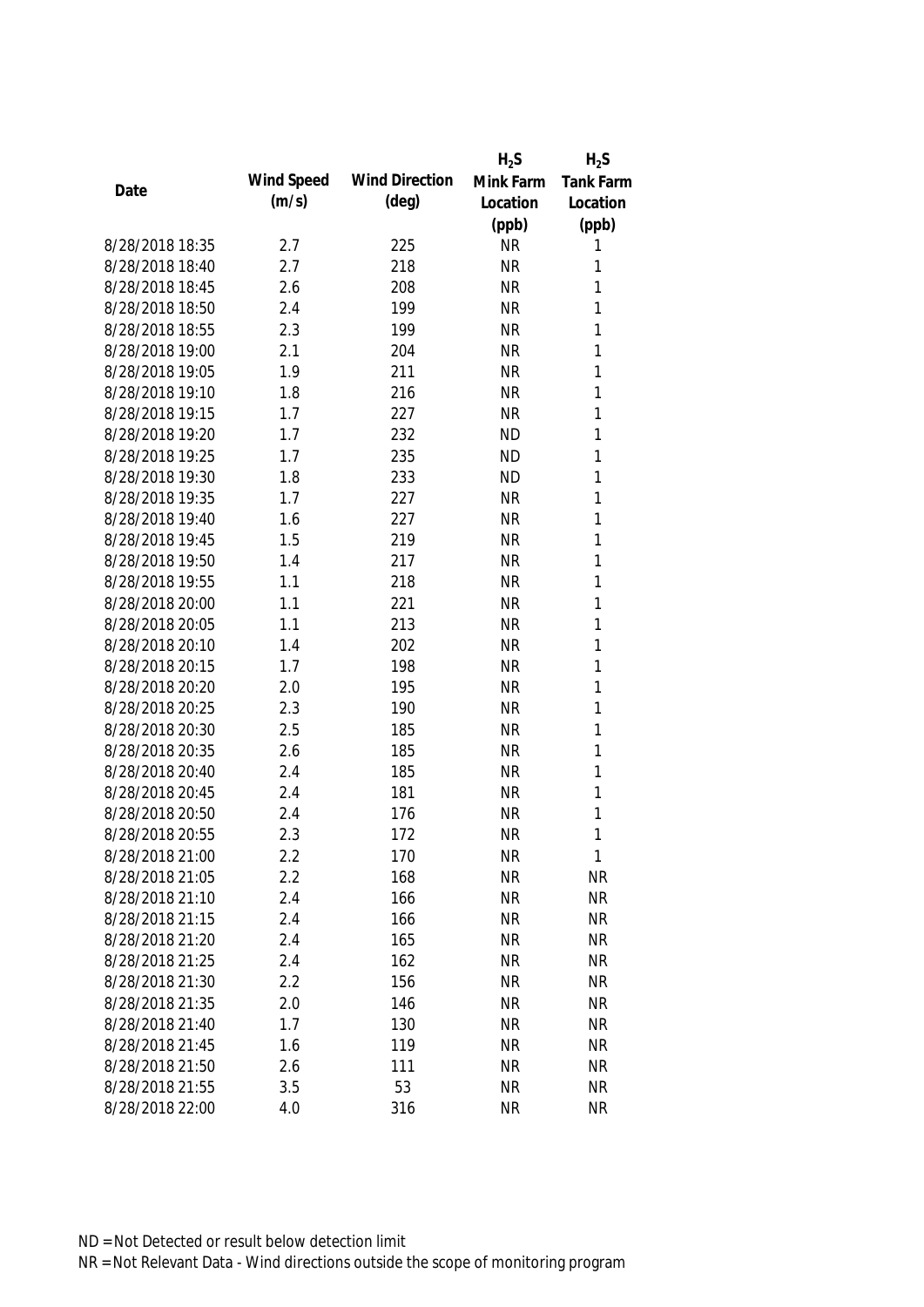|                 |            |                       | $H_2S$         | $H_2S$    |
|-----------------|------------|-----------------------|----------------|-----------|
|                 | Wind Speed | <b>Wind Direction</b> | Mink Farm      | Tank Farm |
| Date            | (m/s)      | $(\text{deg})$        | Location       | Location  |
|                 |            |                       | (ppb)          | (ppb)     |
| 8/28/2018 22:05 | 4.7        | 287                   | <b>NR</b>      | <b>NR</b> |
| 8/28/2018 22:10 | 5.3        | 286                   | <b>NR</b>      | <b>NR</b> |
| 8/28/2018 22:15 | 5.5        | 296                   | $\overline{2}$ | <b>NR</b> |
| 8/28/2018 22:20 | 4.6        | 311                   | <b>NR</b>      | <b>NR</b> |
| 8/28/2018 22:25 | 3.7        | 321                   | <b>NR</b>      | <b>NR</b> |
| 8/28/2018 22:30 | 3.3        | 337                   | <b>NR</b>      | <b>NR</b> |
| 8/28/2018 22:35 | 2.9        | 354                   | 1              | <b>NR</b> |
| 8/28/2018 22:40 | 2.7        | $\overline{7}$        | $\mathbf{1}$   | <b>NR</b> |
| 8/28/2018 22:45 | 2.6        | 16                    | $\mathbf{1}$   | <b>NR</b> |
| 8/28/2018 22:50 | 2.3        | 22                    | 1              | <b>NR</b> |
| 8/28/2018 22:55 | 2.3        | 34                    | 1              | <b>NR</b> |
| 8/28/2018 23:00 | 2.2        | 46                    | <b>NR</b>      | <b>NR</b> |
| 8/28/2018 23:05 | 2.0        | 58                    | <b>NR</b>      | <b>NR</b> |
| 8/28/2018 23:10 | 1.8        | 66                    | <b>NR</b>      | <b>NR</b> |
| 8/28/2018 23:15 | 1.6        | 69                    | <b>NR</b>      | <b>NR</b> |
| 8/28/2018 23:20 | 1.5        | 70                    | <b>NR</b>      | <b>NR</b> |
| 8/28/2018 23:25 | 1.3        | 68                    | <b>NR</b>      | <b>NR</b> |
| 8/28/2018 23:30 | 1.1        | 62                    | <b>NR</b>      | <b>NR</b> |
| 8/28/2018 23:35 | 1.1        | 60                    | <b>NR</b>      | <b>NR</b> |
| 8/28/2018 23:40 | 1.0        | 62                    | <b>NR</b>      | <b>NR</b> |
| 8/28/2018 23:45 | 1.0        | 67                    | <b>NR</b>      | <b>NR</b> |
| 8/28/2018 23:50 | 1.1        | 51                    | <b>NR</b>      | <b>NR</b> |
| 8/28/2018 23:55 | 1.1        | 52                    | <b>NR</b>      | <b>NR</b> |
| 8/28/2018 24:00 | 1.2        | 109                   | <b>NR</b>      | <b>NR</b> |
| 8/29/2018 00:05 | 1.3        | 121                   | <b>NR</b>      | <b>NR</b> |
| 8/29/2018 00:10 | 1.3        | 169                   | <b>NR</b>      | <b>NR</b> |
| 8/29/2018 00:15 | 1.3        | 186                   | <b>NR</b>      | <b>NR</b> |
| 8/29/2018 00:20 | 1.1        | 157                   | <b>NR</b>      | <b>NR</b> |
| 8/29/2018 00:25 | 1.1        | 147                   | <b>NR</b>      | <b>NR</b> |
| 8/29/2018 00:30 | 0.9        | 131                   | <b>NR</b>      | <b>NR</b> |
| 8/29/2018 00:35 | 0.7        | 149                   | <b>NR</b>      | <b>NR</b> |
| 8/29/2018 00:40 | 0.7        | 100                   | <b>NR</b>      | <b>NR</b> |
| 8/29/2018 00:45 | 0.9        | 95                    | <b>NR</b>      | <b>NR</b> |
| 8/29/2018 00:50 | 1.3        | 99                    | <b>NR</b>      | <b>NR</b> |
| 8/29/2018 00:55 | 1.8        | 106                   | <b>NR</b>      | <b>NR</b> |
| 8/29/2018 01:00 | 2.2        | 114                   | <b>NR</b>      | <b>NR</b> |
| 8/29/2018 01:05 | 2.8        | 123                   | <b>NR</b>      | <b>NR</b> |
| 8/29/2018 01:10 | 3.2        | 132                   | <b>NR</b>      | <b>NR</b> |
| 8/29/2018 01:15 | 3.4        | 137                   | <b>NR</b>      | <b>NR</b> |
| 8/29/2018 01:20 | 3.6        | 142                   | <b>NR</b>      | <b>NR</b> |
| 8/29/2018 01:25 | 3.6        | 143                   | <b>NR</b>      | <b>NR</b> |
| 8/29/2018 01:30 | 3.8        | 145                   | <b>NR</b>      | <b>NR</b> |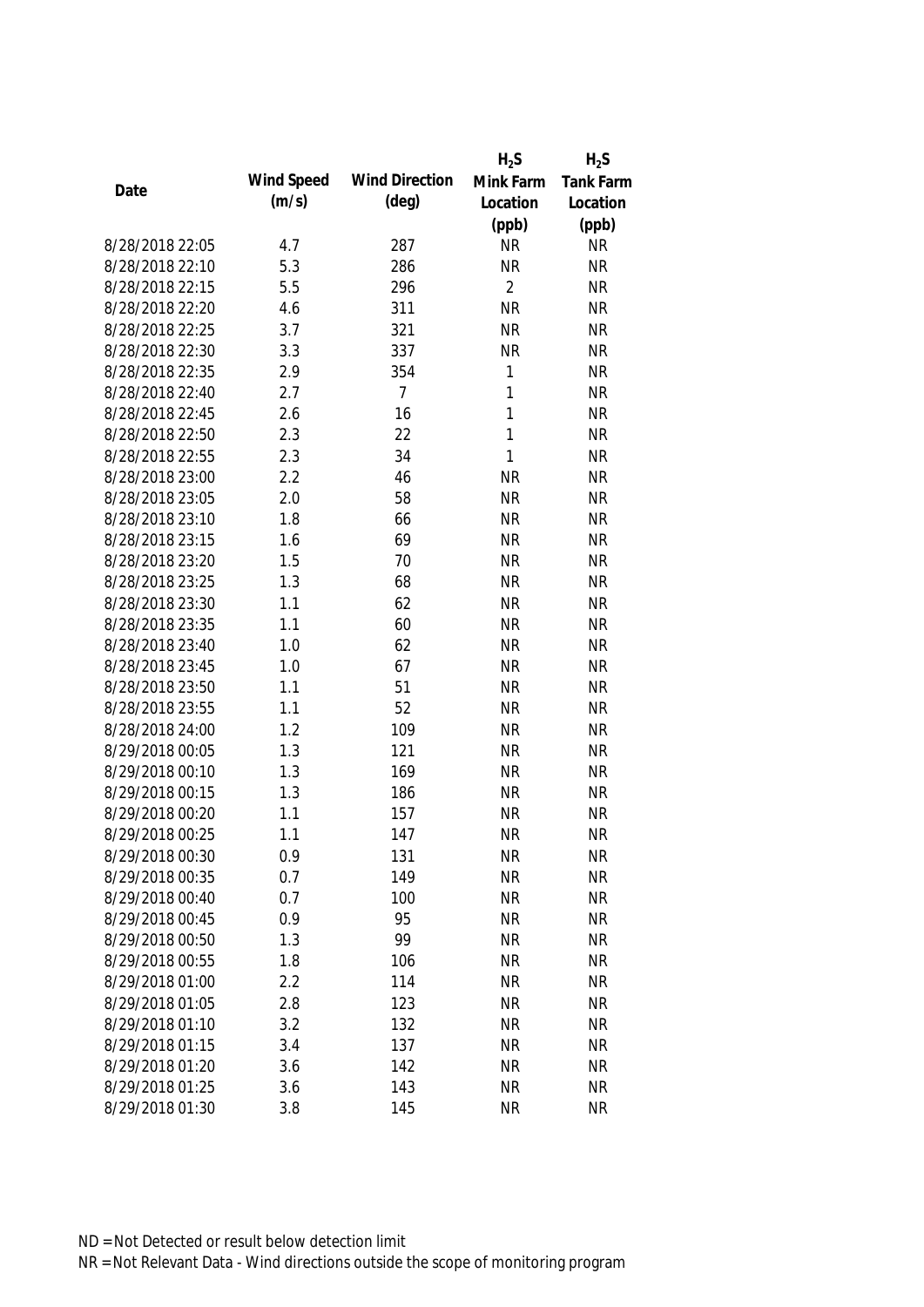|                 |            |                       | $H_2S$    | $H_2S$         |
|-----------------|------------|-----------------------|-----------|----------------|
| Date            | Wind Speed | <b>Wind Direction</b> | Mink Farm | Tank Farm      |
|                 | (m/s)      | $(\text{deg})$        | Location  | Location       |
|                 |            |                       | (ppb)     | (ppb)          |
| 8/29/2018 01:35 | 4.1        | 141                   | <b>NR</b> | <b>NR</b>      |
| 8/29/2018 01:40 | 4.3        | 138                   | <b>NR</b> | <b>NR</b>      |
| 8/29/2018 01:45 | 4.4        | 138                   | <b>NR</b> | <b>NR</b>      |
| 8/29/2018 01:50 | 4.5        | 145                   | <b>NR</b> | <b>NR</b>      |
| 8/29/2018 01:55 | 4.5        | 153                   | <b>NR</b> | <b>NR</b>      |
| 8/29/2018 02:00 | 4.3        | 161                   | <b>NR</b> | <b>NR</b>      |
| 8/29/2018 02:05 | 4.1        | 168                   | <b>NR</b> | <b>NR</b>      |
| 8/29/2018 02:10 | 4.0        | 175                   | <b>NR</b> | $\mathbf{1}$   |
| 8/29/2018 02:15 | 3.8        | 177                   | <b>NR</b> | 1              |
| 8/29/2018 02:20 | 3.8        | 176                   | <b>NR</b> | 1              |
| 8/29/2018 02:25 | 3.6        | 178                   | <b>NR</b> | $\mathbf{1}$   |
| 8/29/2018 02:30 | 3.5        | 180                   | <b>NR</b> | <b>ND</b>      |
| 8/29/2018 02:35 | 3.1        | 181                   | <b>NR</b> | <b>ND</b>      |
| 8/29/2018 02:40 | 2.8        | 182                   | <b>NR</b> | $\mathbf{1}$   |
| 8/29/2018 02:45 | 2.5        | 182                   | <b>NR</b> | $\mathbf{1}$   |
| 8/29/2018 02:50 | 2.3        | 185                   | <b>NR</b> | $\mathbf{1}$   |
| 8/29/2018 02:55 | 2.1        | 190                   | <b>NR</b> | 1              |
| 8/29/2018 03:00 | 2.1        | 192                   | <b>NR</b> | 1              |
| 8/29/2018 03:05 | 2.3        | 197                   | <b>NR</b> | $\mathbf{1}$   |
| 8/29/2018 03:10 | 2.4        | 203                   | <b>NR</b> | 1              |
| 8/29/2018 03:15 | 2.5        | 209                   | <b>NR</b> | 1              |
| 8/29/2018 03:20 | 2.7        | 210                   | <b>NR</b> | 1              |
| 8/29/2018 03:25 | 2.9        | 207                   | <b>NR</b> | $\mathbf{1}$   |
| 8/29/2018 03:30 | 3.0        | 205                   | <b>NR</b> | $\mathbf{1}$   |
| 8/29/2018 03:35 | 3.1        | 202                   | <b>NR</b> | 1              |
| 8/29/2018 03:40 | 3.2        | 199                   | <b>NR</b> | 1              |
| 8/29/2018 03:45 | 3.2        | 197                   | <b>NR</b> | 1              |
| 8/29/2018 03:50 | 3.4        | 195                   | <b>NR</b> | 1              |
| 8/29/2018 03:55 | 3.6        | 192                   | <b>NR</b> | 1              |
| 8/29/2018 04:00 | 3.7        | 191                   | <b>NR</b> | 1              |
| 8/29/2018 04:05 | 3.8        | 189                   | <b>NR</b> | 1              |
| 8/29/2018 04:10 | 4.0        | 186                   | <b>NR</b> | 1              |
| 8/29/2018 04:15 | 4.2        | 183                   | <b>NR</b> | $\overline{2}$ |
| 8/29/2018 04:20 | 4.1        | 180                   | <b>NR</b> | $\overline{2}$ |
| 8/29/2018 04:25 | 4.3        | 176                   | <b>NR</b> | $\mathbf{1}$   |
| 8/29/2018 04:30 | 4.5        | 175                   | <b>NR</b> | 1              |
| 8/29/2018 04:35 | 4.6        | 175                   | <b>NR</b> | 1              |
| 8/29/2018 04:40 | 4.6        | 177                   | <b>NR</b> | $\overline{2}$ |
| 8/29/2018 04:45 | 4.8        | 178                   | <b>NR</b> | $\overline{2}$ |
| 8/29/2018 04:50 | 5.2        | 179                   | <b>NR</b> | $\overline{2}$ |
| 8/29/2018 04:55 | 5.5        | 180                   | <b>NR</b> | $\overline{2}$ |
| 8/29/2018 05:00 | 5.8        | 181                   | <b>NR</b> | 1              |
|                 |            |                       |           |                |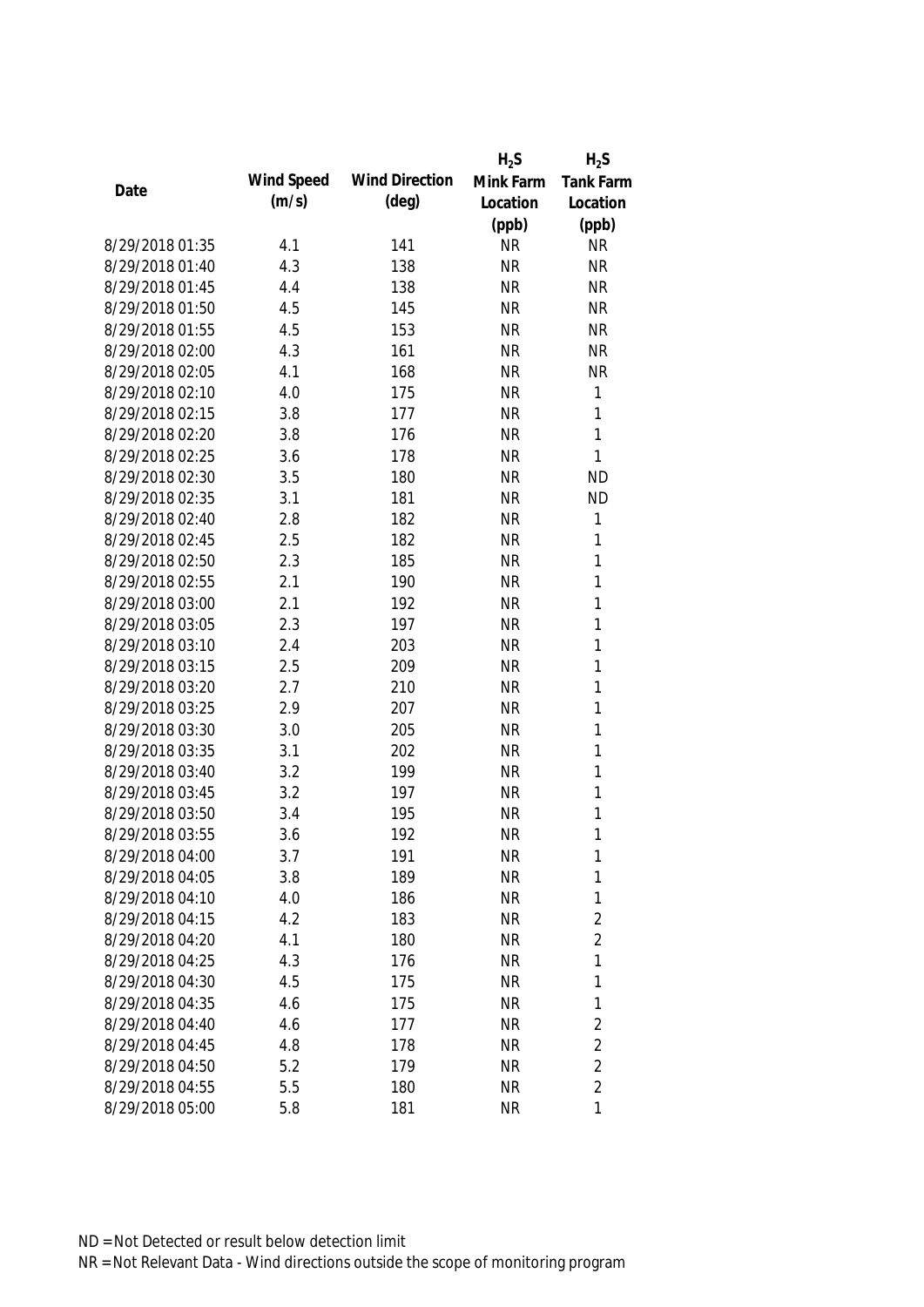|                 |            |                       | $H_2S$    | $H_2S$           |
|-----------------|------------|-----------------------|-----------|------------------|
| Date            | Wind Speed | <b>Wind Direction</b> | Mink Farm | <b>Tank Farm</b> |
|                 | (m/s)      | $(\text{deg})$        | Location  | Location         |
|                 |            |                       | (ppb)     | (ppb)            |
| 8/29/2018 05:05 | 6.2        | 177                   | <b>NR</b> | 1                |
| 8/29/2018 05:10 | 6.7        | 175                   | <b>NR</b> | 1                |
| 8/29/2018 05:15 | 7.2        | 173                   | <b>NR</b> | 1                |
| 8/29/2018 05:20 | 7.7        | 171                   | <b>NR</b> | 1                |
| 8/29/2018 05:25 | 8.1        | 171                   | <b>NR</b> | 1                |
| 8/29/2018 05:30 | 8.1        | 171                   | <b>NR</b> | 1                |
| 8/29/2018 05:35 | 8.1        | 174                   | <b>NR</b> | 1                |
| 8/29/2018 05:40 | 7.9        | 179                   | <b>NR</b> | 1                |
| 8/29/2018 05:45 | 7.6        | 187                   | <b>NR</b> | 1                |
| 8/29/2018 05:50 | 6.8        | 196                   | <b>NR</b> | 1                |
| 8/29/2018 05:55 | 6.2        | 205                   | <b>NR</b> | $\mathbf{1}$     |
| 8/29/2018 06:00 | 5.9        | 210                   | <b>NR</b> | <b>ND</b>        |
| 8/29/2018 06:05 | 5.6        | 215                   | <b>NR</b> | 1                |
| 8/29/2018 06:10 | 5.2        | 216                   | <b>NR</b> | 1                |
| 8/29/2018 06:15 | 4.8        | 212                   | <b>NR</b> | 1                |
| 8/29/2018 06:20 | 4.8        | 204                   | <b>NR</b> | 1                |
| 8/29/2018 06:25 | 5.0        | 194                   | <b>NR</b> | $\mathbf{1}$     |
| 8/29/2018 06:30 | 4.9        | 188                   | <b>NR</b> | $\mathbf{1}$     |
| 8/29/2018 06:35 | 4.6        | 192                   | <b>NR</b> | <b>NR</b>        |
| 8/29/2018 06:40 | 4.3        | 186                   | <b>NR</b> | <b>NR</b>        |
| 8/29/2018 06:45 | 3.9        | 194                   | <b>NR</b> | <b>NR</b>        |
| 8/29/2018 06:50 | 3.5        | 230                   | <b>NR</b> | <b>NR</b>        |
| 8/29/2018 06:55 | 3.4        | 280                   | <b>NR</b> | <b>NR</b>        |
| 8/29/2018 07:00 | 3.2        | 305                   | <b>NR</b> | <b>NR</b>        |
| 8/29/2018 07:05 | 3.4        | 308                   | <b>NR</b> | <b>NR</b>        |
| 8/29/2018 07:10 | 3.5        | 319                   | 1         | <b>NR</b>        |
| 8/29/2018 07:15 | 3.5        | 332                   | 1         | <b>NR</b>        |
| 8/29/2018 07:20 | 3.3        | 347                   | <b>NR</b> | <b>NR</b>        |
| 8/29/2018 07:25 | 2.6        | 3                     | <b>NR</b> | <b>NR</b>        |
| 8/29/2018 07:30 | 2.1        | 16                    | <b>NR</b> | <b>NR</b>        |
| 8/29/2018 07:35 | 1.5        | 29                    | <b>ND</b> | <b>NR</b>        |
| 8/29/2018 07:40 | 1.1        | 37                    | ND        | <b>NR</b>        |
| 8/29/2018 07:45 | 0.9        | 34                    | <b>NR</b> | <b>NR</b>        |
| 8/29/2018 07:50 | 0.7        | 10                    | <b>NR</b> | <b>NR</b>        |
| 8/29/2018 07:55 | 0.7        | 342                   | <b>ND</b> | <b>NR</b>        |
| 8/29/2018 08:00 | 0.8        | 307                   | 1         | <b>NR</b>        |
| 8/29/2018 08:05 | 1.1        | 295                   | 1         | <b>NR</b>        |
| 8/29/2018 08:10 | 1.3        | 288                   | 1         | <b>NR</b>        |
| 8/29/2018 08:15 | 1.5        | 285                   | 1         | <b>NR</b>        |
| 8/29/2018 08:20 | 1.8        | 283                   | 1         | <b>NR</b>        |
| 8/29/2018 08:25 | 2.0        | 282                   | 1         | <b>NR</b>        |
| 8/29/2018 08:30 | 2.0        | 280                   | 1         | <b>NR</b>        |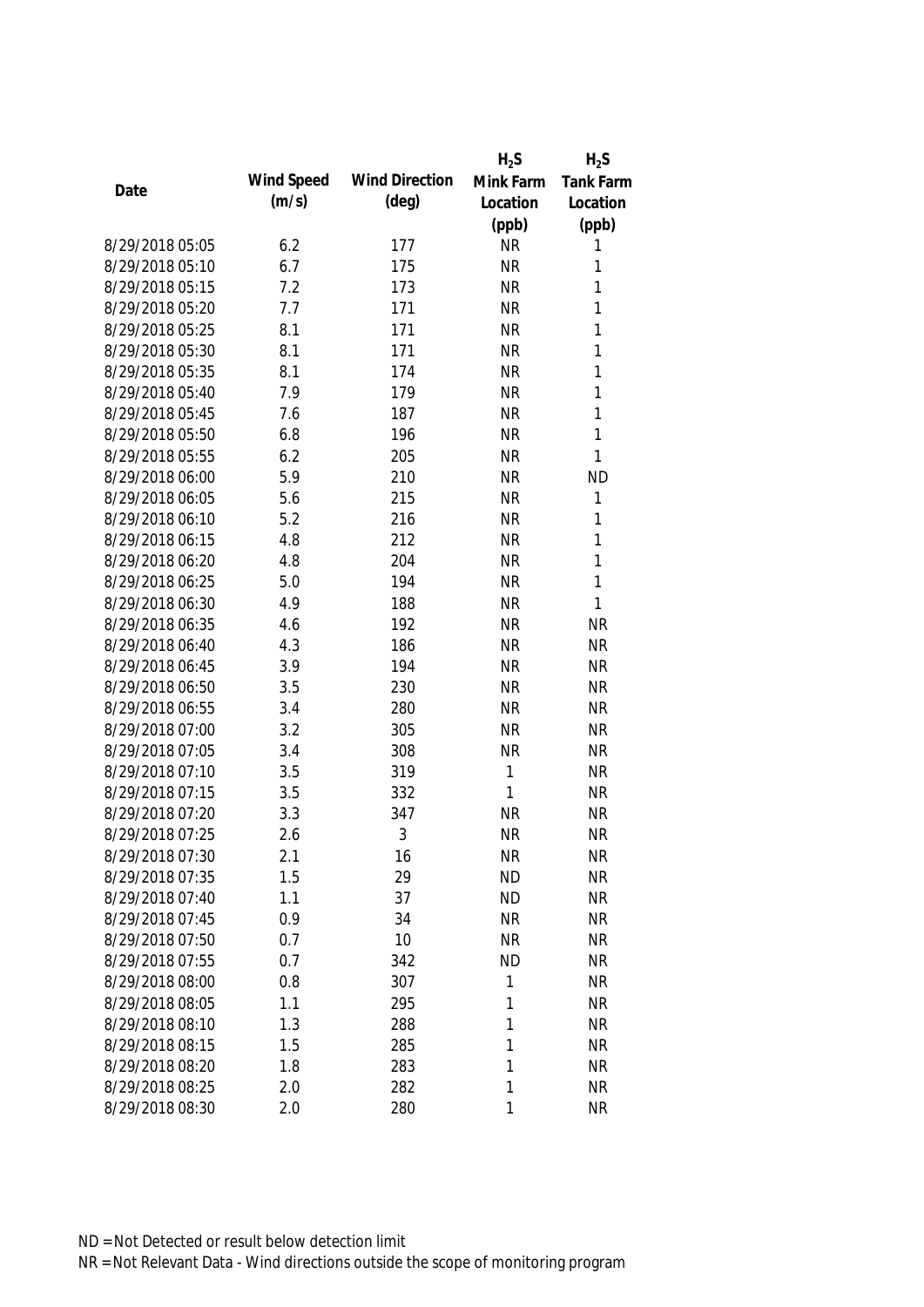|                 |            |                       | $H_2S$    | $H_2S$           |
|-----------------|------------|-----------------------|-----------|------------------|
| Date            | Wind Speed | <b>Wind Direction</b> | Mink Farm | <b>Tank Farm</b> |
|                 | (m/s)      | $(\text{deg})$        | Location  | Location         |
|                 |            |                       | (ppb)     | (ppb)            |
| 8/29/2018 08:35 | 2.1        | 280                   | 1         | <b>NR</b>        |
| 8/29/2018 08:40 | 2.2        | 282                   | 1         | <b>NR</b>        |
| 8/29/2018 08:45 | 2.3        | 281                   | 1         | <b>NR</b>        |
| 8/29/2018 08:50 | 2.3        | 277                   | <b>ND</b> | <b>NR</b>        |
| 8/29/2018 08:55 | 2.3        | 275                   | <b>ND</b> | 1                |
| 8/29/2018 09:00 | 2.4        | 276                   | <b>ND</b> | <b>NR</b>        |
| 8/29/2018 09:05 | 2.3        | 277                   | <b>ND</b> | <b>NR</b>        |
| 8/29/2018 09:10 | 2.1        | 278                   | 1         | <b>NR</b>        |
| 8/29/2018 09:15 | 2.0        | 279                   | 1         | <b>NR</b>        |
| 8/29/2018 09:20 | 2.0        | 279                   | 1         | <b>NR</b>        |
| 8/29/2018 09:25 | 2.1        | 277                   | 1         | <b>NR</b>        |
| 8/29/2018 09:30 | 2.2        | 278                   | 1         | <b>NR</b>        |
| 8/29/2018 09:35 | 2.4        | 279                   | 1         | <b>NR</b>        |
| 8/29/2018 09:40 | 2.5        | 277                   | 1         | <b>NR</b>        |
| 8/29/2018 09:45 | 2.7        | 276                   | 1         | <b>NR</b>        |
| 8/29/2018 09:50 | 2.9        | 275                   | 1         | $\mathbf{1}$     |
| 8/29/2018 09:55 | 3.1        | 275                   | 1         | 1                |
| 8/29/2018 10:00 | 3.2        | 273                   | 1         | $\mathbf{1}$     |
| 8/29/2018 10:05 | 3.1        | 268                   | 1         | 1                |
| 8/29/2018 10:10 | 3.3        | 266                   | 1         | $\mathbf{1}$     |
| 8/29/2018 10:15 | 3.4        | 265                   | 1         | 1                |
| 8/29/2018 10:20 | 3.4        | 263                   | 1         | $\overline{2}$   |
| 8/29/2018 10:25 | 3.4        | 262                   | 1         | $\overline{2}$   |
| 8/29/2018 10:30 | 3.5        | 260                   | 1         | $\overline{2}$   |
| 8/29/2018 10:35 | 3.7        | 258                   | 1         | $\overline{2}$   |
| 8/29/2018 10:40 | 3.7        | 258                   | 1         | 1                |
| 8/29/2018 10:45 | 3.7        | 258                   | 1         | 1                |
| 8/29/2018 10:50 | 3.6        | 257                   | 1         | 1                |
| 8/29/2018 10:55 | 3.7        | 255                   | <b>ND</b> | 1                |
| 8/29/2018 11:00 | 3.6        | 255                   | <b>ND</b> | 1                |
| 8/29/2018 11:05 | 3.7        | 256                   | 1         | 1                |
| 8/29/2018 11:10 | 3.8        | 257                   | 1         | 1                |
| 8/29/2018 11:15 | 3.8        | 256                   | 1         | 1                |
| 8/29/2018 11:20 | 4.1        | 257                   | 1         | 1                |
| 8/29/2018 11:25 | 4.0        | 259                   | <b>ND</b> | 1                |
| 8/29/2018 11:30 | 4.0        | 260                   | <b>ND</b> | 1                |
| 8/29/2018 11:35 | 3.8        | 261                   | <b>ND</b> | 1                |
| 8/29/2018 11:40 | 3.6        | 261                   | <b>ND</b> | 1                |
| 8/29/2018 11:45 | 3.4        | 263                   | <b>ND</b> | 1                |
| 8/29/2018 11:50 | 3.1        | 263                   | <b>ND</b> | 1                |
| 8/29/2018 11:55 | 3.0        | 265                   | <b>ND</b> | 1                |
| 8/29/2018 12:00 | 2.9        | 264                   | <b>ND</b> | 1                |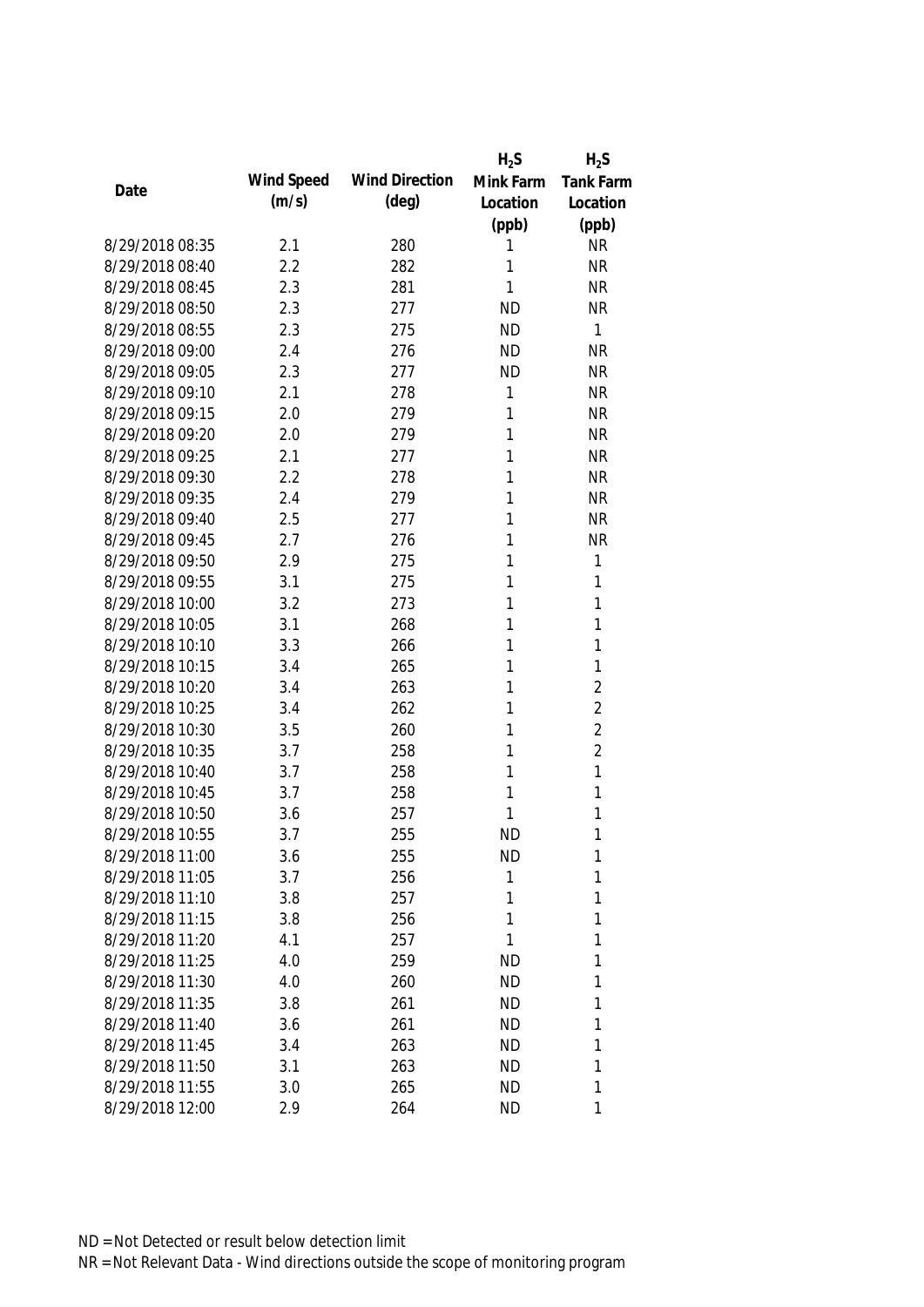|                 |            |                       | $H_2S$    | $H_2S$           |
|-----------------|------------|-----------------------|-----------|------------------|
| Date            | Wind Speed | <b>Wind Direction</b> | Mink Farm | <b>Tank Farm</b> |
|                 | (m/s)      | $(\text{deg})$        | Location  | Location         |
|                 |            |                       | (ppb)     | (ppb)            |
| 8/29/2018 12:05 | 2.8        | 263                   | <b>ND</b> | 1                |
| 8/29/2018 12:10 | 2.8        | 260                   | <b>ND</b> | 1                |
| 8/29/2018 12:15 | 2.8        | 262                   | <b>ND</b> | 1                |
| 8/29/2018 12:20 | 3.2        | 271                   | <b>ND</b> | 1                |
| 8/29/2018 12:25 | 3.2        | 281                   | 1         | <b>NR</b>        |
| 8/29/2018 12:30 | 3.3        | 295                   | <b>NR</b> | <b>NR</b>        |
| 8/29/2018 12:35 | 3.3        | 310                   | <b>NR</b> | <b>NR</b>        |
| 8/29/2018 12:40 | 3.4        | 324                   | 1         | <b>NR</b>        |
| 8/29/2018 12:45 | 3.3        | 334                   | 1         | <b>NR</b>        |
| 8/29/2018 12:50 | 2.9        | 337                   | 1         | <b>NR</b>        |
| 8/29/2018 12:55 | 2.6        | 340                   | 1         | <b>NR</b>        |
| 8/29/2018 13:00 | 2.5        | 342                   | 1         | <b>NR</b>        |
| 8/29/2018 13:05 | 2.4        | 344                   | 1         | <b>NR</b>        |
| 8/29/2018 13:10 | 2.2        | 345                   | 1         | <b>NR</b>        |
| 8/29/2018 13:15 | 2.0        | 348                   | 1         | <b>NR</b>        |
| 8/29/2018 13:20 | 2.0        | 353                   | 1         | <b>NR</b>        |
| 8/29/2018 13:25 | 1.9        | 353                   | <b>ND</b> | <b>NR</b>        |
| 8/29/2018 13:30 | 1.8        | 351                   | <b>ND</b> | <b>NR</b>        |
| 8/29/2018 13:35 | 1.7        | 351                   | 1         | <b>NR</b>        |
| 8/29/2018 13:40 | 1.8        | 350                   | 1         | <b>NR</b>        |
| 8/29/2018 13:45 | 1.9        | 352                   | 1         | <b>NR</b>        |
| 8/29/2018 13:50 | 2.0        | 352                   | 1         | <b>NR</b>        |
| 8/29/2018 13:55 | 2.1        | 350                   | 1         | <b>NR</b>        |
| 8/29/2018 14:00 | 2.2        | 350                   | 1         | <b>NR</b>        |
| 8/29/2018 14:05 | 2.5        | 349                   | 1         | <b>NR</b>        |
| 8/29/2018 14:10 | 2.6        | 349                   | 1         | <b>NR</b>        |
| 8/29/2018 14:15 | 2.6        | 346                   | 1         | <b>NR</b>        |
| 8/29/2018 14:20 | 2.5        | 341                   | 1         | <b>NR</b>        |
| 8/29/2018 14:25 | 2.5        | 344                   | 1         | <b>NR</b>        |
| 8/29/2018 14:30 | 2.5        | 345                   | 1         | <b>NR</b>        |
| 8/29/2018 14:35 | 2.1        | 346                   | 1         | <b>NR</b>        |
| 8/29/2018 14:40 | 2.0        | 348                   | 1         | <b>NR</b>        |
| 8/29/2018 14:45 | 1.9        | 354                   | 1         | <b>NR</b>        |
| 8/29/2018 14:50 | 1.8        | 358                   | 1         | <b>NR</b>        |
| 8/29/2018 14:55 | 1.8        | 353                   | 1         | <b>NR</b>        |
| 8/29/2018 15:00 | 1.9        | 349                   | 1         | <b>NR</b>        |
| 8/29/2018 15:05 | 2.1        | 346                   | 1         | <b>NR</b>        |
| 8/29/2018 15:10 | 2.2        | 345                   | 1         | <b>NR</b>        |
| 8/29/2018 15:15 | 2.3        | 341                   | 1         | <b>NR</b>        |
| 8/29/2018 15:20 | 2.4        | 336                   | 1         | <b>NR</b>        |
| 8/29/2018 15:25 | 2.5        | 338                   | 1         | <b>NR</b>        |
| 8/29/2018 15:30 | 2.5        | 341                   | 1         | <b>NR</b>        |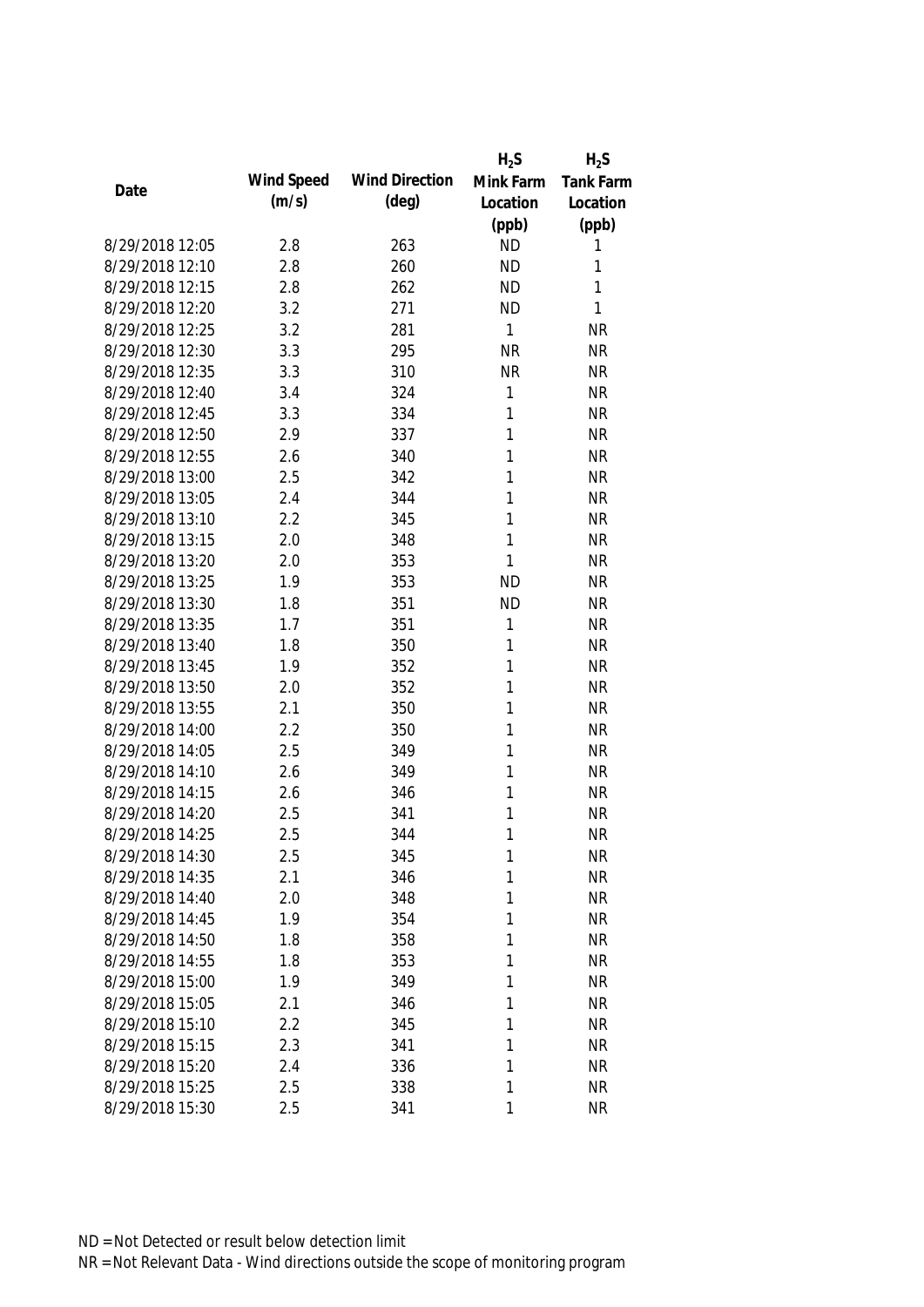|                 |            |                       | $H_2S$    | $H_2S$           |
|-----------------|------------|-----------------------|-----------|------------------|
| Date            | Wind Speed | <b>Wind Direction</b> | Mink Farm | <b>Tank Farm</b> |
|                 | (m/s)      | $(\text{deg})$        | Location  | Location         |
|                 |            |                       | (ppb)     | (ppb)            |
| 8/29/2018 15:35 | 2.5        | 342                   | 1         | <b>NR</b>        |
| 8/29/2018 15:40 | 2.7        | 339                   | 1         | <b>NR</b>        |
| 8/29/2018 15:45 | 2.6        | 333                   | 1         | <b>NR</b>        |
| 8/29/2018 15:50 | 2.7        | 329                   | 1         | <b>NR</b>        |
| 8/29/2018 15:55 | 2.7        | 328                   | 1         | <b>NR</b>        |
| 8/29/2018 16:00 | 2.7        | 326                   | 1         | <b>NR</b>        |
| 8/29/2018 16:05 | 2.5        | 327                   | 1         | <b>NR</b>        |
| 8/29/2018 16:10 | 2.3        | 324                   | 1         | <b>NR</b>        |
| 8/29/2018 16:15 | 2.5        | 324                   | 1         | <b>NR</b>        |
| 8/29/2018 16:20 | 2.3        | 328                   | 1         | <b>NR</b>        |
| 8/29/2018 16:25 | 2.2        | 325                   | 1         | <b>NR</b>        |
| 8/29/2018 16:30 | 2.2        | 318                   | 1         | <b>NR</b>        |
| 8/29/2018 16:35 | 2.4        | 315                   | 1         | <b>NR</b>        |
| 8/29/2018 16:40 | 2.4        | 317                   | <b>ND</b> | <b>NR</b>        |
| 8/29/2018 16:45 | 2.3        | 323                   | <b>ND</b> | <b>NR</b>        |
| 8/29/2018 16:50 | 2.5        | 321                   | <b>ND</b> | <b>NR</b>        |
| 8/29/2018 16:55 | 2.7        | 324                   | 1         | <b>NR</b>        |
| 8/29/2018 17:00 | 2.8        | 330                   | 1         | <b>NR</b>        |
| 8/29/2018 17:05 | 2.6        | 334                   | 1         | <b>NR</b>        |
| 8/29/2018 17:10 | 2.6        | 334                   | 1         | <b>NR</b>        |
| 8/29/2018 17:15 | 2.7        | 329                   | 1         | <b>NR</b>        |
| 8/29/2018 17:20 | 2.7        | 329                   | <b>ND</b> | <b>NR</b>        |
| 8/29/2018 17:25 | 2.7        | 329                   | <b>ND</b> | <b>NR</b>        |
| 8/29/2018 17:30 | 2.7        | 329                   | <b>ND</b> | <b>NR</b>        |
| 8/29/2018 17:35 | 2.8        | 328                   | <b>ND</b> | <b>NR</b>        |
| 8/29/2018 17:40 | 2.9        | 331                   | <b>ND</b> | <b>NR</b>        |
| 8/29/2018 17:45 | 2.8        | 336                   | <b>ND</b> | <b>NR</b>        |
| 8/29/2018 17:50 | 2.8        | 338                   | 1         | <b>NR</b>        |
| 8/29/2018 17:55 | 2.8        | 339                   | 1         | <b>NR</b>        |
| 8/29/2018 18:00 | 2.9        | 338                   | 1         | <b>NR</b>        |
| 8/29/2018 18:05 | 2.9        | 336                   | 1         | <b>NR</b>        |
| 8/29/2018 18:10 | 3.0        | 334                   | 1         | <b>NR</b>        |
| 8/29/2018 18:15 | 3.1        | 334                   | 1         | <b>NR</b>        |
| 8/29/2018 18:20 | 2.9        | 335                   | 1         | <b>NR</b>        |
| 8/29/2018 18:25 | 2.8        | 337                   | 1         | <b>NR</b>        |
| 8/29/2018 18:30 | 2.7        | 341                   | 1         | <b>NR</b>        |
| 8/29/2018 18:35 | 2.4        | 344                   | 1         | <b>NR</b>        |
| 8/29/2018 18:40 | 2.3        | 347                   | 1         | <b>NR</b>        |
| 8/29/2018 18:45 | 2.1        | 349                   | 1         | <b>NR</b>        |
| 8/29/2018 18:50 | 2.0        | 350                   | 1         | <b>NR</b>        |
| 8/29/2018 18:55 | 2.0        | 350                   | 1         | <b>NR</b>        |
| 8/29/2018 19:00 | 1.8        | 350                   | 1         | <b>NR</b>        |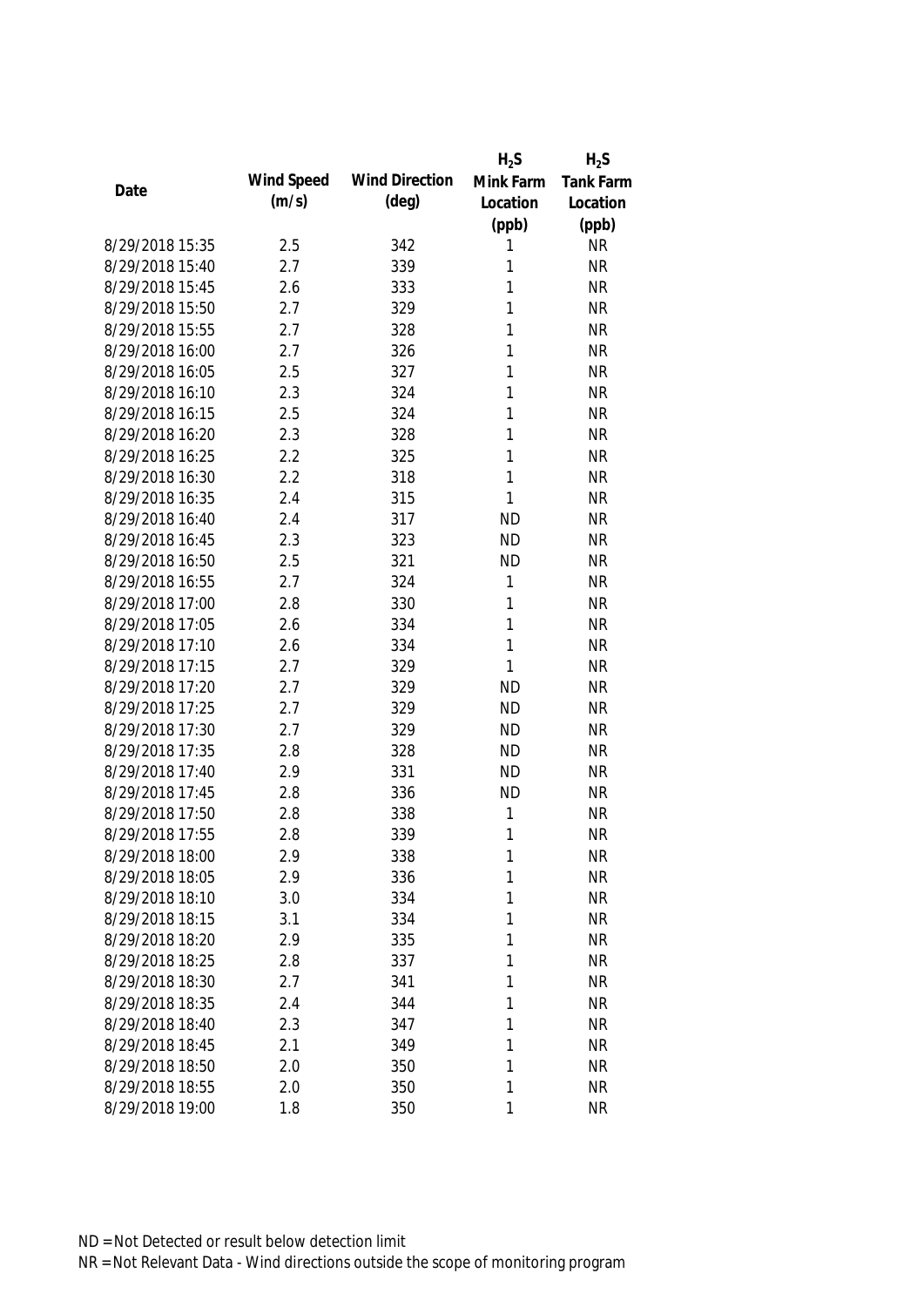|                 |            |                       | $H_2S$    | $H_2S$           |
|-----------------|------------|-----------------------|-----------|------------------|
| Date            | Wind Speed | <b>Wind Direction</b> | Mink Farm | <b>Tank Farm</b> |
|                 | (m/s)      | $(\text{deg})$        | Location  | Location         |
|                 |            |                       | (ppb)     | (ppb)            |
| 8/29/2018 19:05 | 1.7        | 350                   | 1         | <b>NR</b>        |
| 8/29/2018 19:10 | 1.7        | 349                   | 1         | <b>NR</b>        |
| 8/29/2018 19:15 | 1.7        | 348                   | 1         | <b>NR</b>        |
| 8/29/2018 19:20 | 1.7        | 347                   | 1         | <b>NR</b>        |
| 8/29/2018 19:25 | 1.7        | 349                   | 1         | <b>NR</b>        |
| 8/29/2018 19:30 | 1.6        | 350                   | 1         | <b>NR</b>        |
| 8/29/2018 19:35 | 1.7        | 350                   | 1         | <b>NR</b>        |
| 8/29/2018 19:40 | 1.7        | 351                   | 1         | <b>NR</b>        |
| 8/29/2018 19:45 | 1.8        | 354                   | 1         | <b>NR</b>        |
| 8/29/2018 19:50 | 1.7        | 357                   | 1         | <b>NR</b>        |
| 8/29/2018 19:55 | 1.7        | 359                   | 1         | <b>NR</b>        |
| 8/29/2018 20:00 | 1.7        | 1                     | <b>ND</b> | <b>NR</b>        |
| 8/29/2018 20:05 | 1.7        | 3                     | 1         | <b>NR</b>        |
| 8/29/2018 20:10 | 1.6        | 8                     | 1         | <b>NR</b>        |
| 8/29/2018 20:15 | 1.4        | 13                    | 1         | <b>NR</b>        |
| 8/29/2018 20:20 | 1.3        | 20                    | 1         | <b>NR</b>        |
| 8/29/2018 20:25 | 1.4        | 24                    | 1         | <b>NR</b>        |
| 8/29/2018 20:30 | 1.3        | 30                    | 1         | <b>NR</b>        |
| 8/29/2018 20:35 | 1.3        | 39                    | 1         | <b>NR</b>        |
| 8/29/2018 20:40 | 1.2        | 42                    | <b>NR</b> | <b>NR</b>        |
| 8/29/2018 20:45 | 1.2        | 41                    | <b>NR</b> | <b>NR</b>        |
| 8/29/2018 20:50 | 1.2        | 41                    | <b>NR</b> | <b>NR</b>        |
| 8/29/2018 20:55 | 1.0        | 43                    | <b>NR</b> | <b>NR</b>        |
| 8/29/2018 21:00 | 0.9        | 41                    | <b>NR</b> | <b>NR</b>        |
| 8/29/2018 21:05 | 0.8        | 38                    | 1         | <b>NR</b>        |
| 8/29/2018 21:10 | 0.8        | 43                    | <b>NR</b> | <b>NR</b>        |
| 8/29/2018 21:15 | 0.9        | 52                    | <b>NR</b> | <b>NR</b>        |
| 8/29/2018 21:20 | 0.9        | 53                    | <b>NR</b> | <b>NR</b>        |
| 8/29/2018 21:25 | 1.1        | 53                    | <b>NR</b> | <b>NR</b>        |
| 8/29/2018 21:30 | 1.3        | 55                    | <b>NR</b> | <b>NR</b>        |
| 8/29/2018 21:35 | 1.5        | 52                    | <b>NR</b> | <b>NR</b>        |
| 8/29/2018 21:40 | 1.6        | 51                    | <b>NR</b> | <b>NR</b>        |
| 8/29/2018 21:45 | 1.7        | 46                    | <b>NR</b> | <b>NR</b>        |
| 8/29/2018 21:50 | 1.8        | 46                    | <b>NR</b> | <b>NR</b>        |
| 8/29/2018 21:55 | 1.8        | 47                    | <b>NR</b> | <b>NR</b>        |
| 8/29/2018 22:00 | 1.8        | 47                    | <b>NR</b> | <b>NR</b>        |
| 8/29/2018 22:05 | 1.9        | 48                    | <b>NR</b> | <b>NR</b>        |
| 8/29/2018 22:10 | 1.9        | 47                    | <b>NR</b> | <b>NR</b>        |
| 8/29/2018 22:15 | 1.9        | 46                    | <b>NR</b> | <b>NR</b>        |
| 8/29/2018 22:20 | 1.9        | 44                    | <b>NR</b> | <b>NR</b>        |
| 8/29/2018 22:25 | 1.8        | 45                    | <b>NR</b> | <b>NR</b>        |
| 8/29/2018 22:30 | 1.6        | 46                    | <b>NR</b> | <b>NR</b>        |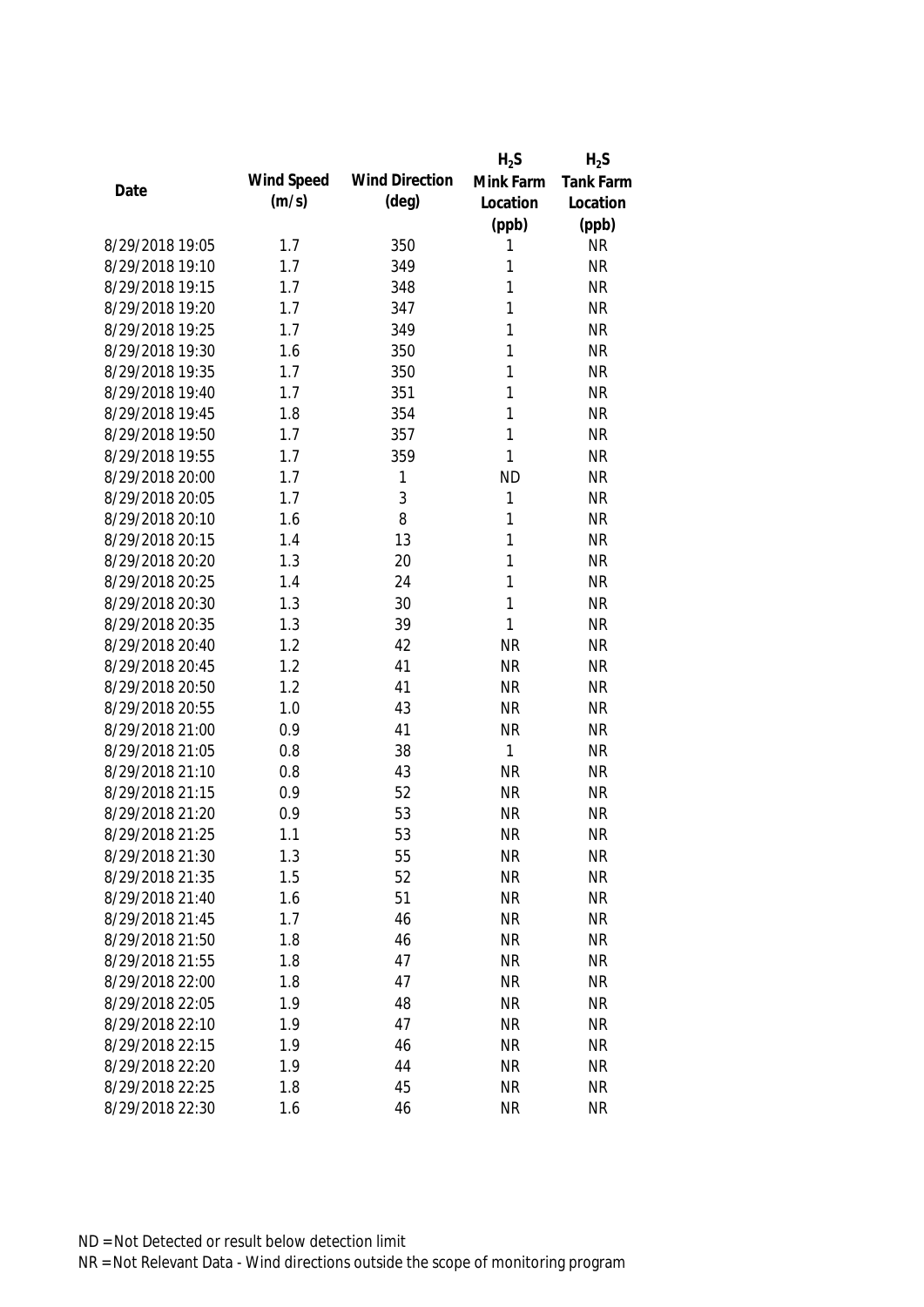|                 |            |                       | $H_2S$       | $H_2S$           |
|-----------------|------------|-----------------------|--------------|------------------|
| Date            | Wind Speed | <b>Wind Direction</b> | Mink Farm    | <b>Tank Farm</b> |
|                 | (m/s)      | $(\text{deg})$        | Location     | Location         |
|                 |            |                       | (ppb)        | (ppb)            |
| 8/29/2018 22:35 | 1.5        | 46                    | <b>NR</b>    | <b>NR</b>        |
| 8/29/2018 22:40 | 1.4        | 46                    | <b>NR</b>    | <b>NR</b>        |
| 8/29/2018 22:45 | 1.4        | 46                    | <b>NR</b>    | <b>NR</b>        |
| 8/29/2018 22:50 | 1.3        | 47                    | <b>NR</b>    | <b>NR</b>        |
| 8/29/2018 22:55 | 1.4        | 46                    | <b>NR</b>    | <b>NR</b>        |
| 8/29/2018 23:00 | 1.6        | 45                    | <b>NR</b>    | <b>NR</b>        |
| 8/29/2018 23:05 | 1.7        | 45                    | <b>NR</b>    | <b>NR</b>        |
| 8/29/2018 23:10 | 1.7        | 43                    | <b>NR</b>    | <b>NR</b>        |
| 8/29/2018 23:15 | 1.7        | 42                    | <b>NR</b>    | <b>NR</b>        |
| 8/29/2018 23:20 | 1.7        | 42                    | <b>NR</b>    | <b>NR</b>        |
| 8/29/2018 23:25 | 1.6        | 41                    | <b>NR</b>    | <b>NR</b>        |
| 8/29/2018 23:30 | 1.5        | 38                    | <b>ND</b>    | <b>NR</b>        |
| 8/29/2018 23:35 | 1.4        | 39                    | <b>ND</b>    | <b>NR</b>        |
| 8/29/2018 23:40 | 1.4        | 41                    | <b>NR</b>    | <b>NR</b>        |
| 8/29/2018 23:45 | 1.4        | 41                    | <b>NR</b>    | <b>NR</b>        |
| 8/29/2018 23:50 | 1.4        | 43                    | <b>NR</b>    | <b>NR</b>        |
| 8/29/2018 23:55 | 1.3        | 43                    | <b>NR</b>    | <b>NR</b>        |
| 8/29/2018 24:00 | 1.2        | 46                    | <b>NR</b>    | <b>NR</b>        |
| 8/30/2018 00:05 | 1.2        | 44                    | <b>NR</b>    | <b>NR</b>        |
| 8/30/2018 00:10 | 1.1        | 40                    | 1            | <b>NR</b>        |
| 8/30/2018 00:15 | 1.1        | 35                    | 1            | <b>NR</b>        |
| 8/30/2018 00:20 | 1.1        | 30                    | 1            | <b>NR</b>        |
| 8/30/2018 00:25 | 1.2        | 27                    | 1            | <b>NR</b>        |
| 8/30/2018 00:30 | 1.4        | 25                    | $\mathbf{1}$ | <b>NR</b>        |
| 8/30/2018 00:35 | 1.4        | 24                    | 1            | <b>NR</b>        |
| 8/30/2018 00:40 | 1.5        | 26                    | 1            | <b>NR</b>        |
| 8/30/2018 00:45 | 1.5        | 29                    | 1            | <b>NR</b>        |
| 8/30/2018 00:50 | 1.5        | 30                    | 1            | <b>NR</b>        |
| 8/30/2018 00:55 | 1.5        | 32                    | <b>ND</b>    | <b>NR</b>        |
| 8/30/2018 01:00 | 1.5        | 33                    | <b>ND</b>    | <b>NR</b>        |
| 8/30/2018 01:05 | 1.6        | 32                    | <b>ND</b>    | <b>NR</b>        |
| 8/30/2018 01:10 | 1.6        | 32                    | <b>ND</b>    | <b>NR</b>        |
| 8/30/2018 01:15 | 1.7        | 31                    | <b>ND</b>    | <b>NR</b>        |
| 8/30/2018 01:20 | 1.7        | 33                    | <b>ND</b>    | <b>NR</b>        |
| 8/30/2018 01:25 | 1.7        | 34                    | <b>ND</b>    | <b>NR</b>        |
| 8/30/2018 01:30 | 1.7        | 36                    | <b>ND</b>    | <b>NR</b>        |
| 8/30/2018 01:35 | 1.6        | 39                    | 1            | <b>NR</b>        |
| 8/30/2018 01:40 | 1.6        | 42                    | <b>NR</b>    | <b>NR</b>        |
| 8/30/2018 01:45 | 1.5        | 44                    | <b>NR</b>    | <b>NR</b>        |
| 8/30/2018 01:50 | 1.5        | 45                    | <b>NR</b>    | <b>NR</b>        |
| 8/30/2018 01:55 | 1.4        | 46                    | <b>NR</b>    | <b>NR</b>        |
| 8/30/2018 02:00 | 1.3        | 47                    | <b>NR</b>    | <b>NR</b>        |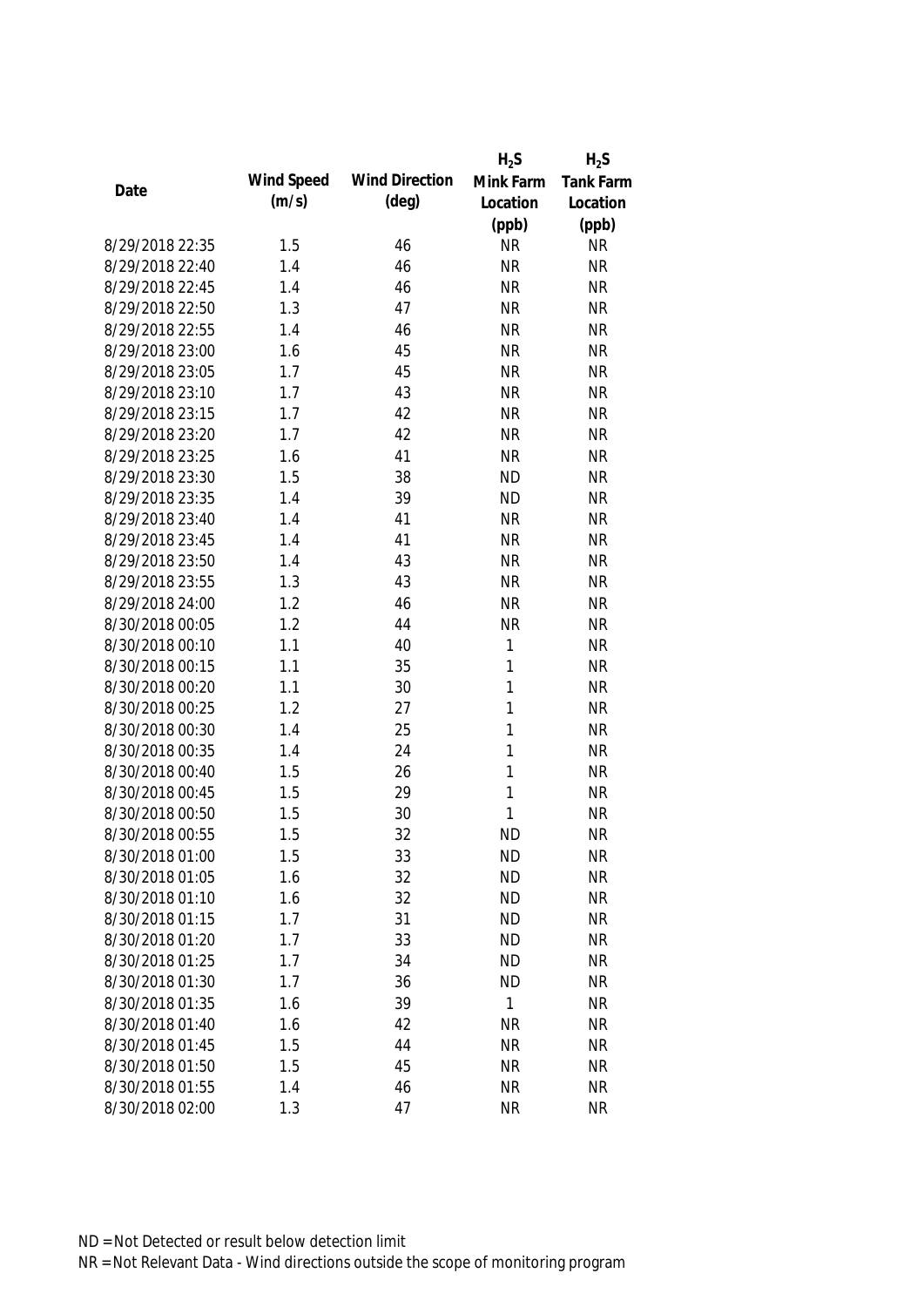|                 |            |                       | $H_2S$       | $H_2S$           |
|-----------------|------------|-----------------------|--------------|------------------|
| Date            | Wind Speed | <b>Wind Direction</b> | Mink Farm    | <b>Tank Farm</b> |
|                 | (m/s)      | $(\text{deg})$        | Location     | Location         |
|                 |            |                       | (ppb)        | (ppb)            |
| 8/30/2018 02:05 | 1.2        | 48                    | <b>NR</b>    | <b>NR</b>        |
| 8/30/2018 02:10 | 1.1        | 47                    | <b>NR</b>    | <b>NR</b>        |
| 8/30/2018 02:15 | 1.1        | 45                    | <b>NR</b>    | <b>NR</b>        |
| 8/30/2018 02:20 | 1.0        | 45                    | <b>NR</b>    | <b>NR</b>        |
| 8/30/2018 02:25 | 1.0        | 47                    | <b>NR</b>    | <b>NR</b>        |
| 8/30/2018 02:30 | 0.8        | 45                    | <b>NR</b>    | <b>NR</b>        |
| 8/30/2018 02:35 | 0.8        | 46                    | <b>NR</b>    | <b>NR</b>        |
| 8/30/2018 02:40 | 0.7        | 46                    | <b>NR</b>    | <b>NR</b>        |
| 8/30/2018 02:45 | 0.6        | 43                    | <b>NR</b>    | <b>NR</b>        |
| 8/30/2018 02:50 | 0.6        | 43                    | <b>NR</b>    | <b>NR</b>        |
| 8/30/2018 02:55 | 0.6        | 41                    | <b>NR</b>    | <b>NR</b>        |
| 8/30/2018 03:00 | 0.7        | 43                    | <b>NR</b>    | <b>NR</b>        |
| 8/30/2018 03:05 | 0.7        | 44                    | <b>NR</b>    | <b>NR</b>        |
| 8/30/2018 03:10 | 0.8        | 43                    | <b>NR</b>    | <b>NR</b>        |
| 8/30/2018 03:15 | 0.7        | 45                    | <b>NR</b>    | <b>NR</b>        |
| 8/30/2018 03:20 | 0.6        | 44                    | <b>NR</b>    | <b>NR</b>        |
| 8/30/2018 03:25 | 0.7        | 43                    | <b>NR</b>    | <b>NR</b>        |
| 8/30/2018 03:30 | 0.8        | 41                    | <b>NR</b>    | <b>NR</b>        |
| 8/30/2018 03:35 | 0.9        | 40                    | $\mathbf{1}$ | <b>NR</b>        |
| 8/30/2018 03:40 | 0.9        | 40                    | <b>ND</b>    | <b>NR</b>        |
| 8/30/2018 03:45 | 1.0        | 41                    | <b>NR</b>    | <b>NR</b>        |
| 8/30/2018 03:50 | 1.1        | 43                    | <b>NR</b>    | <b>NR</b>        |
| 8/30/2018 03:55 | 1.1        | 44                    | <b>NR</b>    | <b>NR</b>        |
| 8/30/2018 04:00 | 0.9        | 44                    | <b>NR</b>    | <b>NR</b>        |
| 8/30/2018 04:05 | 0.7        | 46                    | <b>NR</b>    | <b>NR</b>        |
| 8/30/2018 04:10 | 0.5        | 48                    | <b>NR</b>    | <b>NR</b>        |
| 8/30/2018 04:15 | 0.4        | 50                    | <b>NR</b>    | <b>NR</b>        |
| 8/30/2018 04:20 | 0.3        | 44                    | <b>NR</b>    | <b>NR</b>        |
| 8/30/2018 04:25 | 0.3        | 43                    | <b>NR</b>    | <b>NR</b>        |
| 8/30/2018 04:30 | 0.4        | 44                    | <b>NR</b>    | <b>NR</b>        |
| 8/30/2018 04:35 | 0.4        | 44                    | <b>NR</b>    | <b>NR</b>        |
| 8/30/2018 04:40 | 0.6        | 44                    | <b>NR</b>    | <b>NR</b>        |
| 8/30/2018 04:45 | 0.7        | 46                    | <b>NR</b>    | <b>NR</b>        |
| 8/30/2018 04:50 | 0.8        | 47                    | <b>NR</b>    | <b>NR</b>        |
| 8/30/2018 04:55 | 0.8        | 46                    | <b>NR</b>    | <b>NR</b>        |
| 8/30/2018 05:00 | 0.9        | 46                    | <b>NR</b>    | <b>NR</b>        |
| 8/30/2018 05:05 | 1.0        | 46                    | <b>NR</b>    | <b>NR</b>        |
| 8/30/2018 05:10 | 0.9        | 47                    | <b>NR</b>    | <b>NR</b>        |
| 8/30/2018 05:15 | 0.9        | 46                    | <b>NR</b>    | <b>NR</b>        |
| 8/30/2018 05:20 | 0.8        | 47                    | <b>NR</b>    | <b>NR</b>        |
| 8/30/2018 05:25 | 0.7        | 48                    | <b>NR</b>    | <b>NR</b>        |
| 8/30/2018 05:30 | 0.7        | 47                    | <b>NR</b>    | <b>NR</b>        |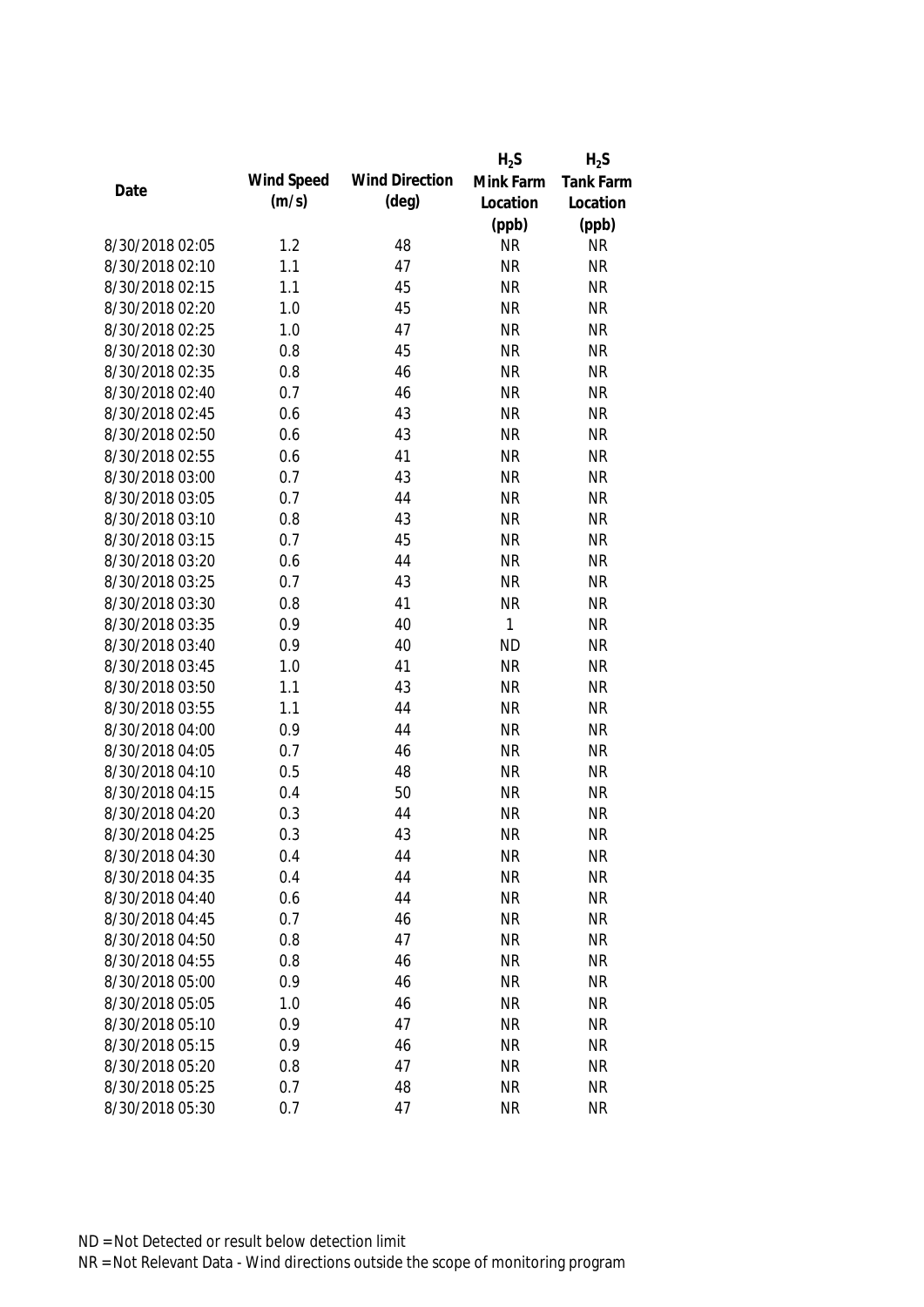|                 |            |                       | $H_2S$    | $H_2S$    |
|-----------------|------------|-----------------------|-----------|-----------|
|                 | Wind Speed | <b>Wind Direction</b> | Mink Farm | Tank Farm |
| Date            | (m/s)      | $(\text{deg})$        | Location  | Location  |
|                 |            |                       | (ppb)     | (ppb)     |
| 8/30/2018 05:35 | 0.6        | 46                    | <b>NR</b> | <b>NR</b> |
| 8/30/2018 05:40 | 0.6        | 45                    | <b>NR</b> | <b>NR</b> |
| 8/30/2018 05:45 | 0.6        | 44                    | <b>NR</b> | <b>NR</b> |
| 8/30/2018 05:50 | 0.7        | 50                    | <b>NR</b> | <b>NR</b> |
| 8/30/2018 05:55 | 0.7        | 58                    | <b>NR</b> | <b>NR</b> |
| 8/30/2018 06:00 | 0.8        | 70                    | <b>NR</b> | <b>NR</b> |
| 8/30/2018 06:05 | 0.9        | 86                    | <b>NR</b> | <b>NR</b> |
| 8/30/2018 06:10 | 1.0        | 106                   | <b>NR</b> | <b>NR</b> |
| 8/30/2018 06:15 | 1.0        | 121                   | <b>NR</b> | <b>NR</b> |
| 8/30/2018 06:20 | 1.2        | 126                   | <b>NR</b> | <b>NR</b> |
| 8/30/2018 06:25 | 1.3        | 132                   | <b>NR</b> | <b>NR</b> |
| 8/30/2018 06:30 | 1.4        | 135                   | <b>NR</b> | <b>NR</b> |
| 8/30/2018 06:35 | 1.5        | 138                   | <b>NR</b> | <b>NR</b> |
| 8/30/2018 06:40 | 1.6        | 135                   | <b>NR</b> | <b>NR</b> |
| 8/30/2018 06:45 | 1.7        | 132                   | <b>NR</b> | <b>NR</b> |
| 8/30/2018 06:50 | 1.9        | 128                   | <b>NR</b> | <b>NR</b> |
| 8/30/2018 06:55 | 2.0        | 126                   | <b>NR</b> | <b>NR</b> |
| 8/30/2018 07:00 | 2.0        | 127                   | <b>NR</b> | <b>NR</b> |
| 8/30/2018 07:05 | 2.0        | 125                   | <b>NR</b> | <b>NR</b> |
| 8/30/2018 07:10 | 2.0        | 127                   | <b>NR</b> | <b>NR</b> |
| 8/30/2018 07:15 | 2.0        | 129                   | <b>NR</b> | <b>NR</b> |
| 8/30/2018 07:20 | 1.8        | 131                   | <b>NR</b> | <b>NR</b> |
| 8/30/2018 07:25 | 1.8        | 131                   | <b>NR</b> | <b>NR</b> |
| 8/30/2018 07:30 | 1.8        | 130                   | <b>NR</b> | <b>NR</b> |
| 8/30/2018 07:35 | 1.8        | 131                   | <b>NR</b> | <b>NR</b> |
| 8/30/2018 07:40 | 1.9        | 131                   | <b>NR</b> | <b>NR</b> |
| 8/30/2018 07:45 | 1.9        | 129                   | <b>NR</b> | <b>NR</b> |
| 8/30/2018 07:50 | 2.0        | 127                   | <b>NR</b> | <b>NR</b> |
| 8/30/2018 07:55 | 2.0        | 126                   | <b>NR</b> | <b>NR</b> |
| 8/30/2018 08:00 | 2.1        | 125                   | <b>NR</b> | <b>NR</b> |
| 8/30/2018 08:05 | 2.0        | 122                   | <b>NR</b> | <b>NR</b> |
| 8/30/2018 08:10 | 2.0        | 118                   | <b>NR</b> | <b>NR</b> |
| 8/30/2018 08:15 | 1.9        | 115                   | <b>NR</b> | <b>NR</b> |
| 8/30/2018 08:20 | 1.9        | 113                   | <b>NR</b> | <b>NR</b> |
| 8/30/2018 08:25 | 1.9        | 111                   | <b>NR</b> | <b>NR</b> |
| 8/30/2018 08:30 | 1.8        | 109                   | <b>NR</b> | <b>NR</b> |
| 8/30/2018 08:35 | 1.9        | 108                   | <b>NR</b> | <b>NR</b> |
| 8/30/2018 08:40 | 1.9        | 109                   | <b>NR</b> | <b>NR</b> |
| 8/30/2018 08:45 | 2.0        | 109                   | <b>NR</b> | <b>NR</b> |
| 8/30/2018 08:50 | 2.0        | 107                   | <b>NR</b> | <b>NR</b> |
| 8/30/2018 08:55 | 2.2        | 106                   | <b>NR</b> | <b>NR</b> |
| 8/30/2018 09:00 | 2.4        | 108                   | <b>NR</b> | <b>NR</b> |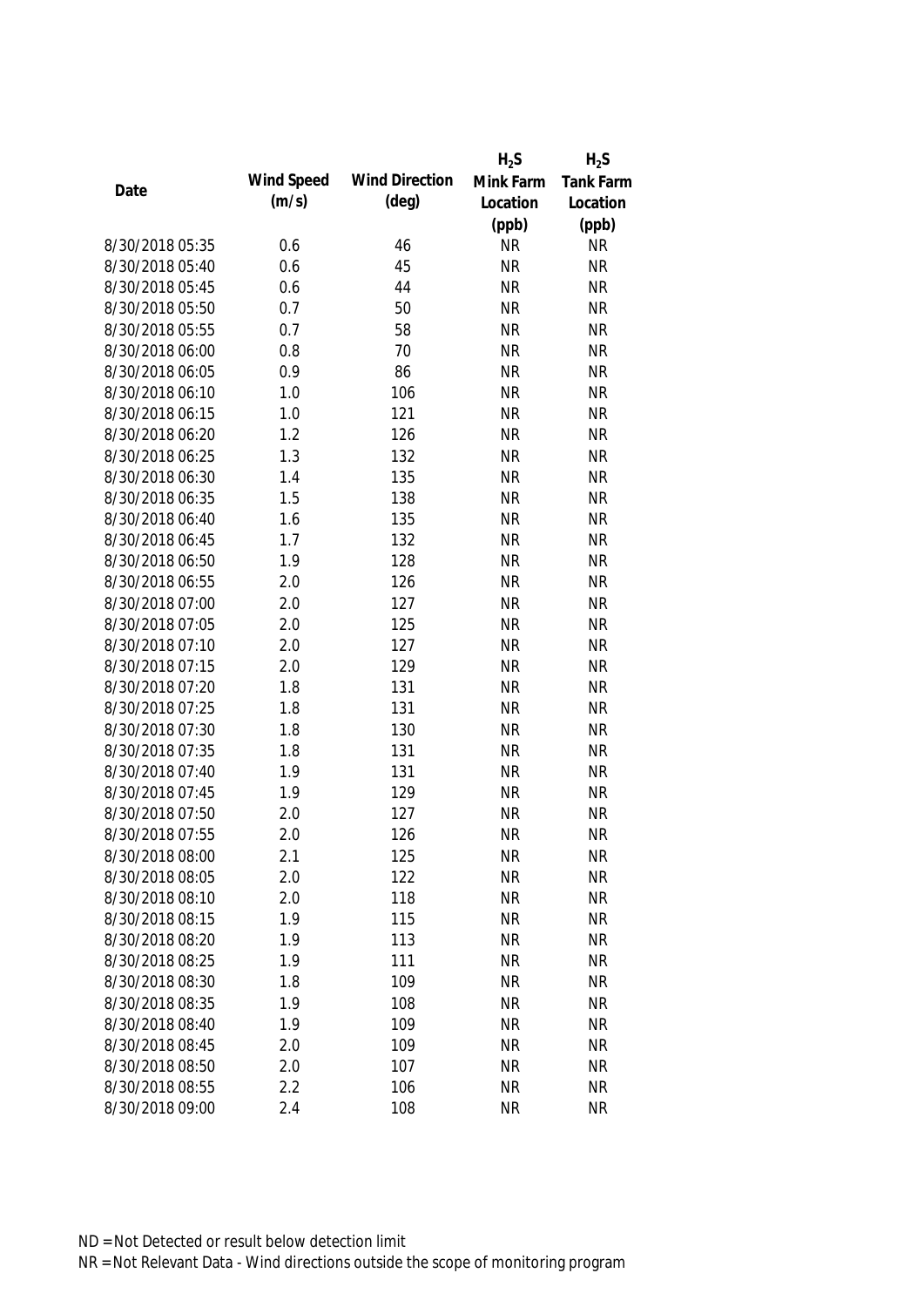|                 |            |                       | $H_2S$    | $H_2S$    |
|-----------------|------------|-----------------------|-----------|-----------|
|                 | Wind Speed | <b>Wind Direction</b> | Mink Farm | Tank Farm |
| Date            | (m/s)      | $(\text{deg})$        | Location  | Location  |
|                 |            |                       | (ppb)     | (ppb)     |
| 8/30/2018 09:05 | 2.7        | 109                   | <b>NR</b> | <b>NR</b> |
| 8/30/2018 09:10 | 2.9        | 106                   | <b>NR</b> | <b>NR</b> |
| 8/30/2018 09:15 | 3.0        | 104                   | <b>NR</b> | <b>NR</b> |
| 8/30/2018 09:20 | 3.1        | 105                   | <b>NR</b> | <b>NR</b> |
| 8/30/2018 09:25 | 3.1        | 107                   | <b>NR</b> | <b>NR</b> |
| 8/30/2018 09:30 | 3.3        | 107                   | <b>NR</b> | <b>NR</b> |
| 8/30/2018 09:35 | 3.2        | 107                   | <b>NR</b> | <b>NR</b> |
| 8/30/2018 09:40 | 3.1        | 108                   | <b>NR</b> | <b>NR</b> |
| 8/30/2018 09:45 | 2.9        | 108                   | <b>NR</b> | <b>NR</b> |
| 8/30/2018 09:50 | 2.9        | 108                   | <b>NR</b> | <b>NR</b> |
| 8/30/2018 09:55 | 3.0        | 110                   | <b>NR</b> | <b>NR</b> |
| 8/30/2018 10:00 | 2.9        | 108                   | <b>NR</b> | <b>NR</b> |
| 8/30/2018 10:05 | 2.9        | 105                   | <b>NR</b> | <b>NR</b> |
| 8/30/2018 10:10 | 3.1        | 105                   | <b>NR</b> | <b>NR</b> |
| 8/30/2018 10:15 | 3.3        | 108                   | <b>NR</b> | <b>NR</b> |
| 8/30/2018 10:20 | 3.6        | 110                   | <b>NR</b> | <b>NR</b> |
| 8/30/2018 10:25 | 3.4        | 107                   | <b>NR</b> | <b>NR</b> |
| 8/30/2018 10:30 | 3.3        | 105                   | <b>NR</b> | <b>NR</b> |
| 8/30/2018 10:35 | 3.3        | 108                   | <b>NR</b> | <b>NR</b> |
| 8/30/2018 10:40 | 3.1        | 107                   | <b>NR</b> | <b>NR</b> |
| 8/30/2018 10:45 | 3.1        | 108                   | <b>NR</b> | <b>NR</b> |
| 8/30/2018 10:50 | 2.8        | 107                   | <b>NR</b> | <b>NR</b> |
| 8/30/2018 10:55 | 2.8        | 106                   | <b>NR</b> | <b>NR</b> |
| 8/30/2018 11:00 | 2.8        | 110                   | <b>NR</b> | <b>NR</b> |
| 8/30/2018 11:05 | 2.9        | 111                   | <b>NR</b> | <b>NR</b> |
| 8/30/2018 11:10 | 2.9        | 114                   | <b>NR</b> | <b>NR</b> |
| 8/30/2018 11:15 | 2.7        | 117                   | <b>NR</b> | <b>NR</b> |
| 8/30/2018 11:20 | 2.5        | 116                   | <b>NR</b> | <b>NR</b> |
| 8/30/2018 11:25 | 2.1        | 119                   | <b>NR</b> | <b>NR</b> |
| 8/30/2018 11:30 | 1.9        | 119                   | <b>NR</b> | <b>NR</b> |
| 8/30/2018 11:35 | 1.8        | 113                   | <b>NR</b> | <b>NR</b> |
| 8/30/2018 11:40 | 1.5        | 106                   | <b>NR</b> | <b>NR</b> |
| 8/30/2018 11:45 | 1.4        | 98                    | <b>NR</b> | <b>NR</b> |
| 8/30/2018 11:50 | 1.5        | 102                   | <b>NR</b> | <b>NR</b> |
| 8/30/2018 11:55 | 1.7        | 101                   | <b>NR</b> | <b>NR</b> |
| 8/30/2018 12:00 | 1.7        | 101                   | <b>NR</b> | <b>NR</b> |
| 8/30/2018 12:05 | 1.6        | 103                   | <b>NR</b> | <b>NR</b> |
| 8/30/2018 12:10 | 1.9        | 97                    | <b>NR</b> | <b>NR</b> |
| 8/30/2018 12:15 | 1.9        | 89                    | <b>NR</b> | <b>NR</b> |
| 8/30/2018 12:20 | 1.9        | 82                    | <b>NR</b> | <b>NR</b> |
| 8/30/2018 12:25 | 1.9        | 81                    | <b>NR</b> | <b>NR</b> |
| 8/30/2018 12:30 | 1.9        | 68                    | <b>NR</b> | <b>NR</b> |
|                 |            |                       |           |           |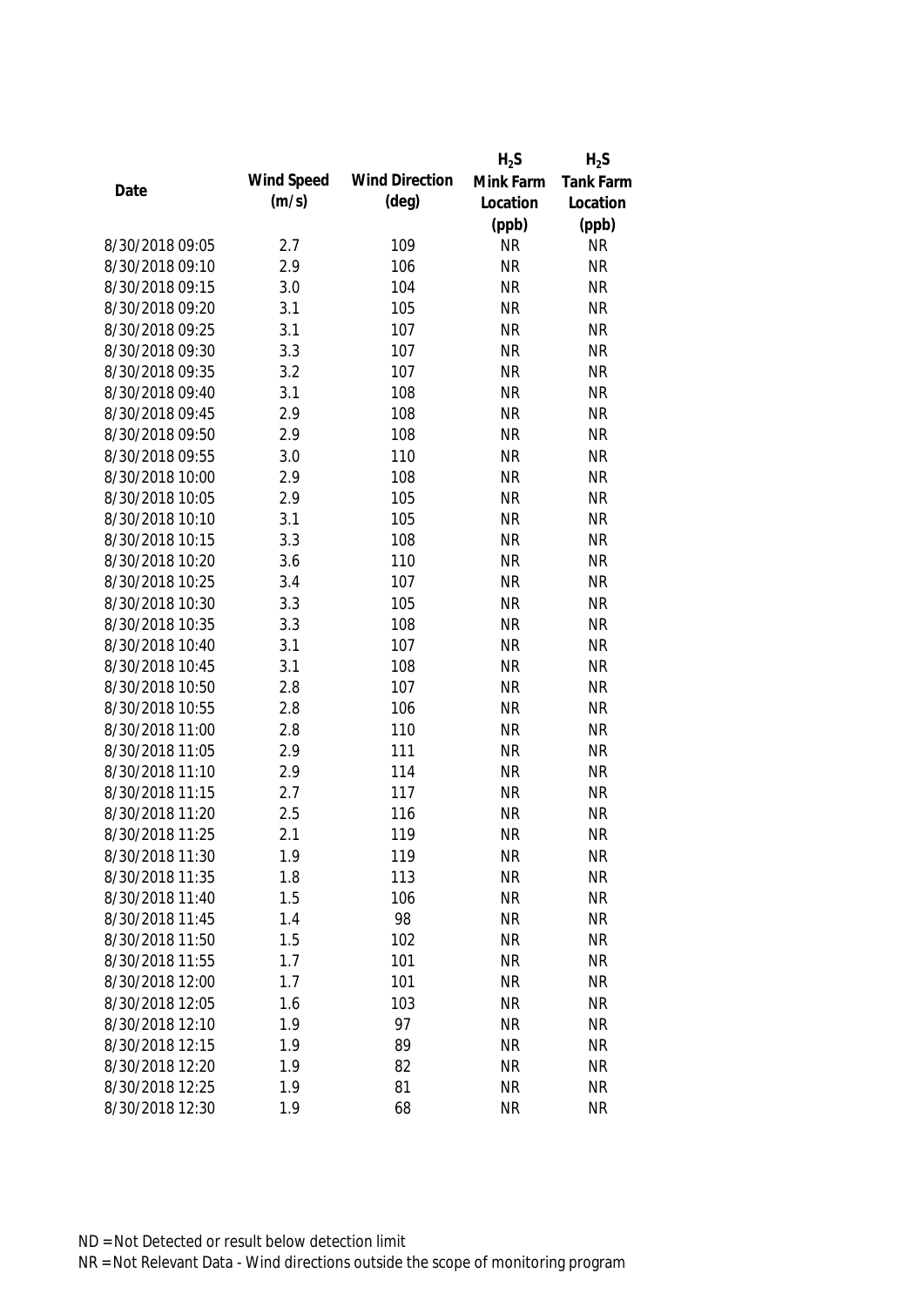|                 |            |                       | $H_2S$    | $H_2S$           |
|-----------------|------------|-----------------------|-----------|------------------|
| Date            | Wind Speed | <b>Wind Direction</b> | Mink Farm | <b>Tank Farm</b> |
|                 | (m/s)      | $(\text{deg})$        | Location  | Location         |
|                 |            |                       | (ppb)     | (ppb)            |
| 8/30/2018 12:35 | 2.0        | 67                    | <b>NR</b> | <b>NR</b>        |
| 8/30/2018 12:40 | 2.0        | 71                    | <b>NR</b> | <b>NR</b>        |
| 8/30/2018 12:45 | 2.0        | 71                    | <b>NR</b> | <b>NR</b>        |
| 8/30/2018 12:50 | 2.2        | 67                    | <b>NR</b> | <b>NR</b>        |
| 8/30/2018 12:55 | 2.3        | 61                    | <b>NR</b> | <b>NR</b>        |
| 8/30/2018 13:00 | 2.6        | 68                    | <b>NR</b> | <b>NR</b>        |
| 8/30/2018 13:05 | 2.6        | 63                    | <b>NR</b> | <b>NR</b>        |
| 8/30/2018 13:10 | 2.7        | 68                    | <b>NR</b> | <b>NR</b>        |
| 8/30/2018 13:15 | 2.8        | 71                    | <b>NR</b> | <b>NR</b>        |
| 8/30/2018 13:20 | 2.7        | 73                    | <b>NR</b> | <b>NR</b>        |
| 8/30/2018 13:25 | 2.7        | 75                    | <b>NR</b> | <b>NR</b>        |
| 8/30/2018 13:30 | 2.6        | 72                    | <b>NR</b> | <b>NR</b>        |
| 8/30/2018 13:35 | 2.5        | 68                    | <b>NR</b> | <b>NR</b>        |
| 8/30/2018 13:40 | 2.4        | 64                    | <b>NR</b> | <b>NR</b>        |
| 8/30/2018 13:45 | 2.3        | 59                    | <b>NR</b> | <b>NR</b>        |
| 8/30/2018 13:50 | 2.2        | 61                    | <b>NR</b> | <b>NR</b>        |
| 8/30/2018 13:55 | 2.1        | 65                    | <b>NR</b> | <b>NR</b>        |
| 8/30/2018 14:00 | 2.1        | 60                    | <b>NR</b> | <b>NR</b>        |
| 8/30/2018 14:05 | 2.2        | 60                    | <b>NR</b> | <b>NR</b>        |
| 8/30/2018 14:10 | 2.0        | 56                    | <b>NR</b> | <b>NR</b>        |
| 8/30/2018 14:15 | 2.0        | 63                    | <b>NR</b> | <b>NR</b>        |
| 8/30/2018 14:20 | 2.1        | 59                    | <b>NR</b> | <b>NR</b>        |
| 8/30/2018 14:25 | 2.2        | 49                    | <b>NR</b> | <b>NR</b>        |
| 8/30/2018 14:30 | 2.4        | 49                    | <b>NR</b> | <b>NR</b>        |
| 8/30/2018 14:35 | 2.3        | 49                    | <b>NR</b> | <b>NR</b>        |
| 8/30/2018 14:40 | 2.5        | 46                    | <b>NR</b> | <b>NR</b>        |
| 8/30/2018 14:45 | 2.6        | 46                    | <b>NR</b> | <b>NR</b>        |
| 8/30/2018 14:50 | 2.7        | 42                    | <b>NR</b> | <b>NR</b>        |
| 8/30/2018 14:55 | 2.7        | 39                    | <b>ND</b> | <b>NR</b>        |
| 8/30/2018 15:00 | 2.5        | 43                    | <b>NR</b> | <b>NR</b>        |
| 8/30/2018 15:05 | 2.6        | 44                    | <b>NR</b> | <b>NR</b>        |
| 8/30/2018 15:10 | 2.4        | 49                    | <b>NR</b> | <b>NR</b>        |
| 8/30/2018 15:15 | 2.2        | 46                    | <b>NR</b> | <b>NR</b>        |
| 8/30/2018 15:20 | 2.2        | 50                    | <b>NR</b> | <b>NR</b>        |
| 8/30/2018 15:25 | 1.8        | 51                    | <b>NR</b> | <b>NR</b>        |
| 8/30/2018 15:30 | 1.8        | 54                    | <b>NR</b> | <b>NR</b>        |
| 8/30/2018 15:35 | 1.7        | 52                    | <b>NR</b> | <b>NR</b>        |
| 8/30/2018 15:40 | 1.9        | 45                    | <b>NR</b> | <b>NR</b>        |
| 8/30/2018 15:45 | 1.9        | 46                    | <b>NR</b> | <b>NR</b>        |
| 8/30/2018 15:50 | 2.1        | 40                    | ND        | <b>NR</b>        |
| 8/30/2018 15:55 | 2.3        | 44                    | <b>NR</b> | <b>NR</b>        |
|                 |            |                       |           |                  |
| 8/30/2018 16:00 | 2.3        | 42                    | <b>NR</b> | <b>NR</b>        |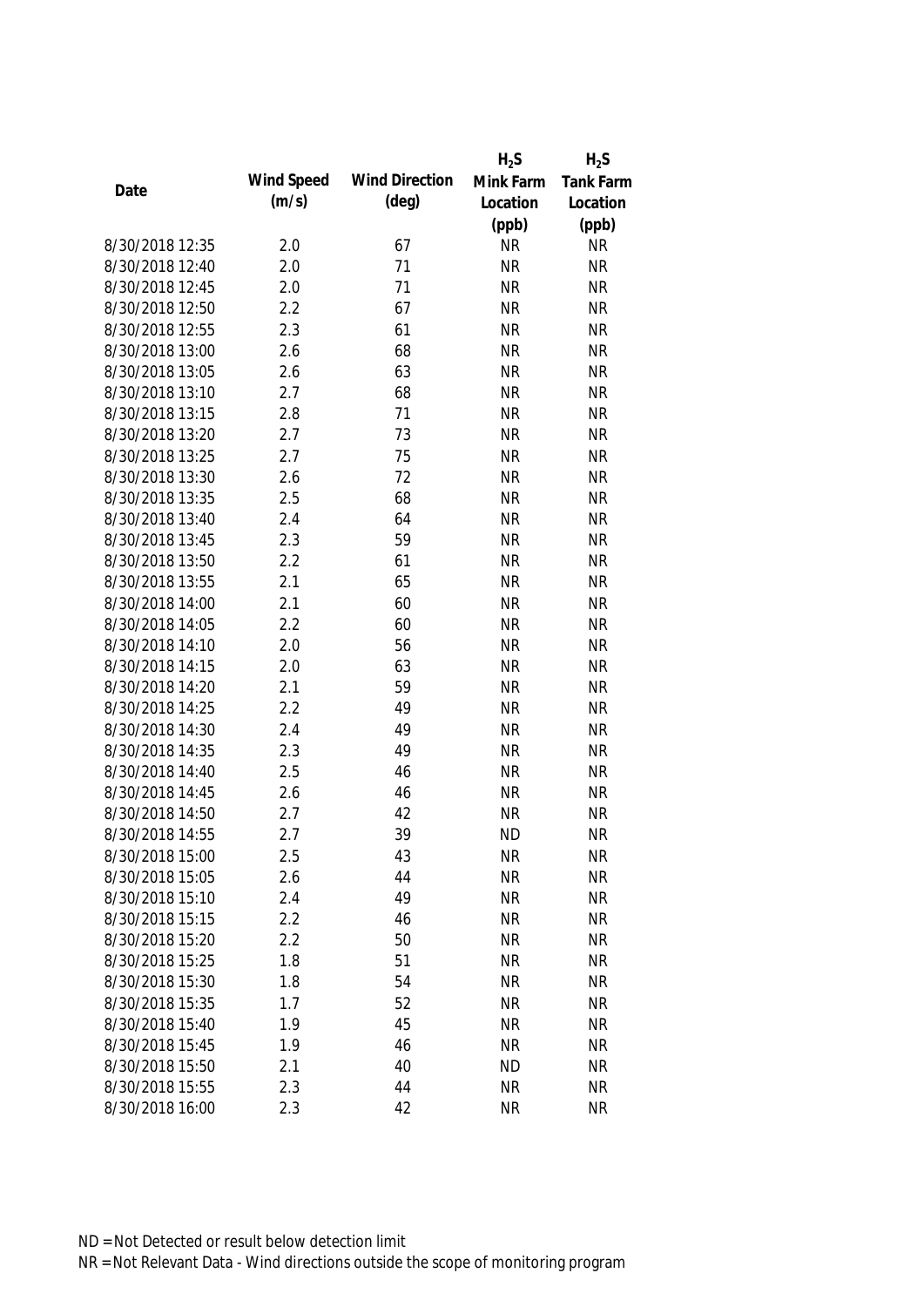|                 |            |                       | $H_2S$    | $H_2S$           |
|-----------------|------------|-----------------------|-----------|------------------|
| Date            | Wind Speed | <b>Wind Direction</b> | Mink Farm | <b>Tank Farm</b> |
|                 | (m/s)      | $(\text{deg})$        | Location  | Location         |
|                 |            |                       | (ppb)     | (ppb)            |
| 8/30/2018 16:05 | 2.2        | 48                    | <b>NR</b> | <b>NR</b>        |
| 8/30/2018 16:10 | 2.2        | 52                    | <b>NR</b> | <b>NR</b>        |
| 8/30/2018 16:15 | 2.2        | 50                    | <b>NR</b> | <b>NR</b>        |
| 8/30/2018 16:20 | 2.1        | 53                    | <b>NR</b> | <b>NR</b>        |
| 8/30/2018 16:25 | 2.1        | 53                    | <b>NR</b> | <b>NR</b>        |
| 8/30/2018 16:30 | 2.1        | 55                    | <b>NR</b> | <b>NR</b>        |
| 8/30/2018 16:35 | 2.2        | 50                    | <b>NR</b> | <b>NR</b>        |
| 8/30/2018 16:40 | 2.1        | 50                    | <b>NR</b> | <b>NR</b>        |
| 8/30/2018 16:45 | 2.0        | 60                    | <b>NR</b> | <b>NR</b>        |
| 8/30/2018 16:50 | 1.9        | 68                    | <b>NR</b> | <b>NR</b>        |
| 8/30/2018 16:55 | 1.8        | 71                    | <b>NR</b> | <b>NR</b>        |
| 8/30/2018 17:00 | 1.8        | 75                    | <b>NR</b> | <b>NR</b>        |
| 8/30/2018 17:05 | 1.9        | 83                    | <b>NR</b> | <b>NR</b>        |
| 8/30/2018 17:10 | 1.9        | 87                    | <b>NR</b> | <b>NR</b>        |
| 8/30/2018 17:15 | 2.1        | 86                    | <b>NR</b> | <b>NR</b>        |
| 8/30/2018 17:20 | 2.1        | 88                    | <b>NR</b> | <b>NR</b>        |
| 8/30/2018 17:25 | 2.2        | 87                    | <b>NR</b> | <b>NR</b>        |
| 8/30/2018 17:30 | 2.3        | 82                    | <b>NR</b> | <b>NR</b>        |
| 8/30/2018 17:35 | 2.2        | 76                    | <b>NR</b> | <b>NR</b>        |
| 8/30/2018 17:40 | 2.0        | 76                    | <b>NR</b> | <b>NR</b>        |
| 8/30/2018 17:45 | 2.0        | 73                    | <b>NR</b> | <b>NR</b>        |
| 8/30/2018 17:50 | 2.0        | 74                    | <b>NR</b> | <b>NR</b>        |
| 8/30/2018 17:55 | 2.1        | 76                    | <b>NR</b> | <b>NR</b>        |
| 8/30/2018 18:00 | 2.2        | 82                    | <b>NR</b> | <b>NR</b>        |
| 8/30/2018 18:05 | 2.4        | 91                    | <b>NR</b> | <b>NR</b>        |
| 8/30/2018 18:10 | 2.7        | 92                    | <b>NR</b> | <b>NR</b>        |
| 8/30/2018 18:15 | 2.6        | 91                    | <b>NR</b> | <b>NR</b>        |
| 8/30/2018 18:20 | 2.7        | 93                    | <b>NR</b> | <b>NR</b>        |
| 8/30/2018 18:25 | 2.9        | 96                    | <b>NR</b> | <b>NR</b>        |
| 8/30/2018 18:30 | 2.9        | 97                    | <b>NR</b> | <b>NR</b>        |
| 8/30/2018 18:35 | 2.8        | 97                    | <b>NR</b> | <b>NR</b>        |
| 8/30/2018 18:40 | 3.0        | 99                    | <b>NR</b> | <b>NR</b>        |
| 8/30/2018 18:45 | 3.2        | 103                   | <b>NR</b> | <b>NR</b>        |
| 8/30/2018 18:50 | 3.2        | 104                   | <b>NR</b> | <b>NR</b>        |
| 8/30/2018 18:55 | 3.1        | 102                   | <b>NR</b> | <b>NR</b>        |
| 8/30/2018 19:00 | 3.0        | 101                   | <b>NR</b> | <b>NR</b>        |
| 8/30/2018 19:05 | 2.9        | 102                   | <b>NR</b> | <b>NR</b>        |
| 8/30/2018 19:10 | 2.7        | 101                   | <b>NR</b> | <b>NR</b>        |
| 8/30/2018 19:15 | 2.6        | 100                   | <b>NR</b> | <b>NR</b>        |
| 8/30/2018 19:20 | 2.5        | 99                    | <b>NR</b> | <b>NR</b>        |
| 8/30/2018 19:25 | 2.4        | 101                   | <b>NR</b> | <b>NR</b>        |
| 8/30/2018 19:30 | 2.4        | 103                   | <b>NR</b> | <b>NR</b>        |
|                 |            |                       |           |                  |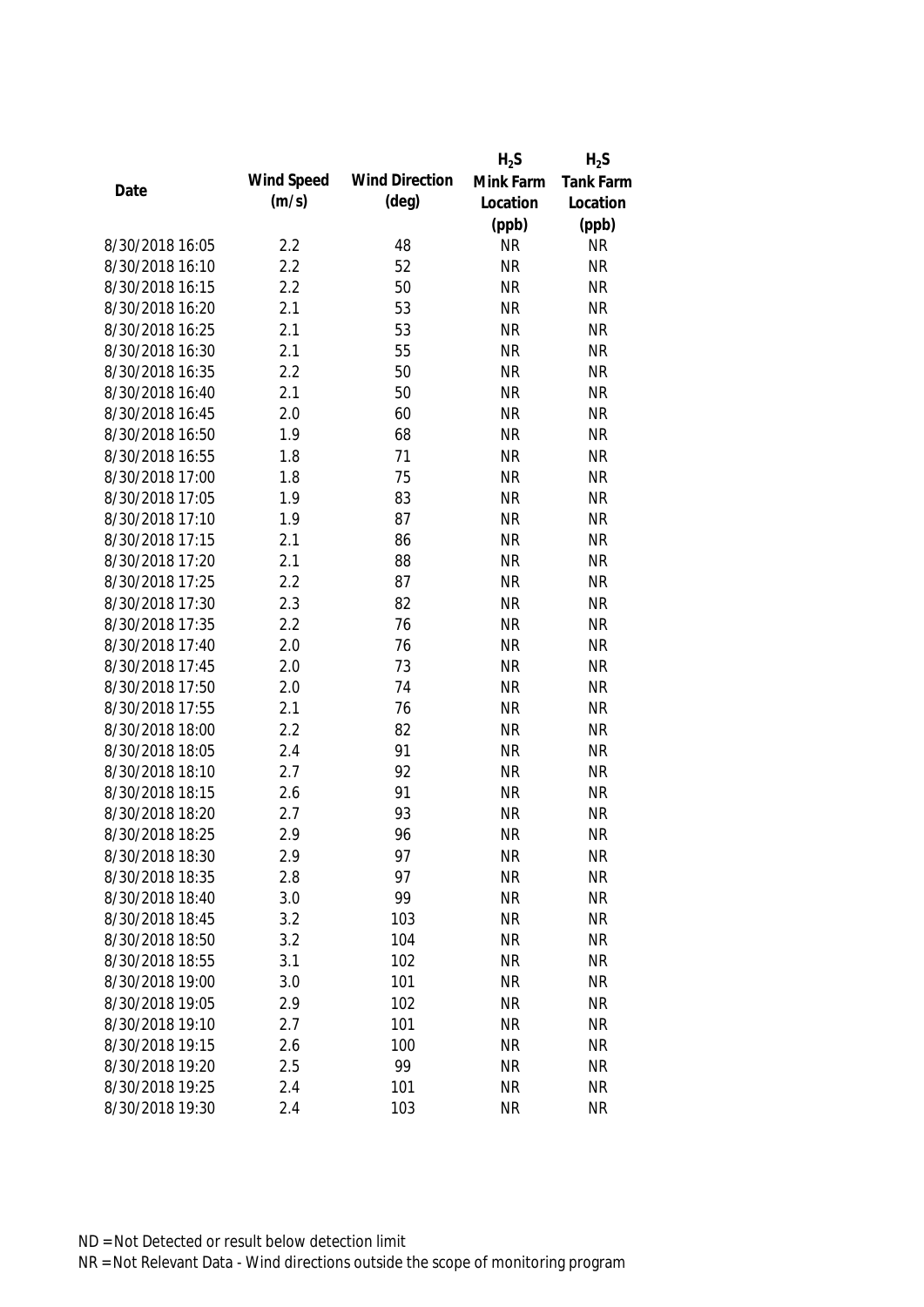|                 |            |                       | $H_2S$    | $H_2S$           |
|-----------------|------------|-----------------------|-----------|------------------|
|                 | Wind Speed | <b>Wind Direction</b> | Mink Farm | <b>Tank Farm</b> |
| Date            | (m/s)      | $(\text{deg})$        | Location  | Location         |
|                 |            |                       | (ppb)     | (ppb)            |
| 8/30/2018 19:35 | 2.4        | 104                   | <b>NR</b> | <b>NR</b>        |
| 8/30/2018 19:40 | 2.5        | 106                   | <b>NR</b> | <b>NR</b>        |
| 8/30/2018 19:45 | 2.5        | 106                   | <b>NR</b> | <b>NR</b>        |
| 8/30/2018 19:50 | 2.6        | 107                   | <b>NR</b> | <b>NR</b>        |
| 8/30/2018 19:55 | 2.6        | 107                   | <b>NR</b> | <b>NR</b>        |
| 8/30/2018 20:00 | 2.5        | 107                   | <b>NR</b> | <b>NR</b>        |
| 8/30/2018 20:05 | 2.5        | 108                   | <b>NR</b> | <b>NR</b>        |
| 8/30/2018 20:10 | 2.4        | 108                   | <b>NR</b> | <b>NR</b>        |
| 8/30/2018 20:15 | 2.3        | 108                   | <b>NR</b> | <b>NR</b>        |
| 8/30/2018 20:20 | 2.2        | 108                   | <b>NR</b> | <b>NR</b>        |
| 8/30/2018 20:25 | 2.1        | 107                   | <b>NR</b> | <b>NR</b>        |
| 8/30/2018 20:30 | 2.1        | 107                   | <b>NR</b> | <b>NR</b>        |
| 8/30/2018 20:35 | 2.1        | 104                   | <b>NR</b> | <b>NR</b>        |
| 8/30/2018 20:40 | 2.1        | 104                   | <b>NR</b> | <b>NR</b>        |
| 8/30/2018 20:45 | 2.1        | 105                   | <b>NR</b> | <b>NR</b>        |
| 8/30/2018 20:50 | 2.1        | 105                   | <b>NR</b> | <b>NR</b>        |
| 8/30/2018 20:55 | 2.1        | 108                   | <b>NR</b> | <b>NR</b>        |
| 8/30/2018 21:00 | 2.1        | 110                   | <b>NR</b> | <b>NR</b>        |
| 8/30/2018 21:05 | 2.1        | 112                   | <b>NR</b> | <b>NR</b>        |
| 8/30/2018 21:10 | 2.0        | 111                   | <b>NR</b> | <b>NR</b>        |
| 8/30/2018 21:15 | 1.9        | 105                   | <b>NR</b> | <b>NR</b>        |
| 8/30/2018 21:20 | 1.7        | 100                   | <b>NR</b> | <b>NR</b>        |
| 8/30/2018 21:25 | 1.6        | 95                    | <b>NR</b> | <b>NR</b>        |
| 8/30/2018 21:30 | 1.5        | 87                    | <b>NR</b> | <b>NR</b>        |
| 8/30/2018 21:35 | 1.3        | 79                    | <b>NR</b> | <b>NR</b>        |
| 8/30/2018 21:40 | 1.3        | 70                    | <b>NR</b> | <b>NR</b>        |
| 8/30/2018 21:45 | 1.2        | 66                    | <b>NR</b> | <b>NR</b>        |
| 8/30/2018 21:50 | 1.2        | 68                    | <b>NR</b> | <b>NR</b>        |
| 8/30/2018 21:55 | 1.3        | 67                    | <b>NR</b> | <b>NR</b>        |
| 8/30/2018 22:00 | 1.3        | 67                    | <b>NR</b> | <b>NR</b>        |
| 8/30/2018 22:05 | 1.3        | 67                    | <b>NR</b> | <b>NR</b>        |
| 8/30/2018 22:10 | 1.4        | 69                    | <b>NR</b> | <b>NR</b>        |
| 8/30/2018 22:15 | 1.4        | 70                    | <b>NR</b> | <b>NR</b>        |
|                 |            |                       |           |                  |
| 8/30/2018 22:20 | 1.4        | 67                    | <b>NR</b> | <b>NR</b>        |
| 8/30/2018 22:25 | 1.3        | 63                    | <b>NR</b> | <b>NR</b>        |
| 8/30/2018 22:30 | 1.2        | 59                    | <b>NR</b> | <b>NR</b>        |
| 8/30/2018 22:35 | 1.2        | 58                    | <b>NR</b> | <b>NR</b>        |
| 8/30/2018 22:40 | 1.1        | 57                    | <b>NR</b> | <b>NR</b>        |
| 8/30/2018 22:45 | 1.1        | 55                    | <b>NR</b> | <b>NR</b>        |
| 8/30/2018 22:50 | 0.9        | 55                    | <b>NR</b> | <b>NR</b>        |
| 8/30/2018 22:55 | 0.8        | 58                    | <b>NR</b> | <b>NR</b>        |
| 8/30/2018 23:00 | 0.9        | 62                    | <b>NR</b> | <b>NR</b>        |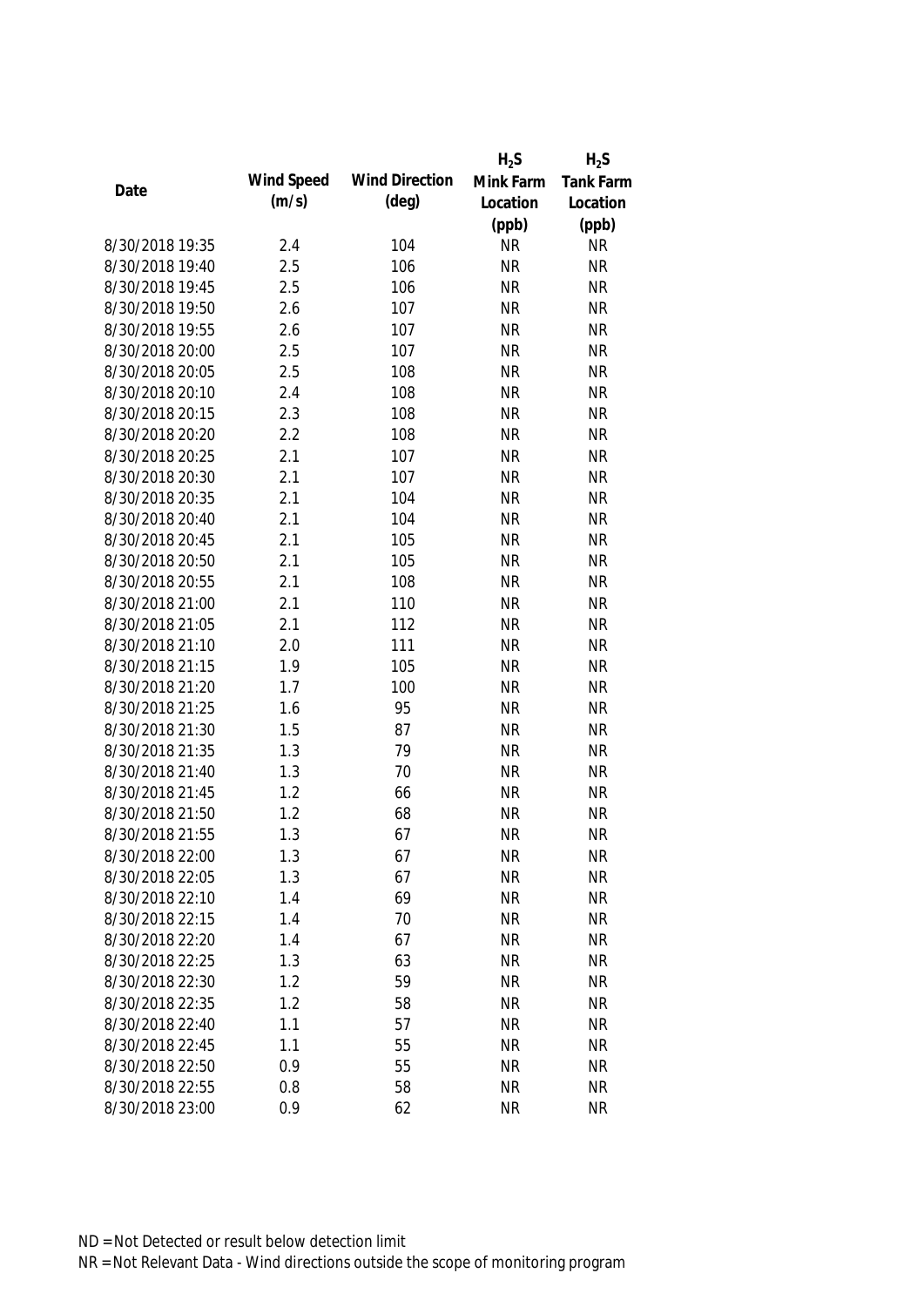|                 |            |                       | $H_2S$    | $H_2S$           |
|-----------------|------------|-----------------------|-----------|------------------|
| Date            | Wind Speed | <b>Wind Direction</b> | Mink Farm | <b>Tank Farm</b> |
|                 | (m/s)      | $(\text{deg})$        | Location  | Location         |
|                 |            |                       | (ppb)     | (ppb)            |
| 8/30/2018 23:05 | 0.9        | 64                    | <b>NR</b> | <b>NR</b>        |
| 8/30/2018 23:10 | 1.0        | 70                    | <b>NR</b> | <b>NR</b>        |
| 8/30/2018 23:15 | 1.1        | 75                    | <b>NR</b> | <b>NR</b>        |
| 8/30/2018 23:20 | 1.4        | 78                    | <b>NR</b> | <b>NR</b>        |
| 8/30/2018 23:25 | 1.6        | 81                    | <b>NR</b> | <b>NR</b>        |
| 8/30/2018 23:30 | 1.8        | 84                    | <b>NR</b> | <b>NR</b>        |
| 8/30/2018 23:35 | 2.0        | 88                    | <b>NR</b> | <b>NR</b>        |
| 8/30/2018 23:40 | 2.2        | 90                    | <b>NR</b> | <b>NR</b>        |
| 8/30/2018 23:45 | 2.3        | 92                    | <b>NR</b> | <b>NR</b>        |
| 8/30/2018 23:50 | 2.3        | 93                    | <b>NR</b> | <b>NR</b>        |
| 8/30/2018 23:55 | 2.4        | 96                    | <b>NR</b> | <b>NR</b>        |
| 8/30/2018 24:00 | 2.4        | 99                    | <b>NR</b> | <b>NR</b>        |
| 8/31/2018 00:05 | 2.6        | 102                   | <b>NR</b> | <b>NR</b>        |
| 8/31/2018 00:10 | 2.8        | 105                   | <b>NR</b> | <b>NR</b>        |
| 8/31/2018 00:15 | 3.0        | 107                   | <b>NR</b> | <b>NR</b>        |
| 8/31/2018 00:20 | 3.0        | 109                   | <b>NR</b> | <b>NR</b>        |
| 8/31/2018 00:25 | 3.0        | 110                   | <b>NR</b> | <b>NR</b>        |
| 8/31/2018 00:30 | 3.0        | 110                   | <b>NR</b> | <b>NR</b>        |
| 8/31/2018 00:35 | 2.9        | 111                   | <b>NR</b> | <b>NR</b>        |
| 8/31/2018 00:40 | 2.8        | 112                   | <b>NR</b> | <b>NR</b>        |
| 8/31/2018 00:45 | 2.8        | 113                   | <b>NR</b> | <b>NR</b>        |
| 8/31/2018 00:50 | 3.1        | 116                   | <b>NR</b> | <b>NR</b>        |
| 8/31/2018 00:55 | 3.4        | 117                   | <b>NR</b> | <b>NR</b>        |
| 8/31/2018 01:00 | 3.7        | 119                   | <b>NR</b> | <b>NR</b>        |
| 8/31/2018 01:05 | 3.8        | 120                   | <b>NR</b> | <b>NR</b>        |
| 8/31/2018 01:10 | 3.9        | 121                   | <b>NR</b> | <b>NR</b>        |
| 8/31/2018 01:15 | 3.9        | 121                   | <b>NR</b> | <b>NR</b>        |
| 8/31/2018 01:20 | 3.7        | 120                   | <b>NR</b> | <b>NR</b>        |
| 8/31/2018 01:25 | 3.4        | 120                   | <b>NR</b> | <b>NR</b>        |
| 8/31/2018 01:30 | 3.0        | 117                   | <b>NR</b> | <b>NR</b>        |
| 8/31/2018 01:35 | 2.7        | 116                   | <b>NR</b> | <b>NR</b>        |
| 8/31/2018 01:40 | 2.6        | 115                   | <b>NR</b> | <b>NR</b>        |
| 8/31/2018 01:45 | 2.3        | 115                   | <b>NR</b> | <b>NR</b>        |
| 8/31/2018 01:50 | 2.1        | 114                   | <b>NR</b> | <b>NR</b>        |
| 8/31/2018 01:55 | 1.9        | 112                   | <b>NR</b> | <b>NR</b>        |
| 8/31/2018 02:00 | 1.9        | 112                   | <b>NR</b> | <b>NR</b>        |
| 8/31/2018 02:05 | 1.8        | 110                   | <b>NR</b> | <b>NR</b>        |
| 8/31/2018 02:10 | 1.6        | 103                   | <b>NR</b> | <b>NR</b>        |
| 8/31/2018 02:15 | 1.5        | 95                    | <b>NR</b> | <b>NR</b>        |
| 8/31/2018 02:20 | 1.4        | 90                    | <b>NR</b> | <b>NR</b>        |
| 8/31/2018 02:25 | 1.4        | 88                    | <b>NR</b> | <b>NR</b>        |
| 8/31/2018 02:30 | 1.4        | 85                    | <b>NR</b> | <b>NR</b>        |
|                 |            |                       |           |                  |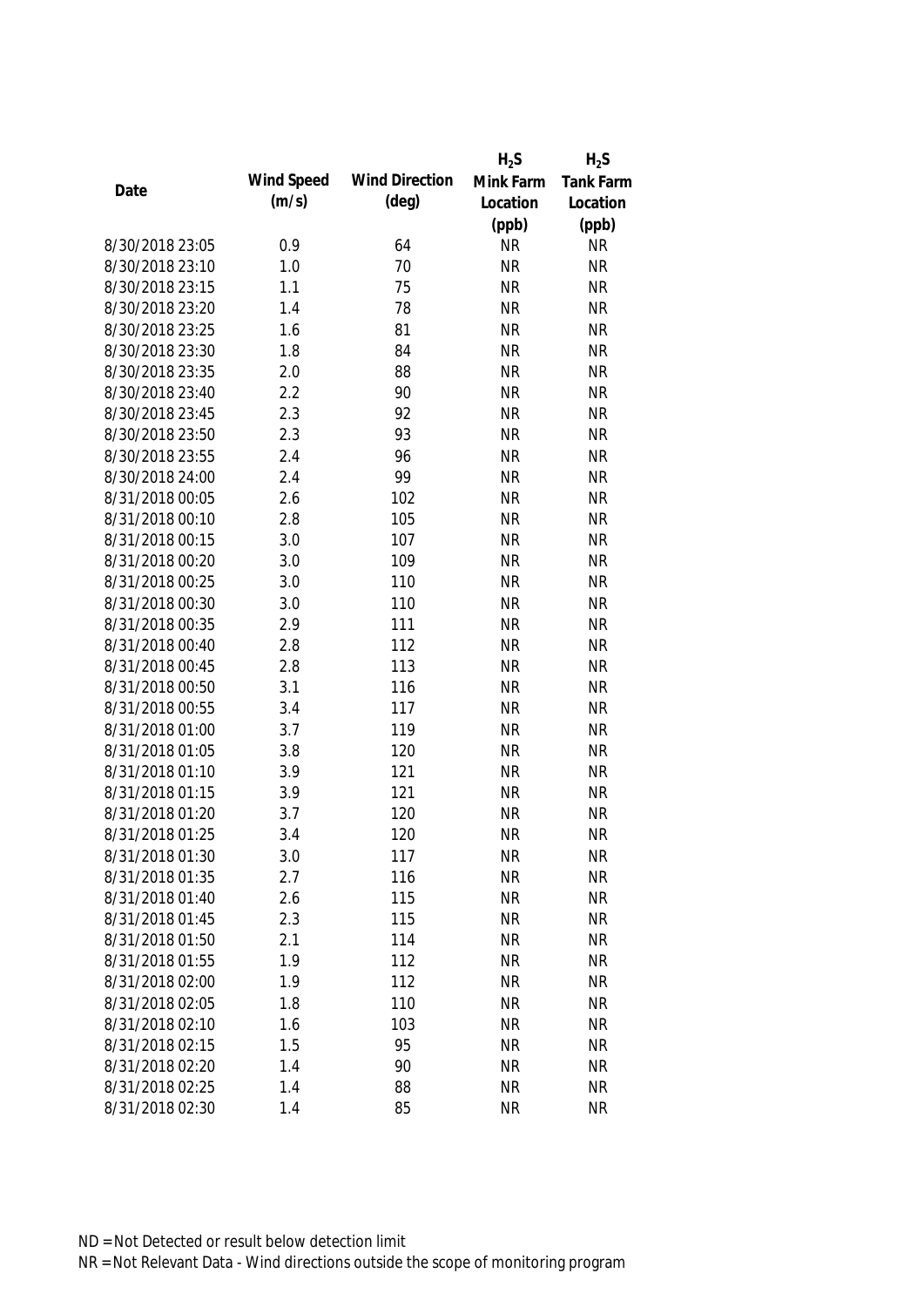|                 |            |                       | $H_2S$    | $H_2S$           |
|-----------------|------------|-----------------------|-----------|------------------|
|                 | Wind Speed | <b>Wind Direction</b> | Mink Farm | <b>Tank Farm</b> |
| Date            | (m/s)      | $(\text{deg})$        | Location  | Location         |
|                 |            |                       | (ppb)     | (ppb)            |
| 8/31/2018 02:35 | 1.4        | 82                    | <b>NR</b> | <b>NR</b>        |
| 8/31/2018 02:40 | 1.4        | 84                    | <b>NR</b> | <b>NR</b>        |
| 8/31/2018 02:45 | 1.5        | 88                    | <b>NR</b> | <b>NR</b>        |
| 8/31/2018 02:50 | 1.6        | 92                    | <b>NR</b> | <b>NR</b>        |
| 8/31/2018 02:55 | 1.7        | 97                    | <b>NR</b> | <b>NR</b>        |
| 8/31/2018 03:00 | 1.9        | 101                   | <b>NR</b> | <b>NR</b>        |
| 8/31/2018 03:05 | 2.1        | 106                   | <b>NR</b> | <b>NR</b>        |
| 8/31/2018 03:10 | 2.2        | 111                   | <b>NR</b> | <b>NR</b>        |
| 8/31/2018 03:15 | 2.2        | 114                   | <b>NR</b> | <b>NR</b>        |
| 8/31/2018 03:20 | 2.0        | 114                   | <b>NR</b> | <b>NR</b>        |
| 8/31/2018 03:25 | 1.7        | 112                   | <b>NR</b> | <b>NR</b>        |
| 8/31/2018 03:30 | 1.6        | 108                   | <b>NR</b> | <b>NR</b>        |
| 8/31/2018 03:35 | 1.4        | 102                   | <b>NR</b> | <b>NR</b>        |
| 8/31/2018 03:40 | 1.3        | 97                    | <b>NR</b> | <b>NR</b>        |
| 8/31/2018 03:45 | 1.3        | 91                    | <b>NR</b> | <b>NR</b>        |
| 8/31/2018 03:50 | 1.4        | 86                    | <b>NR</b> | <b>NR</b>        |
| 8/31/2018 03:55 | 1.5        | 83                    | <b>NR</b> | <b>NR</b>        |
| 8/31/2018 04:00 | 1.5        | 85                    | <b>NR</b> | <b>NR</b>        |
| 8/31/2018 04:05 | 1.5        | 88                    | <b>NR</b> | <b>NR</b>        |
| 8/31/2018 04:10 | 1.5        | 92                    | <b>NR</b> | <b>NR</b>        |
| 8/31/2018 04:15 | 1.5        | 99                    | <b>NR</b> | <b>NR</b>        |
| 8/31/2018 04:20 | 1.5        | 109                   | <b>NR</b> | <b>NR</b>        |
| 8/31/2018 04:25 | 1.5        | 119                   | <b>NR</b> | <b>NR</b>        |
| 8/31/2018 04:30 | 1.5        | 128                   | <b>NR</b> | <b>NR</b>        |
| 8/31/2018 04:35 | 1.3        | 135                   | <b>NR</b> | <b>NR</b>        |
| 8/31/2018 04:40 | 1.1        | 140                   | <b>NR</b> | <b>NR</b>        |
| 8/31/2018 04:45 | 0.9        | 144                   | <b>NR</b> | <b>NR</b>        |
| 8/31/2018 04:50 | 1.0        | 144                   | <b>NR</b> | <b>NR</b>        |
| 8/31/2018 04:55 | 1.0        | 143                   | <b>NR</b> | <b>NR</b>        |
| 8/31/2018 05:00 | 1.0        | 138                   | <b>NR</b> | <b>NR</b>        |
| 8/31/2018 05:05 | 1.1        | 136                   | <b>NR</b> | <b>NR</b>        |
| 8/31/2018 05:10 | 1.3        | 138                   | <b>NR</b> | <b>NR</b>        |
| 8/31/2018 05:15 | 1.3        | 145                   | <b>NR</b> | <b>NR</b>        |
| 8/31/2018 05:20 | 1.3        | 149                   | <b>NR</b> | <b>NR</b>        |
| 8/31/2018 05:25 | 1.4        | 152                   | <b>NR</b> | <b>NR</b>        |
| 8/31/2018 05:30 | 1.4        | 154                   | <b>NR</b> | <b>NR</b>        |
| 8/31/2018 05:35 | 1.6        | 154                   | <b>NR</b> | <b>NR</b>        |
| 8/31/2018 05:40 | 1.9        | 151                   | <b>NR</b> | <b>NR</b>        |
| 8/31/2018 05:45 | 2.3        | 144                   | <b>NR</b> | <b>NR</b>        |
| 8/31/2018 05:50 | 2.6        | 141                   | <b>NR</b> | <b>NR</b>        |
| 8/31/2018 05:55 | 2.8        | 138                   | <b>NR</b> | <b>NR</b>        |
| 8/31/2018 06:00 | 2.9        | 138                   | <b>NR</b> | <b>NR</b>        |
|                 |            |                       |           |                  |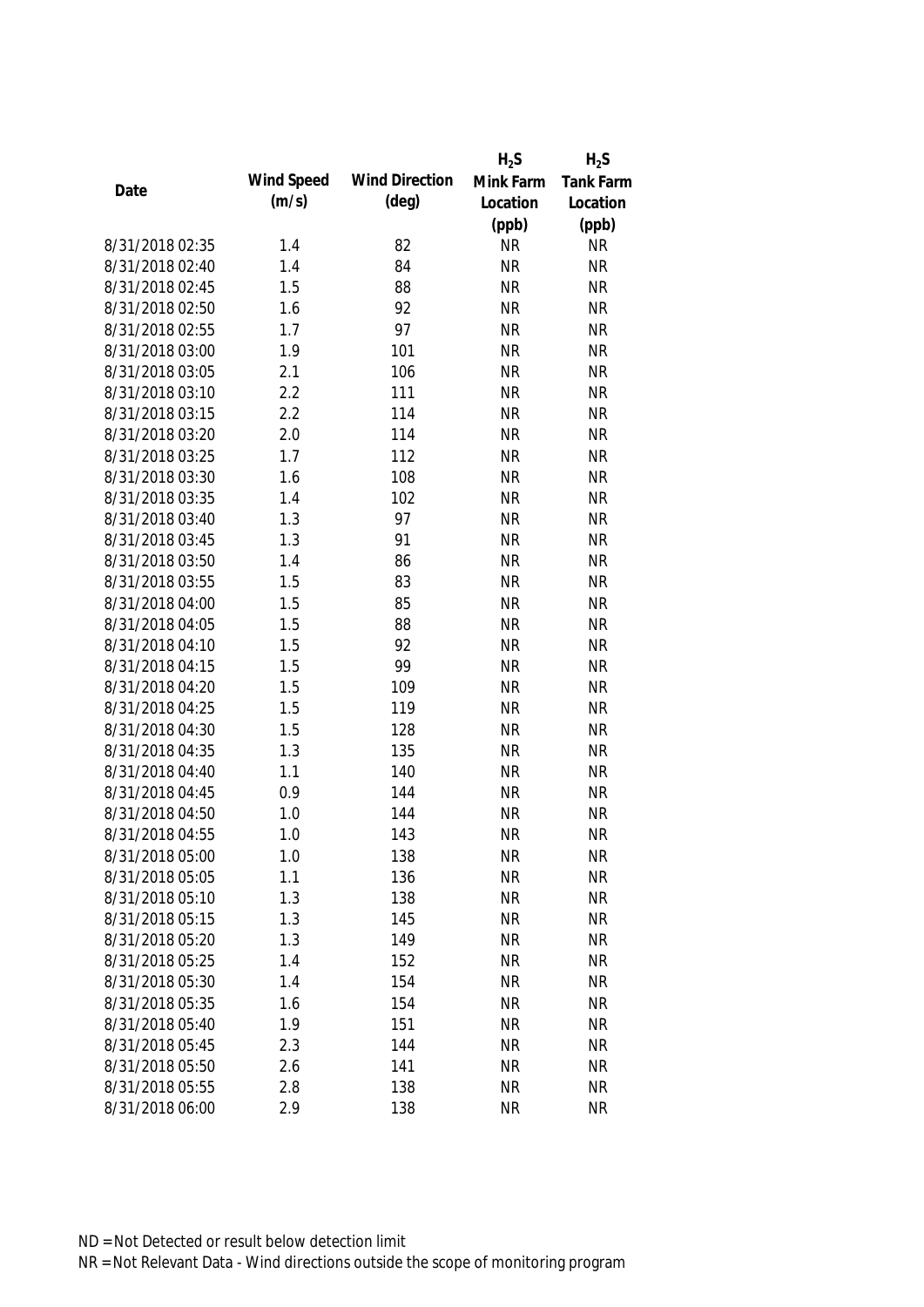|                 |            |                       | $H_2S$    | $H_2S$           |
|-----------------|------------|-----------------------|-----------|------------------|
| Date            | Wind Speed | <b>Wind Direction</b> | Mink Farm | <b>Tank Farm</b> |
|                 | (m/s)      | $(\text{deg})$        | Location  | Location         |
|                 |            |                       | (ppb)     | (ppb)            |
| 8/31/2018 06:05 | 2.9        | 138                   | <b>NR</b> | <b>NR</b>        |
| 8/31/2018 06:10 | 2.6        | 137                   | <b>NR</b> | <b>NR</b>        |
| 8/31/2018 06:15 | 2.3        | 136                   | <b>NR</b> | <b>NR</b>        |
| 8/31/2018 06:20 | 2.2        | 133                   | <b>NR</b> | <b>NR</b>        |
| 8/31/2018 06:25 | 2.1        | 130                   | <b>NR</b> | <b>NR</b>        |
| 8/31/2018 06:30 | 2.0        | 129                   | <b>NR</b> | <b>NR</b>        |
| 8/31/2018 06:35 | 2.0        | 129                   | <b>NR</b> | <b>NR</b>        |
| 8/31/2018 06:40 | 2.2        | 130                   | <b>NR</b> | <b>NR</b>        |
| 8/31/2018 06:45 | 2.3        | 132                   | <b>NR</b> | <b>NR</b>        |
| 8/31/2018 06:50 | 2.3        | 135                   | <b>NR</b> | <b>NR</b>        |
| 8/31/2018 06:55 | 2.4        | 136                   | <b>NR</b> | <b>NR</b>        |
| 8/31/2018 07:00 | 2.5        | 137                   | <b>NR</b> | <b>NR</b>        |
| 8/31/2018 07:05 | 2.5        | 140                   | <b>NR</b> | <b>NR</b>        |
| 8/31/2018 07:10 | 2.5        | 142                   | <b>NR</b> | <b>NR</b>        |
| 8/31/2018 07:15 | 2.4        | 143                   | <b>NR</b> | <b>NR</b>        |
| 8/31/2018 07:20 | 2.4        | 144                   | <b>NR</b> | <b>NR</b>        |
| 8/31/2018 07:25 | 2.3        | 145                   | <b>NR</b> | <b>NR</b>        |
| 8/31/2018 07:30 | 2.1        | 148                   | <b>NR</b> | <b>NR</b>        |
| 8/31/2018 07:35 | 2.1        | 150                   | <b>NR</b> | <b>NR</b>        |
| 8/31/2018 07:40 | 2.0        | 152                   | <b>NR</b> | <b>NR</b>        |
| 8/31/2018 07:45 | 2.0        | 155                   | <b>NR</b> | <b>NR</b>        |
| 8/31/2018 07:50 | 2.1        | 159                   | <b>NR</b> | <b>NR</b>        |
| 8/31/2018 07:55 | 2.2        | 162                   | <b>NR</b> | <b>NR</b>        |
| 8/31/2018 08:00 | 2.4        | 163                   | <b>NR</b> | <b>NR</b>        |
| 8/31/2018 08:05 | 2.5        | 163                   | <b>NR</b> | <b>NR</b>        |
| 8/31/2018 08:10 | 2.8        | 163                   | <b>NR</b> | <b>NR</b>        |
| 8/31/2018 08:15 | 3.0        | 162                   | <b>NR</b> | <b>NR</b>        |
| 8/31/2018 08:20 | 3.2        | 160                   | <b>NR</b> | <b>NR</b>        |
| 8/31/2018 08:25 | 3.4        | 160                   | <b>NR</b> | <b>NR</b>        |
| 8/31/2018 08:30 | 3.4        | 160                   | <b>NR</b> | <b>NR</b>        |
| 8/31/2018 08:35 | 3.6        | 161                   | <b>NR</b> | <b>NR</b>        |
| 8/31/2018 08:40 | 3.6        | 162                   | <b>NR</b> | <b>NR</b>        |
| 8/31/2018 08:45 | 3.7        | 163                   | <b>NR</b> | <b>NR</b>        |
| 8/31/2018 08:50 | 3.9        | 164                   | <b>NR</b> | <b>NR</b>        |
| 8/31/2018 08:55 | 4.1        | 165                   | <b>NR</b> | <b>NR</b>        |
| 8/31/2018 09:00 | 4.4        | 165                   | <b>NR</b> | <b>NR</b>        |
| 8/31/2018 09:05 | 4.5        | 166                   | <b>NR</b> | <b>NR</b>        |
| 8/31/2018 09:10 | 4.5        | 167                   | <b>NR</b> | <b>NR</b>        |
| 8/31/2018 09:15 | 4.3        | 169                   | <b>NR</b> | <b>NR</b>        |
| 8/31/2018 09:20 | 4.3        | 171                   | <b>NR</b> | 1                |
| 8/31/2018 09:25 | 4.2        | 172                   | <b>NR</b> | $\mathbf{1}$     |
| 8/31/2018 09:30 | 4.0        | 175                   | <b>NR</b> | 1                |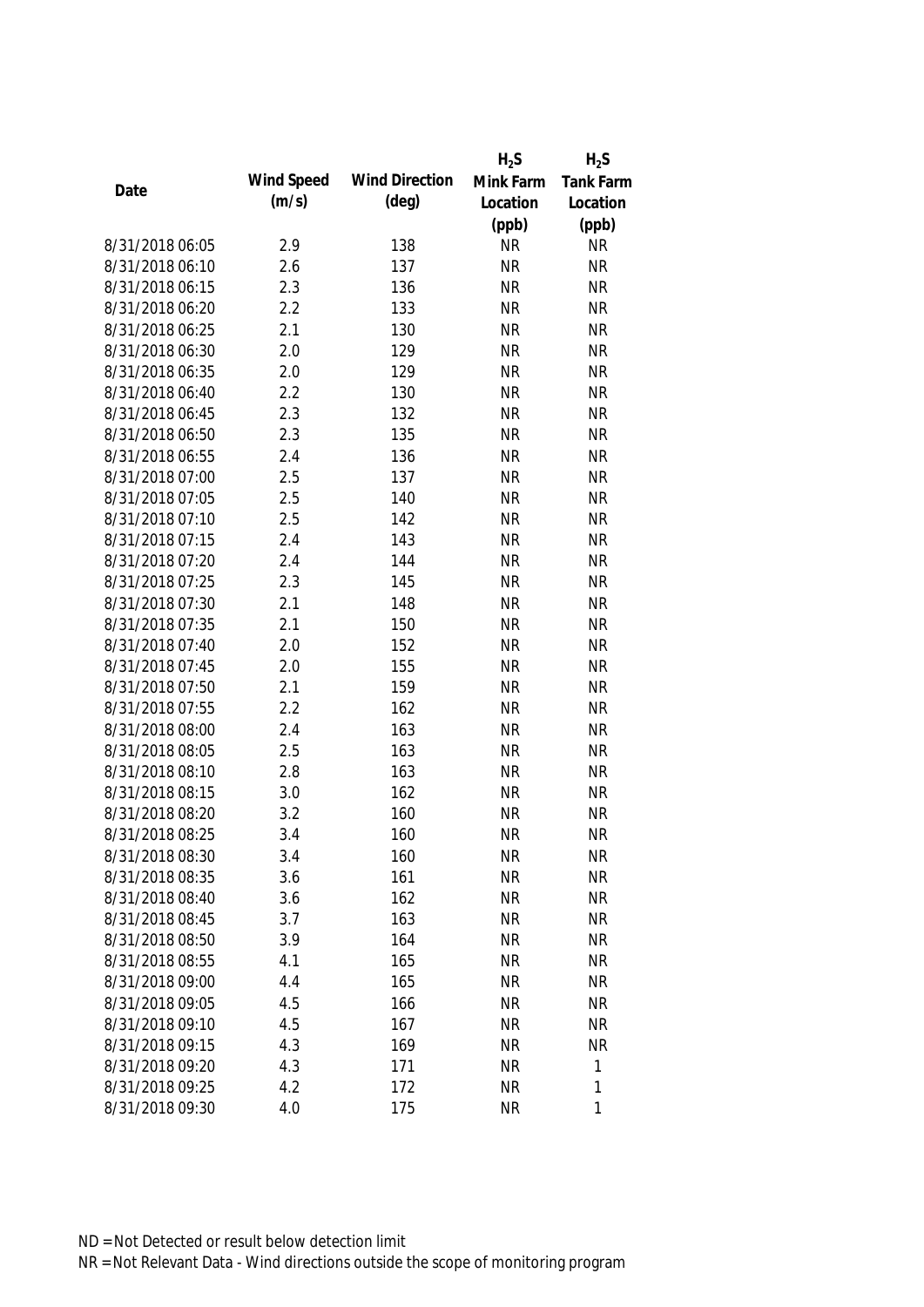|                 |            |                       | $H_2S$    | $H_2S$      |
|-----------------|------------|-----------------------|-----------|-------------|
|                 | Wind Speed | <b>Wind Direction</b> | Mink Farm | Tank Farm   |
| Date            | (m/s)      | $(\text{deg})$        | Location  | Location    |
|                 |            |                       | (ppb)     | (ppb)       |
| 8/31/2018 09:35 | 3.8        | 174                   | <b>NR</b> | 1           |
| 8/31/2018 09:40 | 3.8        | 174                   | <b>NR</b> | 1           |
| 8/31/2018 09:45 | 3.9        | 172                   | <b>NR</b> | 1           |
| 8/31/2018 09:50 | 3.7        | 173                   | <b>NR</b> | 1           |
| 8/31/2018 09:55 | 3.7        | 172                   | <b>NR</b> | 1           |
| 8/31/2018 10:00 | 3.6        | 173                   | <b>NR</b> | 1           |
| 8/31/2018 10:05 | 3.6        | 178                   | <b>NR</b> | 1           |
| 8/31/2018 10:10 | 3.6        | 181                   | <b>NR</b> | 1           |
| 8/31/2018 10:15 | 3.4        | 185                   | <b>NR</b> | 1           |
| 8/31/2018 10:20 | 3.2        | 185                   | <b>NR</b> | 1           |
| 8/31/2018 10:25 | 3.2        | 184                   | <b>NR</b> | 1           |
| 8/31/2018 10:30 | 3.2        | 178                   | <b>NR</b> | 1           |
| 8/31/2018 10:35 | 3.2        | 172                   | <b>NR</b> | 1           |
| 8/31/2018 10:40 | 3.0        | 167                   | <b>NR</b> | <b>NR</b>   |
| 8/31/2018 10:45 | 3.0        | 161                   | <b>NR</b> | <b>NR</b>   |
| 8/31/2018 10:50 | 3.1        | 159                   | <b>NR</b> | <b>NR</b>   |
| 8/31/2018 10:55 | 3.0        | 160                   | <b>NR</b> | <b>NR</b>   |
| 8/31/2018 11:00 | 2.8        | 160                   | <b>NR</b> | <b>NR</b>   |
| 8/31/2018 11:05 | 2.8        | 158                   | <b>NR</b> | <b>NR</b>   |
| 8/31/2018 11:10 | 2.8        | 158                   | <b>NR</b> | <b>NR</b>   |
| 8/31/2018 11:15 | 3.0        | 158                   | <b>NR</b> | <b>NR</b>   |
| 8/31/2018 11:20 | 3.0        | 160                   | <b>NR</b> | <b>NR</b>   |
| 8/31/2018 11:25 | 3.0        | 164                   | <b>NR</b> | <b>NR</b>   |
| 8/31/2018 11:30 | 3.2        | 166                   | <b>NR</b> | <b>NR</b>   |
| 8/31/2018 11:35 | 3.3        | 170                   | <b>NR</b> | $\mathbf 1$ |
| 8/31/2018 11:40 | 3.3        | 176                   | <b>NR</b> | $\mathbf 1$ |
| 8/31/2018 11:45 | 3.4        | 181                   | <b>NR</b> | 1           |
| 8/31/2018 11:50 | 3.3        | 182                   | <b>NR</b> | 1           |
| 8/31/2018 11:55 | 3.2        | 181                   | <b>NR</b> | 1           |
| 8/31/2018 12:00 | 3.2        | 183                   | <b>NR</b> | 1           |
| 8/31/2018 12:05 | 3.3        | 183                   | <b>NR</b> | 1           |
| 8/31/2018 12:10 | 3.3        | 181                   | <b>NR</b> | 1           |
| 8/31/2018 12:15 | 3.2        | 182                   | <b>NR</b> | 1           |
| 8/31/2018 12:20 | 3.4        | 181                   | <b>NR</b> | 1           |
| 8/31/2018 12:25 | 3.5        | 181                   | <b>NR</b> | 1           |
| 8/31/2018 12:30 | 3.4        | 180                   | <b>NR</b> | 1           |
| 8/31/2018 12:35 | 3.3        | 178                   | <b>NR</b> | 1           |
| 8/31/2018 12:40 | 3.2        | 175                   | <b>NR</b> | 1           |
| 8/31/2018 12:45 | 3.2        | 170                   | <b>NR</b> | 1           |
| 8/31/2018 12:50 | 3.1        | 170                   | <b>NR</b> | 1           |
| 8/31/2018 12:55 | 3.1        | 168                   | <b>NR</b> | <b>NR</b>   |
| 8/31/2018 13:00 | 3.2        | 164                   | <b>NR</b> | <b>NR</b>   |
|                 |            |                       |           |             |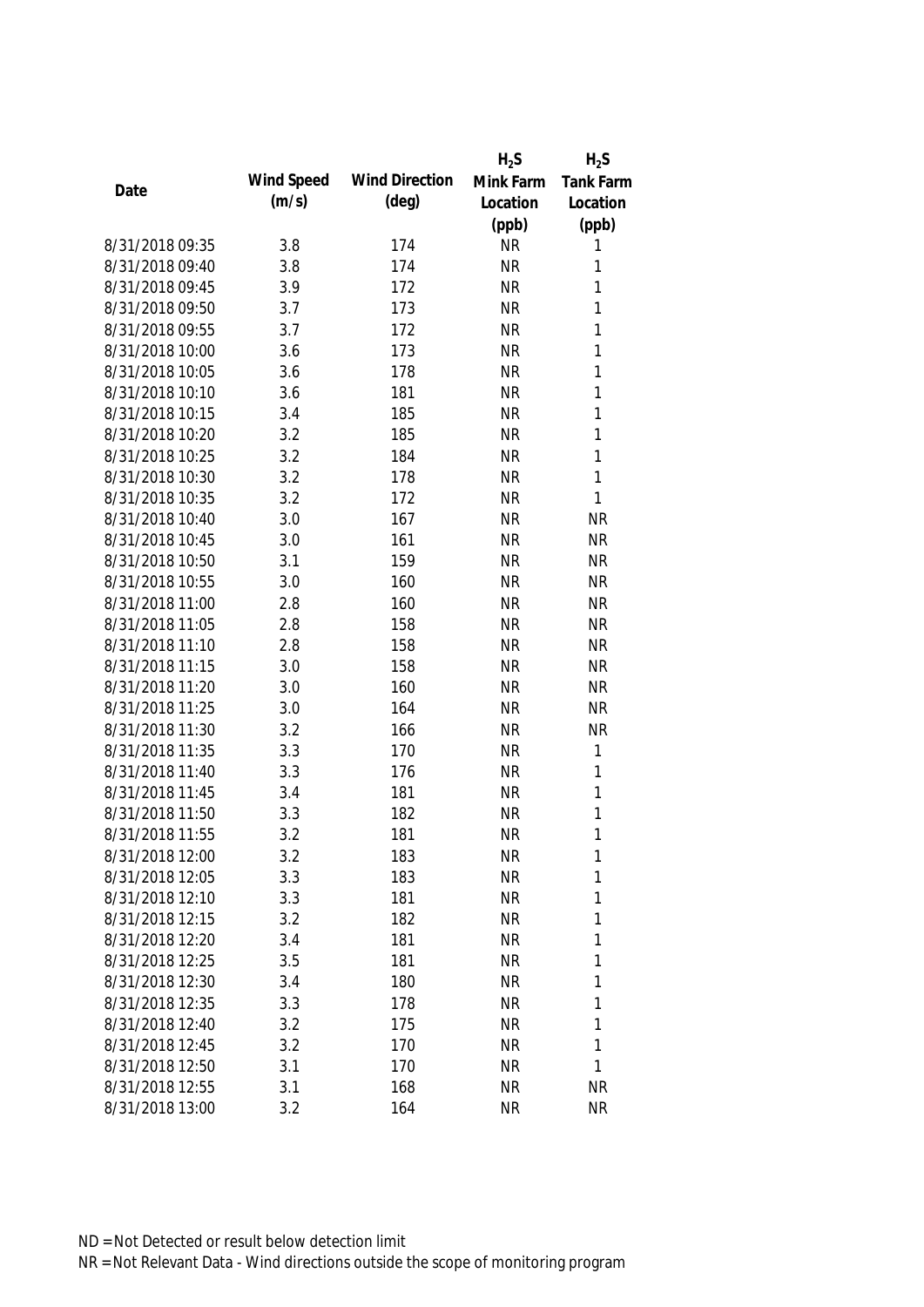|                 |            |                       | $H_2S$    | $H_2S$         |
|-----------------|------------|-----------------------|-----------|----------------|
|                 | Wind Speed | <b>Wind Direction</b> | Mink Farm | Tank Farm      |
| Date            | (m/s)      | $(\text{deg})$        | Location  | Location       |
|                 |            |                       | (ppb)     | (ppb)          |
| 8/31/2018 13:05 | 3.3        | 166                   | <b>NR</b> | <b>NR</b>      |
| 8/31/2018 13:10 | 3.4        | 168                   | <b>NR</b> | <b>NR</b>      |
| 8/31/2018 13:15 | 3.8        | 169                   | <b>NR</b> | <b>NR</b>      |
| 8/31/2018 13:20 | 3.9        | 168                   | <b>NR</b> | <b>NR</b>      |
| 8/31/2018 13:25 | 3.9        | 171                   | <b>NR</b> | $\mathbf{1}$   |
| 8/31/2018 13:30 | 3.8        | 175                   | <b>NR</b> | $\mathbf{1}$   |
| 8/31/2018 13:35 | 3.8        | 175                   | <b>NR</b> | $\mathbf{1}$   |
| 8/31/2018 13:40 | 3.7        | 173                   | <b>NR</b> | $\mathbf{1}$   |
| 8/31/2018 13:45 | 3.5        | 174                   | <b>NR</b> | $\mathbf{1}$   |
| 8/31/2018 13:50 | 3.4        | 178                   | <b>NR</b> | $\mathbf{1}$   |
| 8/31/2018 13:55 | 3.5        | 179                   | <b>NR</b> | $\mathbf{1}$   |
| 8/31/2018 14:00 | 3.5        | 181                   | <b>NR</b> | $\mathbf{1}$   |
| 8/31/2018 14:05 | 3.5        | 182                   | <b>NR</b> | $\mathbf{1}$   |
| 8/31/2018 14:10 | 3.4        | 183                   | <b>NR</b> | $\mathbf{1}$   |
| 8/31/2018 14:15 | 3.4        | 183                   | <b>NR</b> | $\mathbf{1}$   |
| 8/31/2018 14:20 | 3.6        | 179                   | <b>NR</b> | $\overline{2}$ |
| 8/31/2018 14:25 | 3.7        | 175                   | <b>NR</b> | $\overline{2}$ |
| 8/31/2018 14:30 | 3.8        | 172                   | <b>NR</b> | $\mathbf{1}$   |
| 8/31/2018 14:35 | 3.9        | 171                   | <b>NR</b> | $\mathbf{1}$   |
| 8/31/2018 14:40 | 3.9        | 171                   | <b>NR</b> | $\mathbf{1}$   |
| 8/31/2018 14:45 | 3.8        | 169                   | <b>NR</b> | <b>NR</b>      |
| 8/31/2018 14:50 | 3.7        | 167                   | <b>NR</b> | <b>NR</b>      |
| 8/31/2018 14:55 | 3.6        | 163                   | <b>NR</b> | <b>NR</b>      |
| 8/31/2018 15:00 | 3.5        | 160                   | <b>NR</b> | <b>NR</b>      |
| 8/31/2018 15:05 | 3.4        | 160                   | <b>NR</b> | <b>NR</b>      |
| 8/31/2018 15:10 | 3.4        | 158                   | <b>NR</b> | <b>NR</b>      |
| 8/31/2018 15:15 | 3.5        | 157                   | <b>NR</b> | <b>NR</b>      |
| 8/31/2018 15:20 | 3.5        | 157                   | <b>NR</b> | <b>NR</b>      |
| 8/31/2018 15:25 | 3.4        | 159                   | <b>NR</b> | <b>NR</b>      |
| 8/31/2018 15:30 | 3.4        | 160                   | <b>NR</b> | <b>NR</b>      |
| 8/31/2018 15:35 | 3.5        | 158                   | <b>NR</b> | <b>NR</b>      |
| 8/31/2018 15:40 | 3.6        | 156                   | <b>NR</b> | <b>NR</b>      |
| 8/31/2018 15:45 | 3.6        | 156                   | <b>NR</b> | <b>NR</b>      |
| 8/31/2018 15:50 | 3.6        | 154                   | <b>NR</b> | <b>NR</b>      |
| 8/31/2018 15:55 | 3.6        | 152                   | <b>NR</b> | <b>NR</b>      |
| 8/31/2018 16:00 | 3.7        | 148                   | <b>NR</b> | <b>NR</b>      |
| 8/31/2018 16:05 | 3.6        | 147                   | <b>NR</b> | <b>NR</b>      |
| 8/31/2018 16:10 | 3.7        | 149                   | <b>NR</b> | <b>NR</b>      |
| 8/31/2018 16:15 | 3.7        | 147                   | <b>NR</b> | <b>NR</b>      |
| 8/31/2018 16:20 | 3.8        | 147                   | <b>NR</b> | <b>NR</b>      |
| 8/31/2018 16:25 | 3.9        | 151                   | <b>NR</b> | <b>NR</b>      |
| 8/31/2018 16:30 | 3.9        | 154                   | <b>NR</b> | <b>NR</b>      |
|                 |            |                       |           |                |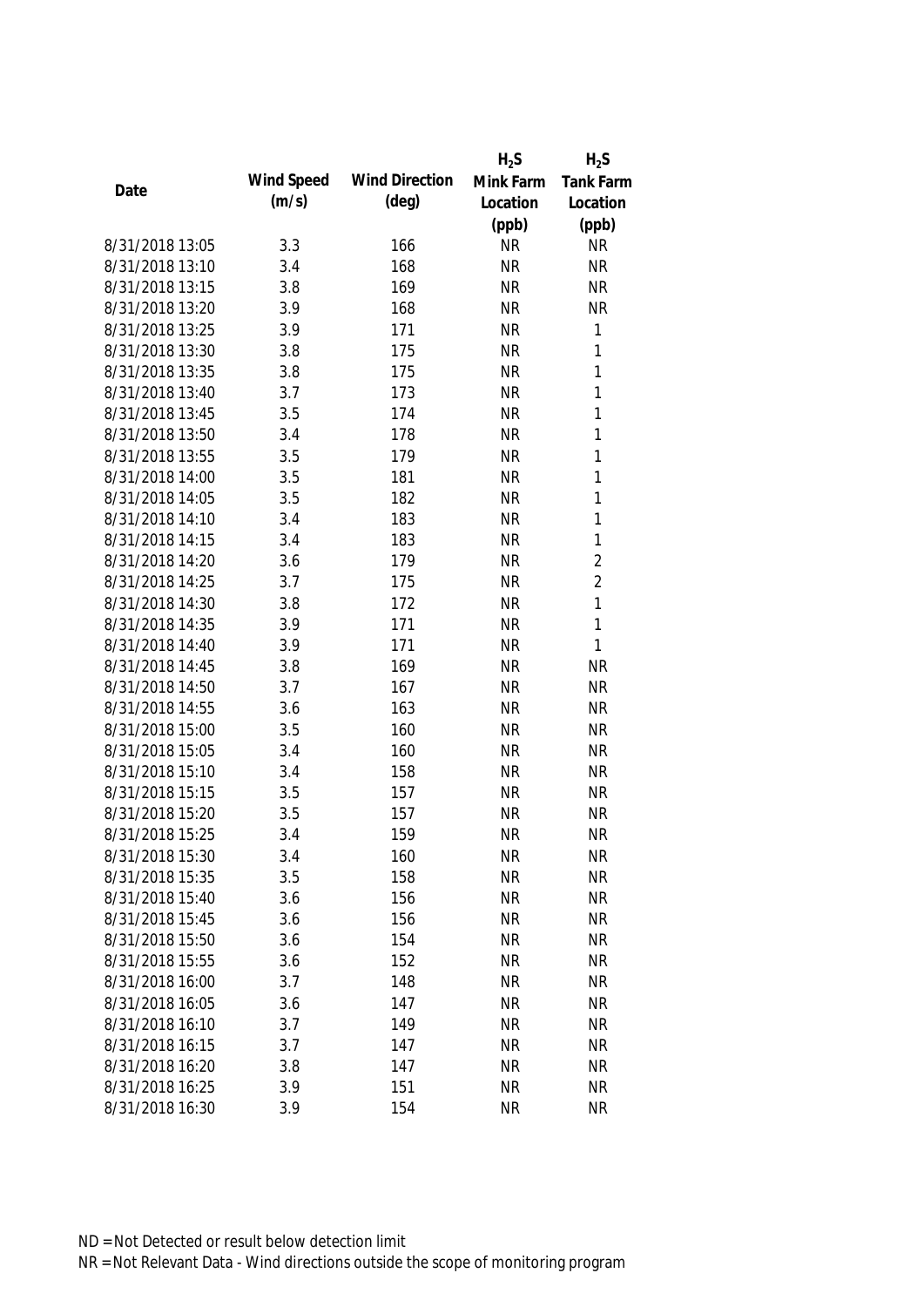|                 |            |                       | $H_2S$    | $H_2S$       |
|-----------------|------------|-----------------------|-----------|--------------|
|                 | Wind Speed | <b>Wind Direction</b> | Mink Farm | Tank Farm    |
| Date            | (m/s)      | $(\text{deg})$        | Location  | Location     |
|                 |            |                       | (ppb)     | (ppb)        |
| 8/31/2018 16:35 | 4.1        | 156                   | <b>NR</b> | <b>NR</b>    |
| 8/31/2018 16:40 | 4.2        | 159                   | <b>NR</b> | <b>NR</b>    |
| 8/31/2018 16:45 | 4.2        | 161                   | <b>NR</b> | <b>NR</b>    |
| 8/31/2018 16:50 | 4.1        | 166                   | <b>NR</b> | <b>NR</b>    |
| 8/31/2018 16:55 | 4.0        | 165                   | <b>NR</b> | <b>NR</b>    |
| 8/31/2018 17:00 | 4.1        | 165                   | <b>NR</b> | <b>NR</b>    |
| 8/31/2018 17:05 | 4.0        | 163                   | <b>NR</b> | <b>NR</b>    |
| 8/31/2018 17:10 | 3.8        | 160                   | <b>NR</b> | <b>NR</b>    |
| 8/31/2018 17:15 | 4.0        | 160                   | <b>NR</b> | <b>NR</b>    |
| 8/31/2018 17:20 | 4.1        | 158                   | <b>NR</b> | <b>NR</b>    |
| 8/31/2018 17:25 | 4.1        | 159                   | <b>NR</b> | <b>NR</b>    |
| 8/31/2018 17:30 | 4.1        | 160                   | <b>NR</b> | <b>NR</b>    |
| 8/31/2018 17:35 | 4.1        | 160                   | <b>NR</b> | <b>NR</b>    |
| 8/31/2018 17:40 | 4.0        | 161                   | <b>NR</b> | <b>NR</b>    |
| 8/31/2018 17:45 | 3.9        | 161                   | <b>NR</b> | <b>NR</b>    |
| 8/31/2018 17:50 | 3.7        | 161                   | <b>NR</b> | <b>NR</b>    |
| 8/31/2018 17:55 | 3.7        | 162                   | <b>NR</b> | <b>NR</b>    |
| 8/31/2018 18:00 | 3.4        | 161                   | <b>NR</b> | <b>NR</b>    |
| 8/31/2018 18:05 | 3.4        | 161                   | <b>NR</b> | <b>NR</b>    |
| 8/31/2018 18:10 | 3.3        | 158                   | <b>NR</b> | <b>NR</b>    |
| 8/31/2018 18:15 | 3.2        | 158                   | <b>NR</b> | <b>NR</b>    |
| 8/31/2018 18:20 | 3.3        | 158                   | <b>NR</b> | <b>NR</b>    |
| 8/31/2018 18:25 | 3.5        | 159                   | <b>NR</b> | <b>NR</b>    |
| 8/31/2018 18:30 | 3.5        | 161                   | <b>NR</b> | <b>NR</b>    |
| 8/31/2018 18:35 | 3.5        | 162                   | <b>NR</b> | <b>NR</b>    |
| 8/31/2018 18:40 | 3.6        | 164                   | <b>NR</b> | <b>NR</b>    |
| 8/31/2018 18:45 | 3.7        | 167                   | <b>NR</b> | <b>NR</b>    |
| 8/31/2018 18:50 | 3.8        | 174                   | <b>NR</b> | $\mathbf{1}$ |
| 8/31/2018 18:55 | 3.8        | 180                   | <b>NR</b> | $\mathbf{1}$ |
| 8/31/2018 19:00 | 3.8        | 183                   | <b>NR</b> | 1            |
| 8/31/2018 19:05 | 3.6        | 188                   | <b>NR</b> | 1            |
| 8/31/2018 19:10 | 3.5        | 193                   | <b>NR</b> | 1            |
| 8/31/2018 19:15 | 3.4        | 194                   | <b>NR</b> | 1            |
| 8/31/2018 19:20 | 3.2        | 190                   | <b>NR</b> | 1            |
| 8/31/2018 19:25 | 3.0        | 187                   | <b>NR</b> | 1            |
| 8/31/2018 19:30 | 2.9        | 192                   | <b>NR</b> | 1            |
| 8/31/2018 19:35 | 2.8        | 196                   | <b>NR</b> | 1            |
| 8/31/2018 19:40 | 2.9        | 201                   | <b>NR</b> | 1            |
| 8/31/2018 19:45 | 3.4        | 204                   | <b>NR</b> | <b>ND</b>    |
| 8/31/2018 19:50 |            | 207                   | <b>NR</b> | 1            |
|                 | 4.0        |                       |           | 1            |
| 8/31/2018 19:55 | 4.4        | 210                   | <b>NR</b> |              |
| 8/31/2018 20:00 | 4.8        | 206                   | <b>NR</b> | 1            |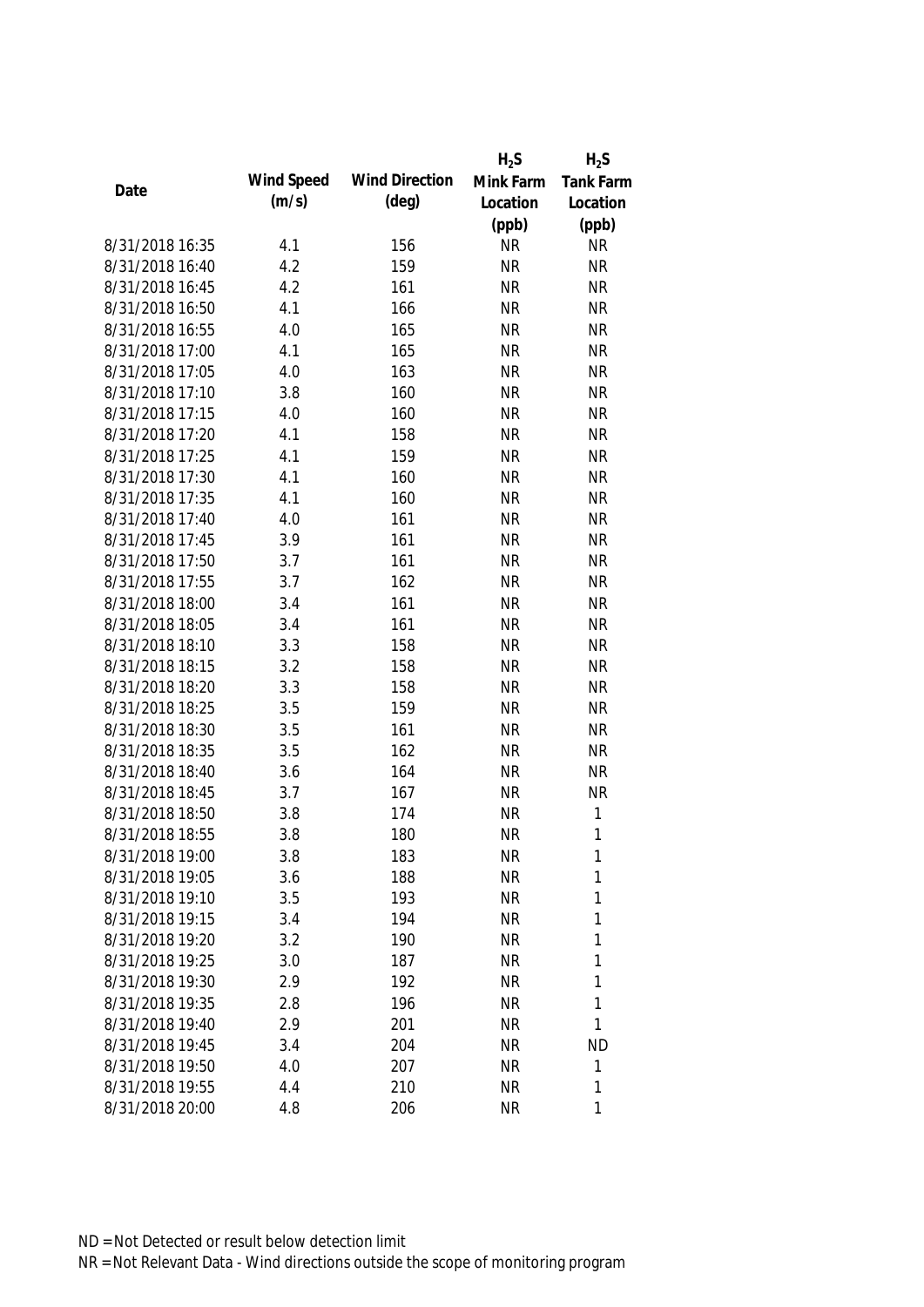|                 |            |                       | $H_2S$    | $H_2S$           |
|-----------------|------------|-----------------------|-----------|------------------|
| Date            | Wind Speed | <b>Wind Direction</b> | Mink Farm | <b>Tank Farm</b> |
|                 | (m/s)      | $(\text{deg})$        | Location  | Location         |
|                 |            |                       | (ppb)     | (ppb)            |
| 8/31/2018 20:05 | 5.2        | 199                   | <b>NR</b> | 1                |
| 8/31/2018 20:10 | 5.6        | 191                   | <b>NR</b> | 1                |
| 8/31/2018 20:15 | 5.5        | 184                   | <b>NR</b> | 1                |
| 8/31/2018 20:20 | 5.3        | 177                   | <b>NR</b> | 1                |
| 8/31/2018 20:25 | 5.3        | 171                   | <b>NR</b> | 1                |
| 8/31/2018 20:30 | 5.3        | 167                   | <b>NR</b> | <b>NR</b>        |
| 8/31/2018 20:35 | 5.3        | 164                   | <b>NR</b> | <b>NR</b>        |
| 8/31/2018 20:40 | 5.0        | 163                   | <b>NR</b> | <b>NR</b>        |
| 8/31/2018 20:45 | 4.9        | 162                   | <b>NR</b> | <b>NR</b>        |
| 8/31/2018 20:50 | 4.7        | 161                   | <b>NR</b> | <b>NR</b>        |
| 8/31/2018 20:55 | 4.6        | 160                   | <b>NR</b> | <b>NR</b>        |
| 8/31/2018 21:00 | 4.8        | 158                   | <b>NR</b> | <b>NR</b>        |
| 8/31/2018 21:05 | 5.0        | 155                   | <b>NR</b> | <b>NR</b>        |
| 8/31/2018 21:10 | 5.2        | 154                   | <b>NR</b> | <b>NR</b>        |
| 8/31/2018 21:15 | 5.7        | 153                   | <b>NR</b> | <b>NR</b>        |
| 8/31/2018 21:20 | 6.1        | 153                   | <b>NR</b> | <b>NR</b>        |
| 8/31/2018 21:25 | 6.4        | 152                   | <b>NR</b> | <b>NR</b>        |
| 8/31/2018 21:30 | 6.8        | 153                   | <b>NR</b> | <b>NR</b>        |
| 8/31/2018 21:35 | 6.8        | 155                   | <b>NR</b> | <b>NR</b>        |
| 8/31/2018 21:40 | 6.9        | 156                   | <b>NR</b> | <b>NR</b>        |
| 8/31/2018 21:45 | 6.8        | 157                   | <b>NR</b> | <b>NR</b>        |
| 8/31/2018 21:50 | 6.6        | 158                   | <b>NR</b> | <b>NR</b>        |
| 8/31/2018 21:55 | 6.4        | 159                   | <b>NR</b> | <b>NR</b>        |
| 8/31/2018 22:00 | 5.8        | 158                   | <b>NR</b> | <b>NR</b>        |
| 8/31/2018 22:05 | 5.7        | 158                   | <b>NR</b> | <b>NR</b>        |
| 8/31/2018 22:10 | 5.3        | 159                   | <b>NR</b> | <b>NR</b>        |
| 8/31/2018 22:15 | 4.9        | 161                   | <b>NR</b> | <b>NR</b>        |
| 8/31/2018 22:20 | 4.5        | 163                   | <b>NR</b> | <b>NR</b>        |
| 8/31/2018 22:25 | 4.2        | 162                   | <b>NR</b> | <b>NR</b>        |
| 8/31/2018 22:30 | 4.0        | 161                   | <b>NR</b> | <b>NR</b>        |
| 8/31/2018 22:35 | 3.8        | 159                   | <b>NR</b> | <b>NR</b>        |
| 8/31/2018 22:40 | 3.7        | 157                   | <b>NR</b> | <b>NR</b>        |
| 8/31/2018 22:45 | 3.8        | 154                   | <b>NR</b> | <b>NR</b>        |
| 8/31/2018 22:50 | 3.9        | 149                   | <b>NR</b> | <b>NR</b>        |
| 8/31/2018 22:55 | 4.1        | 146                   | <b>NR</b> | <b>NR</b>        |
| 8/31/2018 23:00 | 4.3        | 144                   | <b>NR</b> | <b>NR</b>        |
| 8/31/2018 23:05 | 4.4        | 145                   | <b>NR</b> | <b>NR</b>        |
| 8/31/2018 23:10 | 4.7        | 143                   | <b>NR</b> | <b>NR</b>        |
| 8/31/2018 23:15 | 5.0        | 141                   | <b>NR</b> | <b>NR</b>        |
| 8/31/2018 23:20 | 5.2        | 140                   | <b>NR</b> | <b>NR</b>        |
| 8/31/2018 23:25 | 5.3        | 140                   | <b>NR</b> | <b>NR</b>        |
| 8/31/2018 23:30 | 5.3        | 139                   | <b>NR</b> | <b>NR</b>        |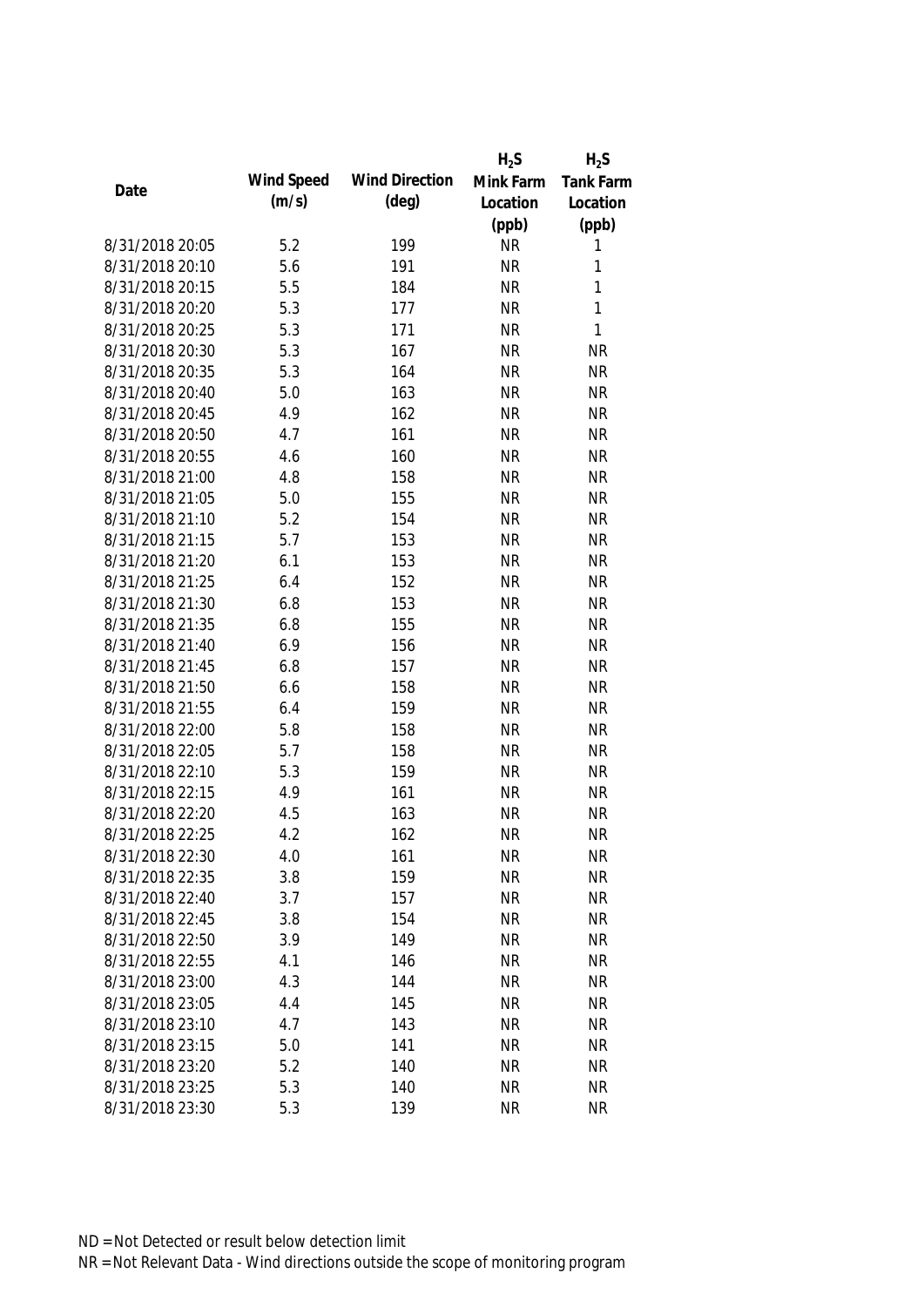|                 |            |                       | $H_2S$    | $H_2S$       |
|-----------------|------------|-----------------------|-----------|--------------|
|                 | Wind Speed | <b>Wind Direction</b> | Mink Farm | Tank Farm    |
| Date            | (m/s)      | (deg)                 | Location  | Location     |
|                 |            |                       | (ppb)     | (ppb)        |
| 8/31/2018 23:35 | 5.1        | 140                   | <b>NR</b> | <b>NR</b>    |
| 8/31/2018 23:40 | 4.9        | 141                   | <b>NR</b> | <b>NR</b>    |
| 8/31/2018 23:45 | 4.7        | 143                   | <b>NR</b> | <b>NR</b>    |
| 8/31/2018 23:50 | 4.4        | 146                   | <b>NR</b> | <b>NR</b>    |
| 8/31/2018 23:55 | 4.2        | 151                   | <b>NR</b> | <b>NR</b>    |
| 8/31/2018 24:00 | 4.2        | 155                   | <b>NR</b> | <b>NR</b>    |
| 9/1/2018 00:05  | 4.3        | 158                   | <b>NR</b> | <b>NR</b>    |
| 9/1/2018 00:10  | 4.5        | 160                   | <b>NR</b> | <b>NR</b>    |
| 9/1/2018 00:15  | 4.5        | 164                   | <b>NR</b> | <b>NR</b>    |
| 9/1/2018 00:20  | 4.6        | 165                   | <b>NR</b> | <b>NR</b>    |
| 9/1/2018 00:25  | 4.7        | 165                   | <b>NR</b> | <b>NR</b>    |
| 9/1/2018 00:30  | 4.7        | 166                   | <b>NR</b> | <b>NR</b>    |
| 9/1/2018 00:35  | 4.6        | 168                   | <b>NR</b> | <b>NR</b>    |
| 9/1/2018 00:40  | 4.6        | 169                   | <b>NR</b> | <b>NR</b>    |
| 9/1/2018 00:45  | 4.6        | 169                   | <b>NR</b> | <b>NR</b>    |
| 9/1/2018 00:50  | 4.7        | 169                   | <b>NR</b> | <b>NR</b>    |
| 9/1/2018 00:55  | 4.6        | 169                   | <b>NR</b> | <b>NR</b>    |
| 9/1/2018 01:00  | 4.5        | 169                   | <b>NR</b> | <b>NR</b>    |
| 9/1/2018 01:05  | 4.5        | 168                   | <b>NR</b> | <b>NR</b>    |
| 9/1/2018 01:10  | 4.4        | 168                   | <b>NR</b> | <b>NR</b>    |
| 9/1/2018 01:15  | 4.3        | 169                   | <b>NR</b> | <b>NR</b>    |
| 9/1/2018 01:20  | 4.2        | 169                   | <b>NR</b> | <b>NR</b>    |
| 9/1/2018 01:25  | 4.2        | 169                   | <b>NR</b> | <b>NR</b>    |
| 9/1/2018 01:30  | 4.2        | 171                   | <b>NR</b> | $\mathbf{1}$ |
| 9/1/2018 01:35  | 4.3        | 172                   | <b>NR</b> | $\mathbf{1}$ |
| 9/1/2018 01:40  | 4.3        | 171                   | <b>NR</b> | $\mathbf{1}$ |
| 9/1/2018 01:45  | 4.3        | 173                   | <b>NR</b> | $\mathbf{1}$ |
| 9/1/2018 01:50  | 4.4        | 173                   | <b>NR</b> | $\mathbf{1}$ |
| 9/1/2018 01:55  | 4.5        | 174                   | <b>NR</b> | $\mathbf{1}$ |
| 9/1/2018 02:00  | 4.5        | 173                   | <b>NR</b> | 1            |
| 9/1/2018 02:05  | 4.5        | 174                   | <b>NR</b> | 1            |
| 9/1/2018 02:10  | 4.4        | 174                   | <b>NR</b> | 1            |
| 9/1/2018 02:15  | 4.3        | 174                   | <b>NR</b> | 1            |
| 9/1/2018 02:20  | 4.1        | 175                   | <b>NR</b> | 1            |
| 9/1/2018 02:25  | 4.1        | 175                   | <b>NR</b> | 1            |
| 9/1/2018 02:30  | 4.1        | 174                   | <b>NR</b> | 1            |
| 9/1/2018 02:35  | 4.0        | 173                   | <b>NR</b> | 1            |
| 9/1/2018 02:40  | 4.1        | 173                   | <b>NR</b> | 1            |
| 9/1/2018 02:45  | 4.2        | 171                   | <b>NR</b> | 1            |
| 9/1/2018 02:50  | 4.3        | 169                   | <b>NR</b> | NR           |
| 9/1/2018 02:55  | 4.3        | 169                   | <b>NR</b> | <b>NR</b>    |
| 9/1/2018 03:00  | 4.5        | 168                   | <b>NR</b> | <b>NR</b>    |
|                 |            |                       |           |              |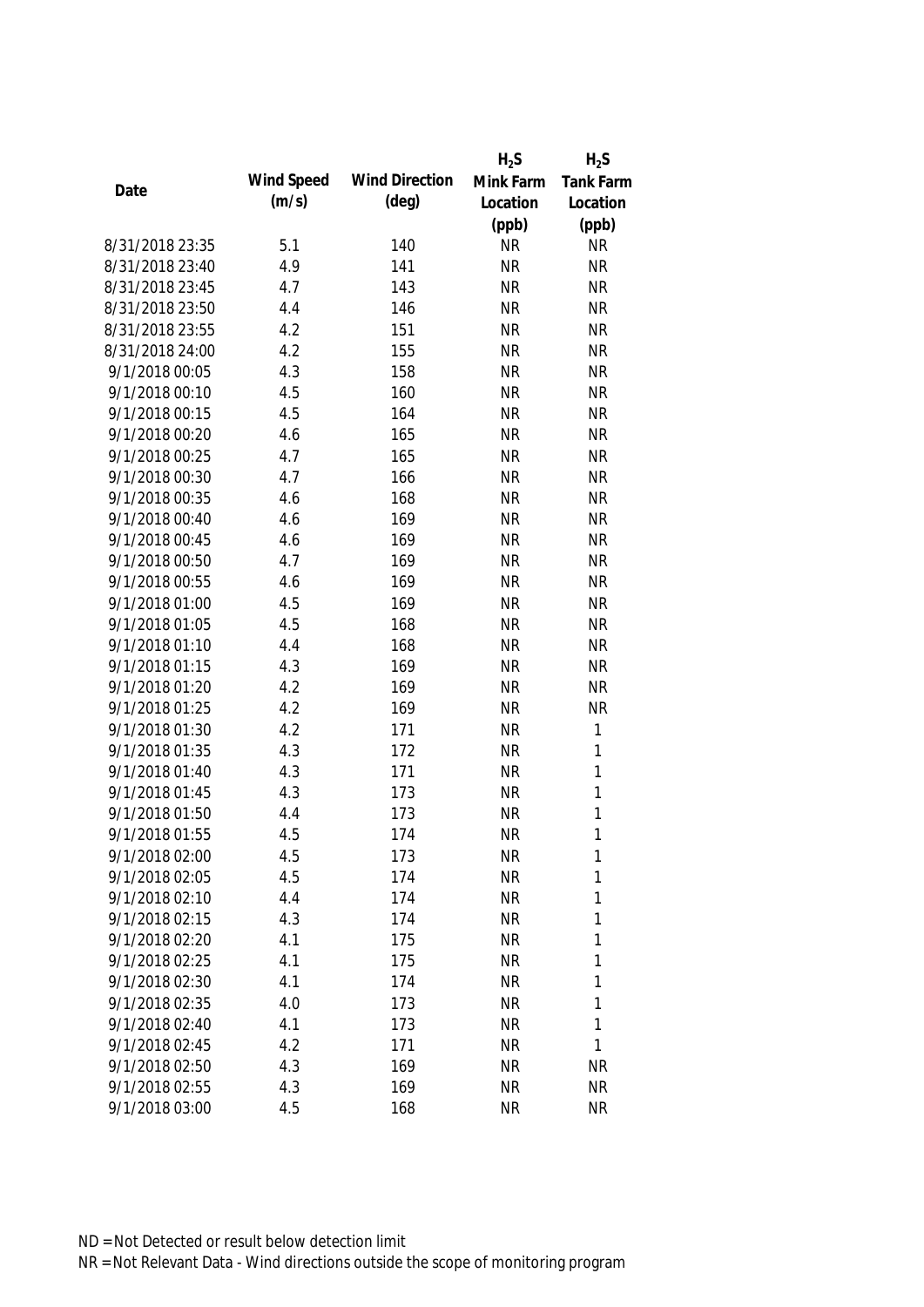|                |            |                       | $H_2S$    | $H_2S$           |
|----------------|------------|-----------------------|-----------|------------------|
| Date           | Wind Speed | <b>Wind Direction</b> | Mink Farm | <b>Tank Farm</b> |
|                | (m/s)      | (deg)                 | Location  | Location         |
|                |            |                       | (ppb)     | (ppb)            |
| 9/1/2018 03:05 | 4.5        | 169                   | <b>NR</b> | <b>NR</b>        |
| 9/1/2018 03:10 | 4.6        | 168                   | <b>NR</b> | <b>NR</b>        |
| 9/1/2018 03:15 | 4.6        | 169                   | <b>NR</b> | <b>NR</b>        |
| 9/1/2018 03:20 | 4.6        | 170                   | <b>NR</b> | $\mathbf{1}$     |
| 9/1/2018 03:25 | 4.7        | 169                   | <b>NR</b> | <b>NR</b>        |
| 9/1/2018 03:30 | 4.8        | 169                   | <b>NR</b> | <b>NR</b>        |
| 9/1/2018 03:35 | 4.9        | 169                   | <b>NR</b> | <b>NR</b>        |
| 9/1/2018 03:40 | 4.8        | 170                   | <b>NR</b> | $\mathbf{1}$     |
| 9/1/2018 03:45 | 4.8        | 170                   | <b>NR</b> | $\mathbf{1}$     |
| 9/1/2018 03:50 | 4.8        | 171                   | <b>NR</b> | $\mathbf{1}$     |
| 9/1/2018 03:55 | 4.6        | 171                   | <b>NR</b> | $\mathbf{1}$     |
| 9/1/2018 04:00 | 4.5        | 172                   | <b>NR</b> | <b>ND</b>        |
| 9/1/2018 04:05 | 4.3        | 173                   | <b>NR</b> | 1                |
| 9/1/2018 04:10 | 4.1        | 175                   | <b>NR</b> | 1                |
| 9/1/2018 04:15 | 4.1        | 175                   | <b>NR</b> | $\mathbf{1}$     |
| 9/1/2018 04:20 | 3.9        | 174                   | <b>NR</b> | $\mathbf{1}$     |
| 9/1/2018 04:25 | 3.8        | 174                   | <b>NR</b> | $\mathbf{1}$     |
| 9/1/2018 04:30 | 3.9        | 173                   | <b>NR</b> | $\overline{2}$   |
| 9/1/2018 04:35 | 4.1        | 173                   | <b>NR</b> | $\overline{2}$   |
| 9/1/2018 04:40 | 4.2        | 172                   | <b>NR</b> | $\overline{2}$   |
| 9/1/2018 04:45 | 4.2        | 171                   | <b>NR</b> | $\mathbf{1}$     |
| 9/1/2018 04:50 | 4.4        | 171                   | <b>NR</b> | $\mathbf{1}$     |
| 9/1/2018 04:55 | 4.4        | 172                   | <b>NR</b> | $\mathbf{1}$     |
| 9/1/2018 05:00 | 4.3        | 171                   | <b>NR</b> | $\mathbf{1}$     |
| 9/1/2018 05:05 | 4.3        | 171                   | <b>NR</b> | $\mathbf{1}$     |
| 9/1/2018 05:10 | 4.3        | 169                   | <b>NR</b> | <b>NR</b>        |
| 9/1/2018 05:15 | 4.4        | 169                   | <b>NR</b> | <b>NR</b>        |
| 9/1/2018 05:20 | 4.3        | 169                   | <b>NR</b> | <b>NR</b>        |
| 9/1/2018 05:25 | 4.3        | 169                   | <b>NR</b> | <b>NR</b>        |
| 9/1/2018 05:30 | 4.3        | 169                   | <b>NR</b> | <b>NR</b>        |
| 9/1/2018 05:35 | 4.3        | 168                   | <b>NR</b> | <b>NR</b>        |
| 9/1/2018 05:40 | 4.3        | 169                   | <b>NR</b> | <b>NR</b>        |
| 9/1/2018 05:45 | 4.4        | 169                   | <b>NR</b> | <b>NR</b>        |
| 9/1/2018 05:50 | 4.4        | 169                   | <b>NR</b> | <b>NR</b>        |
| 9/1/2018 05:55 | 4.4        | 170                   | <b>NR</b> | $\mathbf{1}$     |
| 9/1/2018 06:00 | 4.5        | 169                   | <b>NR</b> | <b>NR</b>        |
| 9/1/2018 06:05 | 4.7        | 170                   | <b>NR</b> | 1                |
| 9/1/2018 06:10 | 4.7        | 170                   | <b>NR</b> | 1                |
| 9/1/2018 06:15 | 4.9        | 170                   | <b>NR</b> | 1                |
| 9/1/2018 06:20 | 5.1        | 170                   | <b>NR</b> | $\mathbf{1}$     |
| 9/1/2018 06:25 | 5.1        | 171                   | <b>NR</b> | 1                |
| 9/1/2018 06:30 | 5.0        | 173                   | <b>NR</b> | 1                |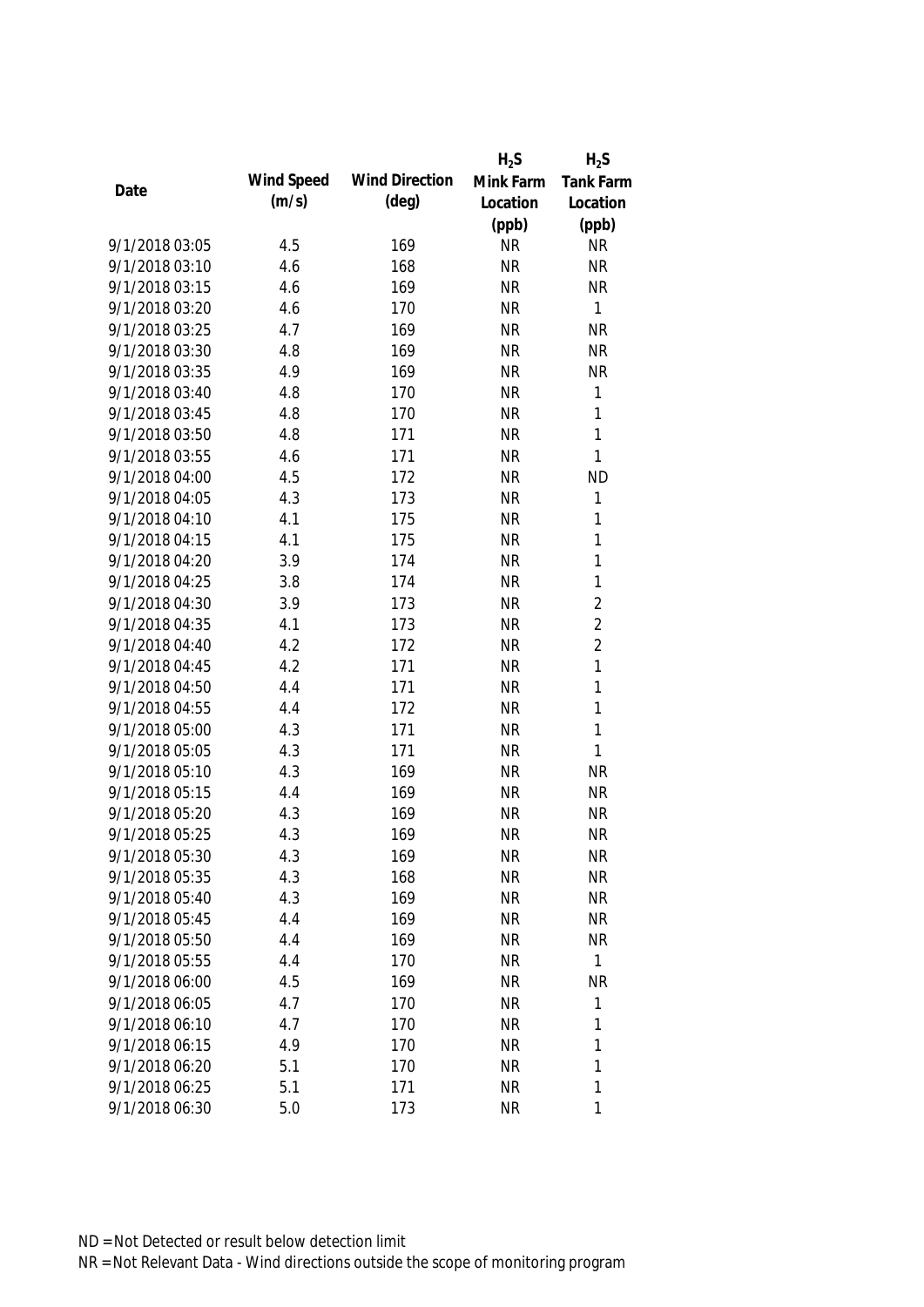|                |            |                       | $H_2S$    | $H_2S$           |
|----------------|------------|-----------------------|-----------|------------------|
| Date           | Wind Speed | <b>Wind Direction</b> | Mink Farm | <b>Tank Farm</b> |
|                | (m/s)      | $(\text{deg})$        | Location  | Location         |
|                |            |                       | (ppb)     | (ppb)            |
| 9/1/2018 06:35 | 4.9        | 175                   | <b>NR</b> | 1                |
| 9/1/2018 06:40 | 4.9        | 177                   | <b>NR</b> | 1                |
| 9/1/2018 06:45 | 4.8        | 178                   | <b>NR</b> | 1                |
| 9/1/2018 06:50 | 4.6        | 179                   | <b>NR</b> | 1                |
| 9/1/2018 06:55 | 4.7        | 181                   | <b>NR</b> | $\mathbf{1}$     |
| 9/1/2018 07:00 | 4.7        | 181                   | <b>NR</b> | $\mathbf{1}$     |
| 9/1/2018 07:05 | 4.7        | 181                   | <b>NR</b> | $\mathbf{1}$     |
| 9/1/2018 07:10 | 4.7        | 181                   | <b>NR</b> | $\mathbf{1}$     |
| 9/1/2018 07:15 | 4.5        | 182                   | <b>NR</b> | $\mathbf{1}$     |
| 9/1/2018 07:20 | 4.4        | 183                   | <b>NR</b> | $\mathbf{1}$     |
| 9/1/2018 07:25 | 4.5        | 184                   | <b>NR</b> | $\mathbf{1}$     |
| 9/1/2018 07:30 | 4.5        | 183                   | <b>NR</b> | $\mathbf{1}$     |
| 9/1/2018 07:35 | 4.6        | 182                   | <b>NR</b> | $\mathbf{1}$     |
| 9/1/2018 07:40 | 4.7        | 181                   | <b>NR</b> | $\mathbf{1}$     |
| 9/1/2018 07:45 | 4.8        | 179                   | <b>NR</b> | $\mathbf{1}$     |
| 9/1/2018 07:50 | 4.9        | 178                   | <b>NR</b> | $\overline{2}$   |
| 9/1/2018 07:55 | 4.8        | 176                   | <b>NR</b> | $\overline{2}$   |
| 9/1/2018 08:00 | 4.9        | 176                   | <b>NR</b> | $\overline{2}$   |
| 9/1/2018 08:05 | 4.9        | 178                   | <b>NR</b> | $\overline{2}$   |
| 9/1/2018 08:10 | 4.8        | 181                   | <b>NR</b> | $\overline{2}$   |
| 9/1/2018 08:15 | 4.7        | 183                   | <b>NR</b> | 1                |
| 9/1/2018 08:20 | 4.7        | 186                   | <b>NR</b> | $\mathbf{1}$     |
| 9/1/2018 08:25 | 4.6        | 188                   | <b>NR</b> | $\mathbf{1}$     |
| 9/1/2018 08:30 | 4.3        | 193                   | <b>NR</b> | $\mathbf{1}$     |
| 9/1/2018 08:35 | 4.2        | 197                   | <b>NR</b> | 1                |
| 9/1/2018 08:40 | 4.1        | 199                   | <b>NR</b> | $\mathbf{1}$     |
| 9/1/2018 08:45 | 4.1        | 202                   | <b>NR</b> | 1                |
| 9/1/2018 08:50 | 3.9        | 203                   | <b>NR</b> | 1                |
| 9/1/2018 08:55 | 3.9        | 203                   | <b>NR</b> | $\mathbf{1}$     |
| 9/1/2018 09:00 | 3.8        | 202                   | <b>NR</b> | 1                |
| 9/1/2018 09:05 | 3.8        | 203                   | <b>NR</b> | 1                |
| 9/1/2018 09:10 | 3.8        | 205                   | <b>NR</b> | 1                |
| 9/1/2018 09:15 | 3.9        | 205                   | <b>NR</b> | 1                |
| 9/1/2018 09:20 | 3.9        | 209                   | <b>NR</b> | 1                |
| 9/1/2018 09:25 | 3.9        | 214                   | <b>NR</b> | 1                |
| 9/1/2018 09:30 | 3.8        | 217                   | <b>NR</b> | 1                |
| 9/1/2018 09:35 | 3.5        | 216                   | <b>NR</b> | $\mathbf 1$      |
| 9/1/2018 09:40 | 3.2        | 215                   | <b>NR</b> | 2                |
| 9/1/2018 09:45 | 2.9        | 212                   | <b>NR</b> | $\overline{2}$   |
| 9/1/2018 09:50 | 2.8        | 205                   | <b>NR</b> | $\overline{2}$   |
| 9/1/2018 09:55 | 2.7        | 198                   | <b>NR</b> | $\overline{2}$   |
| 9/1/2018 10:00 | 2.7        | 196                   | <b>NR</b> | 1                |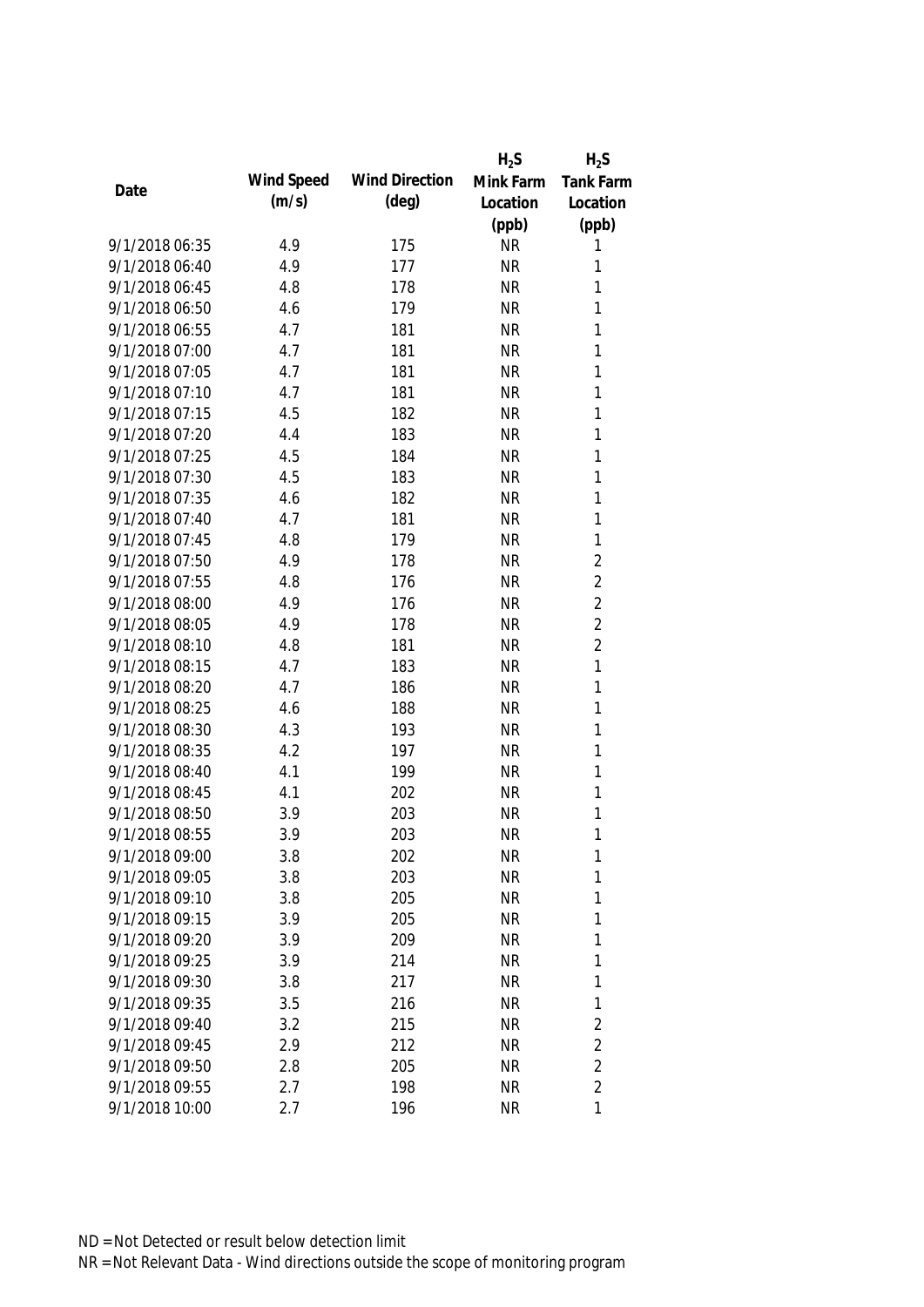|                |            |                       | $H_2S$    | $H_2S$           |
|----------------|------------|-----------------------|-----------|------------------|
|                | Wind Speed | <b>Wind Direction</b> | Mink Farm | <b>Tank Farm</b> |
| Date           | (m/s)      | $(\text{deg})$        | Location  | Location         |
|                |            |                       | (ppb)     | (ppb)            |
| 9/1/2018 10:05 | 2.8        | 195                   | <b>NR</b> | 1                |
| 9/1/2018 10:10 | 2.8        | 196                   | <b>NR</b> | 1                |
| 9/1/2018 10:15 | 2.8        | 199                   | <b>NR</b> | 1                |
| 9/1/2018 10:20 | 2.8        | 205                   | <b>NR</b> | 1                |
| 9/1/2018 10:25 | 2.9        | 209                   | <b>NR</b> | 1                |
| 9/1/2018 10:30 | 2.9        | 208                   | <b>NR</b> | 1                |
| 9/1/2018 10:35 | 3.0        | 206                   | <b>NR</b> | 1                |
| 9/1/2018 10:40 | 3.0        | 204                   | <b>NR</b> | $\mathbf{1}$     |
| 9/1/2018 10:45 | 3.0        | 200                   | <b>NR</b> | $\mathbf{1}$     |
| 9/1/2018 10:50 | 2.9        | 196                   | <b>NR</b> | 1                |
| 9/1/2018 10:55 | 2.8        | 194                   | <b>NR</b> | 1                |
| 9/1/2018 11:00 | 2.8        | 196                   | <b>NR</b> | 1                |
| 9/1/2018 11:05 | 2.9        | 198                   | <b>NR</b> | 1                |
| 9/1/2018 11:10 | 2.9        | 199                   | <b>NR</b> | $\mathbf{1}$     |
| 9/1/2018 11:15 | 3.1        | 200                   | <b>NR</b> | $\mathbf{1}$     |
| 9/1/2018 11:20 | 3.2        | 202                   | <b>NR</b> | $\mathbf{1}$     |
| 9/1/2018 11:25 | 3.3        | 202                   | <b>NR</b> | 1                |
| 9/1/2018 11:30 | 3.4        | 201                   | <b>NR</b> | $\mathbf{1}$     |
| 9/1/2018 11:35 | 3.4        | 202                   | <b>NR</b> | $\mathbf{1}$     |
| 9/1/2018 11:40 | 3.5        | 202                   | <b>NR</b> | $\mathbf{1}$     |
| 9/1/2018 11:45 | 3.5        | 204                   | <b>NR</b> | 1                |
| 9/1/2018 11:50 | 3.6        | 200                   | <b>NR</b> | $\mathbf{1}$     |
| 9/1/2018 11:55 | 3.8        | 198                   | <b>NR</b> | $\mathbf{1}$     |
| 9/1/2018 12:00 | 3.8        | 196                   | <b>NR</b> | 1                |
| 9/1/2018 12:05 | 3.8        | 193                   | <b>NR</b> | 1                |
| 9/1/2018 12:10 | 4.2        | 191                   | <b>NR</b> | 1                |
| 9/1/2018 12:15 | 4.6        | 189                   | <b>NR</b> | 1                |
| 9/1/2018 12:20 | 4.9        | 188                   | <b>NR</b> | 1                |
| 9/1/2018 12:25 | 5.1        | 189                   | <b>NR</b> | 1                |
| 9/1/2018 12:30 | 5.4        | 188                   | <b>NR</b> | 1                |
| 9/1/2018 12:35 | 5.8        | 187                   | <b>NR</b> | 1                |
| 9/1/2018 12:40 | 5.8        | 184                   | <b>NR</b> | 1                |
| 9/1/2018 12:45 | 5.6        | 183                   | <b>NR</b> | 1                |
| 9/1/2018 12:50 | 5.4        | 187                   | <b>NR</b> | 1                |
| 9/1/2018 12:55 | 5.4        | 185                   | <b>NR</b> | 1                |
| 9/1/2018 13:00 | 5.2        | 185                   | <b>NR</b> | 1                |
| 9/1/2018 13:05 | 4.8        | 187                   | <b>NR</b> | 1                |
| 9/1/2018 13:10 | 4.4        | 190                   | <b>NR</b> | 1                |
| 9/1/2018 13:15 | 4.1        | 196                   | <b>NR</b> | 1                |
| 9/1/2018 13:20 | 4.1        | 199                   | <b>NR</b> | 1                |
| 9/1/2018 13:25 | 4.1        | 204                   | <b>NR</b> | 1                |
| 9/1/2018 13:30 | 4.1        | 207                   | <b>NR</b> | 1                |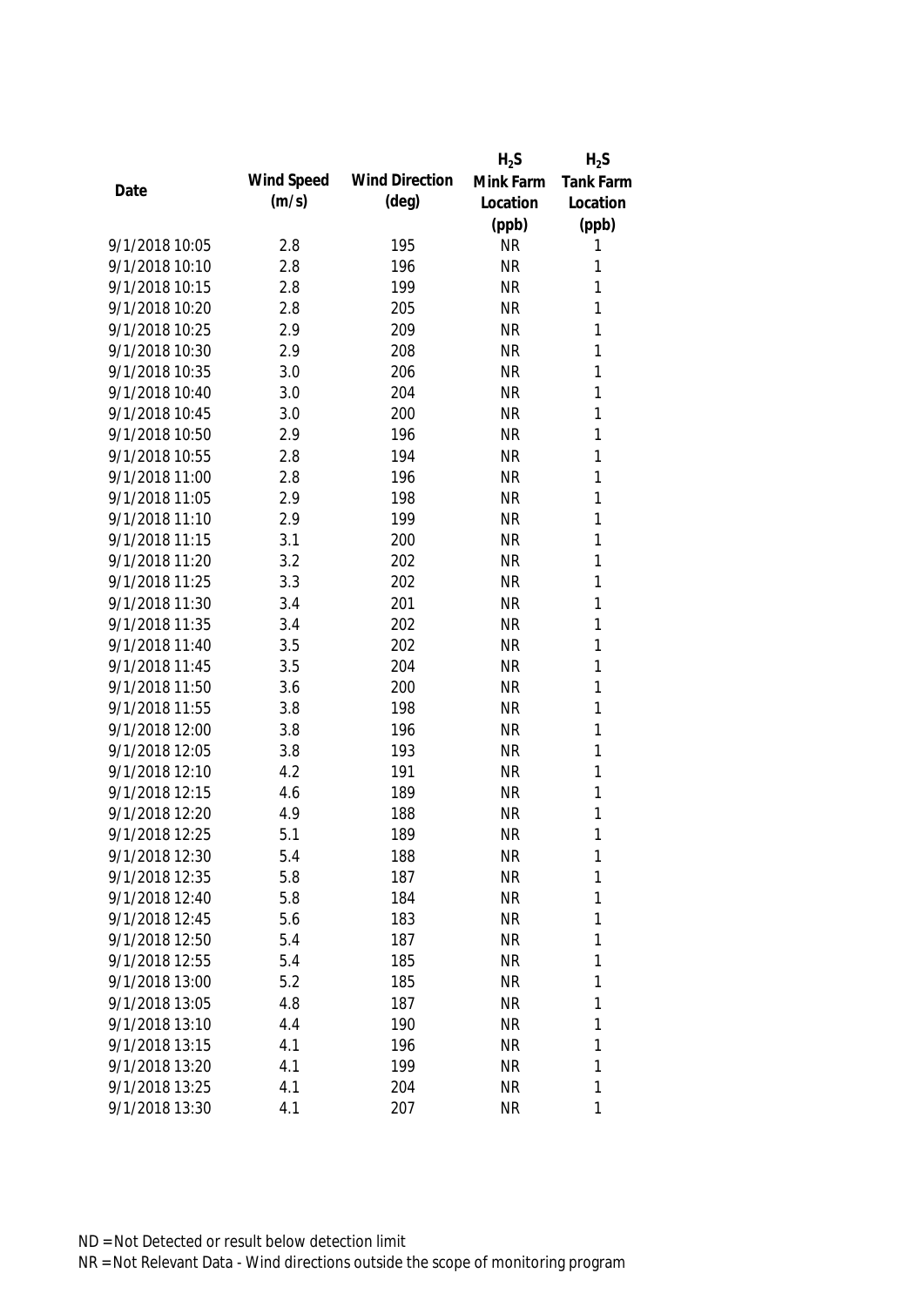|                |            |                       | $H_2S$    | $H_2S$           |
|----------------|------------|-----------------------|-----------|------------------|
|                | Wind Speed | <b>Wind Direction</b> | Mink Farm | <b>Tank Farm</b> |
| Date           | (m/s)      | (deg)                 | Location  | Location         |
|                |            |                       | (ppb)     | (ppb)            |
| 9/1/2018 13:35 | 4.3        | 210                   | <b>NR</b> | 1                |
| 9/1/2018 13:40 | 4.5        | 212                   | <b>NR</b> | 1                |
| 9/1/2018 13:45 | 4.9        | 211                   | <b>NR</b> | 1                |
| 9/1/2018 13:50 | 5.2        | 211                   | <b>NR</b> | 1                |
| 9/1/2018 13:55 | 5.4        | 210                   | <b>NR</b> | $\mathbf{1}$     |
| 9/1/2018 14:00 | 5.6        | 211                   | <b>NR</b> | 1                |
| 9/1/2018 14:05 | 5.6        | 211                   | <b>NR</b> | $\mathbf{1}$     |
| 9/1/2018 14:10 | 5.9        | 210                   | <b>NR</b> | $\mathbf{1}$     |
| 9/1/2018 14:15 | 5.9        | 207                   | <b>NR</b> | $\mathbf{1}$     |
| 9/1/2018 14:20 | 5.8        | 205                   | <b>NR</b> | 1                |
| 9/1/2018 14:25 | 5.7        | 202                   | <b>NR</b> | $\mathbf{1}$     |
| 9/1/2018 14:30 | 5.7        | 199                   | <b>NR</b> | 1                |
| 9/1/2018 14:35 | 5.8        | 196                   | <b>NR</b> | $\mathbf{1}$     |
| 9/1/2018 14:40 | 5.6        | 194                   | <b>NR</b> | $\mathbf{1}$     |
| 9/1/2018 14:45 | 5.5        | 195                   | <b>NR</b> | $\mathbf{1}$     |
| 9/1/2018 14:50 | 5.6        | 193                   | <b>NR</b> | $\mathbf{1}$     |
| 9/1/2018 14:55 | 5.7        | 192                   | <b>NR</b> | $\mathbf{1}$     |
| 9/1/2018 15:00 | 5.6        | 192                   | <b>NR</b> | $\mathbf{1}$     |
| 9/1/2018 15:05 | 5.6        | 193                   | <b>NR</b> | $\mathbf{1}$     |
| 9/1/2018 15:10 | 5.7        | 194                   | <b>NR</b> | $\mathbf{1}$     |
| 9/1/2018 15:15 | 5.8        | 194                   | <b>NR</b> | $\mathbf{1}$     |
| 9/1/2018 15:20 | 5.6        | 195                   | <b>NR</b> | $\mathbf{1}$     |
| 9/1/2018 15:25 | 5.3        | 195                   | <b>NR</b> | 1                |
| 9/1/2018 15:30 | 5.4        | 197                   | <b>NR</b> | <b>ND</b>        |
| 9/1/2018 15:35 | 5.2        | 199                   | <b>NR</b> | <b>ND</b>        |
| 9/1/2018 15:40 | 5.2        | 201                   | <b>NR</b> | <b>ND</b>        |
| 9/1/2018 15:45 | 4.9        | 200                   | <b>NR</b> | <b>ND</b>        |
| 9/1/2018 15:50 | 5.0        | 198                   | <b>NR</b> | <b>ND</b>        |
| 9/1/2018 15:55 | 5.2        | 201                   | <b>NR</b> | $\mathbf{1}$     |
| 9/1/2018 16:00 | 5.0        | 199                   | <b>NR</b> | 1                |
| 9/1/2018 16:05 | 5.2        | 200                   | <b>NR</b> | 1                |
| 9/1/2018 16:10 | 5.1        | 200                   | <b>NR</b> | 1                |
| 9/1/2018 16:15 | 5.1        | 201                   | <b>NR</b> | 1                |
| 9/1/2018 16:20 | 5.0        | 207                   | <b>NR</b> | 1                |
| 9/1/2018 16:25 | 4.9        | 210                   | <b>NR</b> | 1                |
| 9/1/2018 16:30 | 5.0        | 213                   | <b>NR</b> | 1                |
| 9/1/2018 16:35 | 4.8        | 214                   | <b>NR</b> | 1                |
| 9/1/2018 16:40 | 4.9        | 218                   | <b>NR</b> | 1                |
| 9/1/2018 16:45 | 5.1        | 219                   | <b>NR</b> | 1                |
| 9/1/2018 16:50 | 5.1        | 219                   | <b>NR</b> | 1                |
| 9/1/2018 16:55 | 5.1        | 217                   | <b>NR</b> | 1                |
| 9/1/2018 17:00 | 5.1        | 215                   | <b>NR</b> | 1                |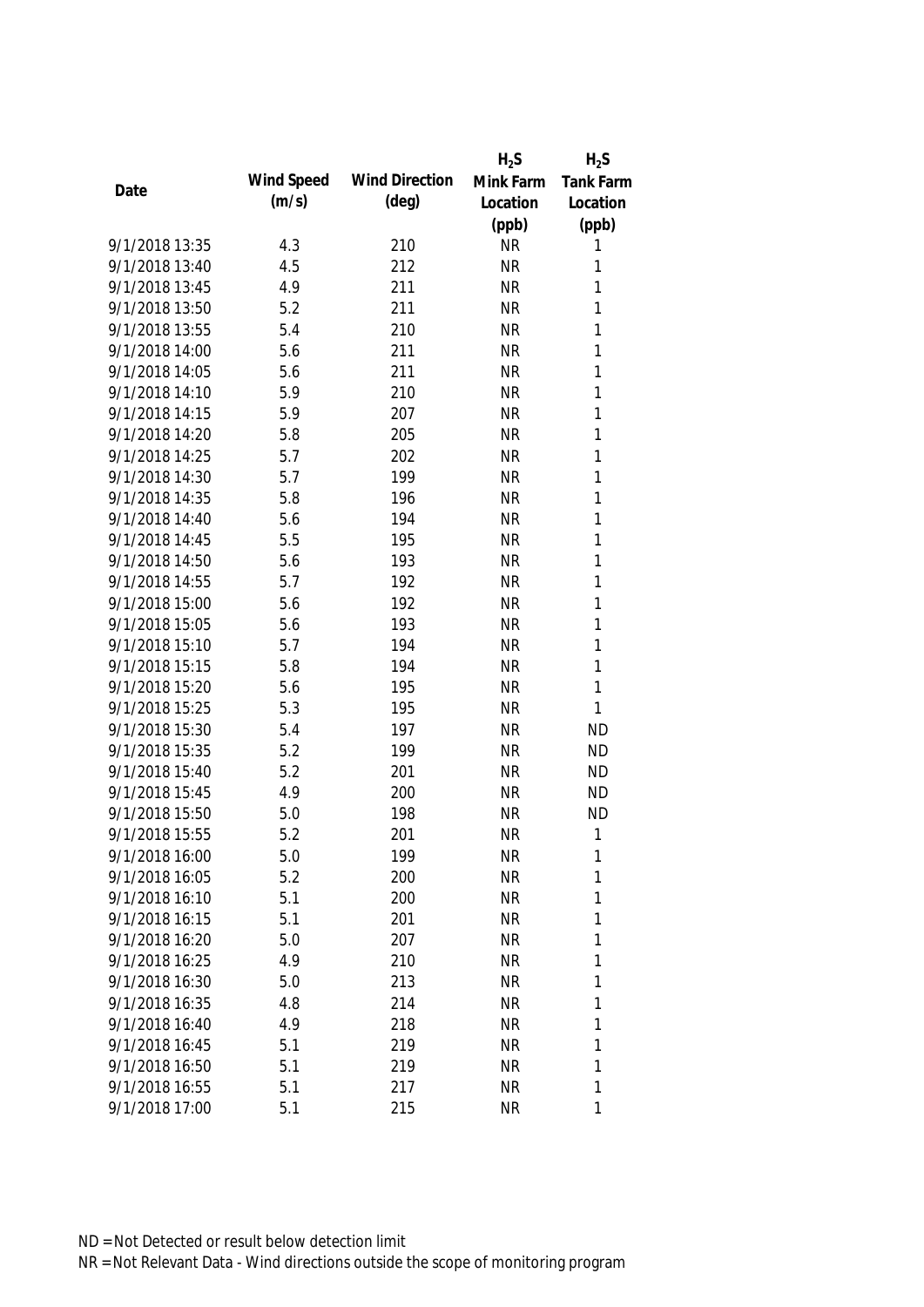|                |            |                       | $H_2S$    | $H_2S$           |
|----------------|------------|-----------------------|-----------|------------------|
|                | Wind Speed | <b>Wind Direction</b> | Mink Farm | <b>Tank Farm</b> |
| Date           | (m/s)      | $(\text{deg})$        | Location  | Location         |
|                |            |                       | (ppb)     | (ppb)            |
| 9/1/2018 17:05 | 5.1        | 214                   | <b>NR</b> | 1                |
| 9/1/2018 17:10 | 4.9        | 212                   | <b>NR</b> | 1                |
| 9/1/2018 17:15 | 4.5        | 209                   | <b>NR</b> | 1                |
| 9/1/2018 17:20 | 4.5        | 209                   | <b>NR</b> | 1                |
| 9/1/2018 17:25 | 4.4        | 209                   | <b>NR</b> | 1                |
| 9/1/2018 17:30 | 4.3        | 209                   | <b>NR</b> | 1                |
| 9/1/2018 17:35 | 4.4        | 207                   | <b>NR</b> | $\mathbf{1}$     |
| 9/1/2018 17:40 | 4.4        | 205                   | <b>NR</b> | $\mathbf{1}$     |
| 9/1/2018 17:45 | 4.4        | 205                   | <b>NR</b> | $\mathbf{1}$     |
| 9/1/2018 17:50 | 4.3        | 203                   | <b>NR</b> | 1                |
| 9/1/2018 17:55 | 4.1        | 200                   | <b>NR</b> | $\mathbf{1}$     |
| 9/1/2018 18:00 | 4.0        | 201                   | <b>NR</b> | 1                |
| 9/1/2018 18:05 | 3.9        | 203                   | <b>NR</b> | 1                |
| 9/1/2018 18:10 | 3.7        | 203                   | <b>NR</b> | $\mathbf{1}$     |
| 9/1/2018 18:15 | 3.6        | 201                   | <b>NR</b> | $\mathbf{1}$     |
| 9/1/2018 18:20 | 3.6        | 199                   | <b>NR</b> | $\mathbf{1}$     |
| 9/1/2018 18:25 | 3.6        | 198                   | <b>NR</b> | $\mathbf{1}$     |
| 9/1/2018 18:30 | 3.5        | 193                   | <b>NR</b> | $\mathbf{1}$     |
| 9/1/2018 18:35 | 3.5        | 189                   | <b>NR</b> | $\mathbf{1}$     |
| 9/1/2018 18:40 | 3.7        | 187                   | <b>NR</b> | $\mathbf{1}$     |
| 9/1/2018 18:45 | 3.8        | 185                   | <b>NR</b> | 1                |
| 9/1/2018 18:50 | 3.9        | 185                   | <b>NR</b> | $\mathbf{1}$     |
| 9/1/2018 18:55 | 4.0        | 186                   | <b>NR</b> | $\mathbf{1}$     |
| 9/1/2018 19:00 | 4.0        | 188                   | <b>NR</b> | 1                |
| 9/1/2018 19:05 | 4.1        | 188                   | <b>NR</b> | 1                |
| 9/1/2018 19:10 | 4.2        | 188                   | <b>NR</b> | 1                |
| 9/1/2018 19:15 | 4.2        | 188                   | <b>NR</b> | 1                |
| 9/1/2018 19:20 | 4.0        | 189                   | <b>NR</b> | 1                |
| 9/1/2018 19:25 | 4.1        | 187                   | <b>NR</b> | 1                |
| 9/1/2018 19:30 | 4.0        | 187                   | <b>NR</b> | 1                |
| 9/1/2018 19:35 | 4.0        | 186                   | <b>NR</b> | 1                |
| 9/1/2018 19:40 | 3.9        | 186                   | <b>NR</b> | 1                |
| 9/1/2018 19:45 | 3.9        | 185                   | <b>NR</b> | 1                |
| 9/1/2018 19:50 | 3.9        | 184                   | <b>NR</b> | 1                |
| 9/1/2018 19:55 | 3.9        | 183                   | <b>NR</b> | 1                |
| 9/1/2018 20:00 | 3.9        | 183                   | <b>NR</b> | 1                |
| 9/1/2018 20:05 | 3.9        | 182                   | <b>NR</b> | 1                |
| 9/1/2018 20:10 | 3.9        | 183                   | <b>NR</b> | 1                |
| 9/1/2018 20:15 | 3.9        | 184                   | <b>NR</b> | 1                |
| 9/1/2018 20:20 | 4.0        | 185                   | <b>NR</b> | 1                |
| 9/1/2018 20:25 | 3.9        | 185                   | <b>NR</b> | 1                |
| 9/1/2018 20:30 | 3.9        | 185                   | <b>NR</b> | 1                |